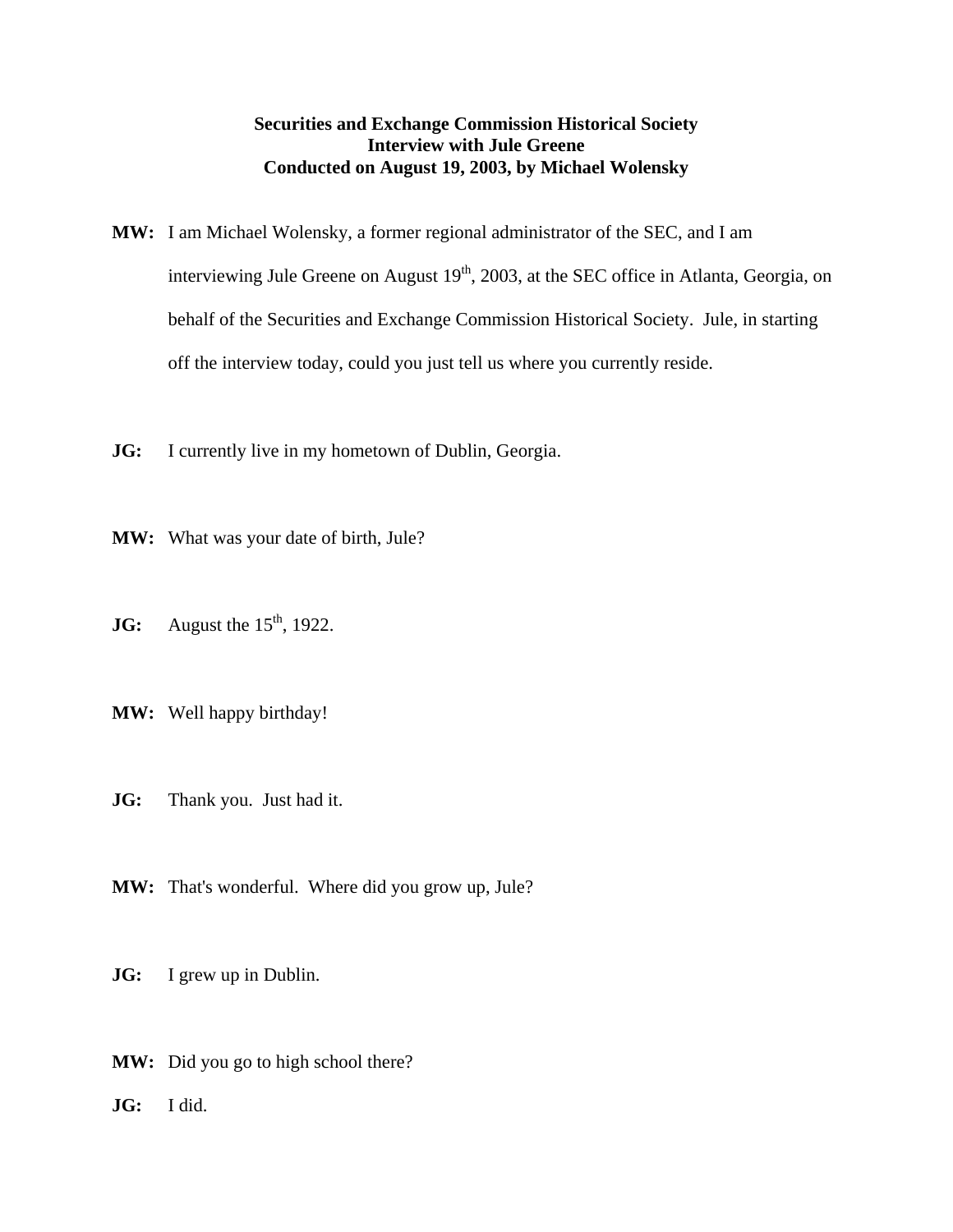- **MW:** And what about your parents? What was their occupation?
- **JG:** My father was an attorney, and my mother was a housewife.
- **MW:** Was your father the first attorney in your family?
- **JG:** Yes.
- **MW:** So you come by it honestly, so to speak. What's your educational background? Where did you go to college?
- **JG:** I went to college at Mercer University in Macon, Georgia.
- **MW:** And what about law school?
- **JG:** Law school at the Walter F. George School of Law of Mercer University, also in Macon.
- **MW:** When did you graduate from law school?
- **JG:** I graduated from law school in August of 1950.
- **MW:** Did you go to work out of law school as a lawyer?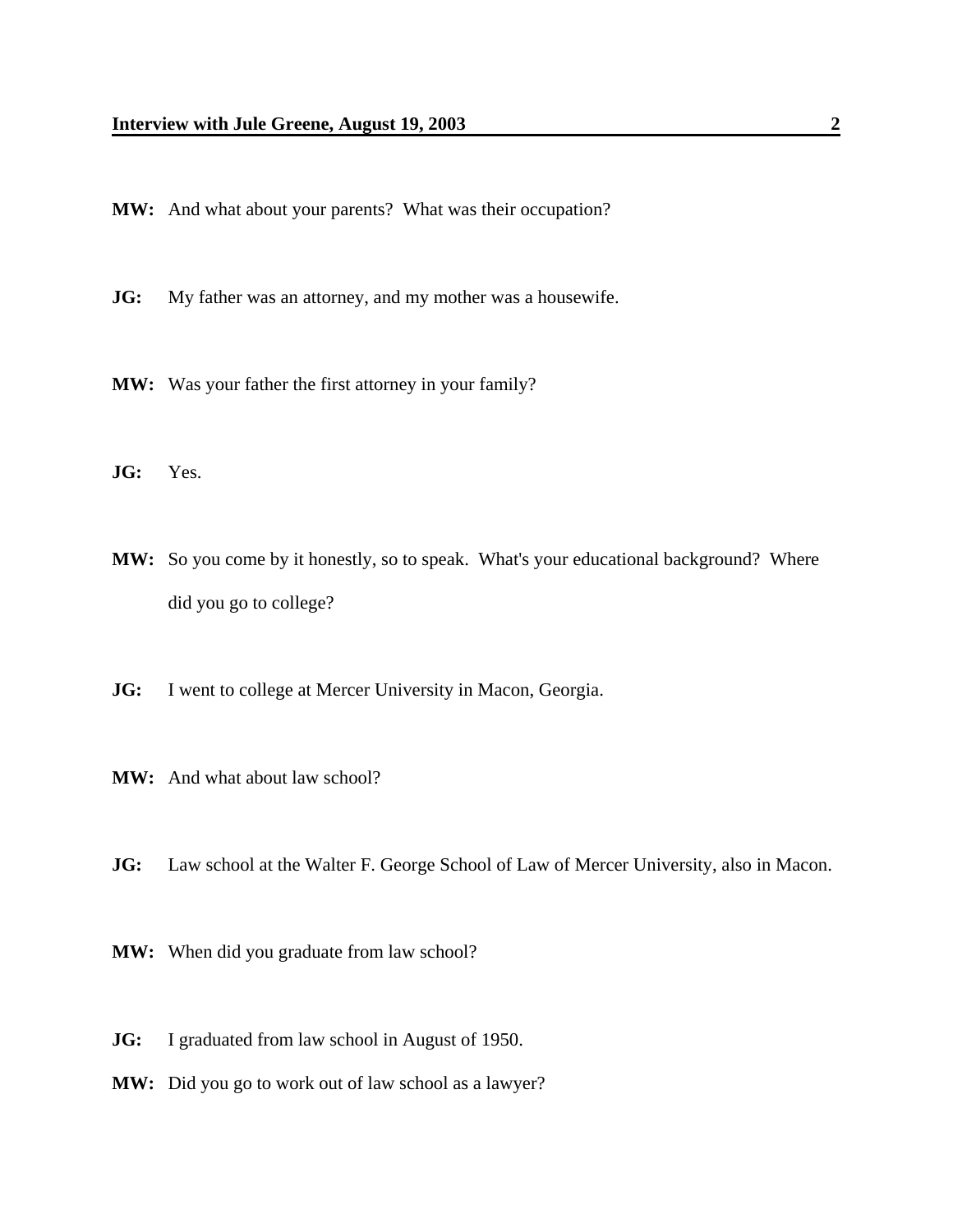**JG:** I did.

**MW:** And what did you do?

**JG:** I went to work for the SEC.

**MW:** How did you decide to go to work for the Commission?

**JG:** Very interesting. The entire time I was in law school, I avoided all subjects dealing with business. I was anti-business. A member of the Americans for Democratic Action, a very liberal democratic organization. My cousin, who was editor of the Law Review, and ICat that time I was assistant editor of the Mercer Law ReviewCwere finishing up the Law Review, and neither one of us had thought about what we were going to do and we were graduating in a couple of weeks. We had already passed the bar. We took the bar while we were in law school. And he said, "I want to go to work for the SEC." I said, "You do? Do they have lawyers?" And he said, "Certainly they do. Why would you think they wouldn't?" I said, "Well I don't know whether a football conference would have lawyers or not." I had never heard of the SEC. I'd avoided all subjects where the SEC was mentioned in law school.

**MW:** So when he said SEC, you thought he was talking about the Southeastern Conference.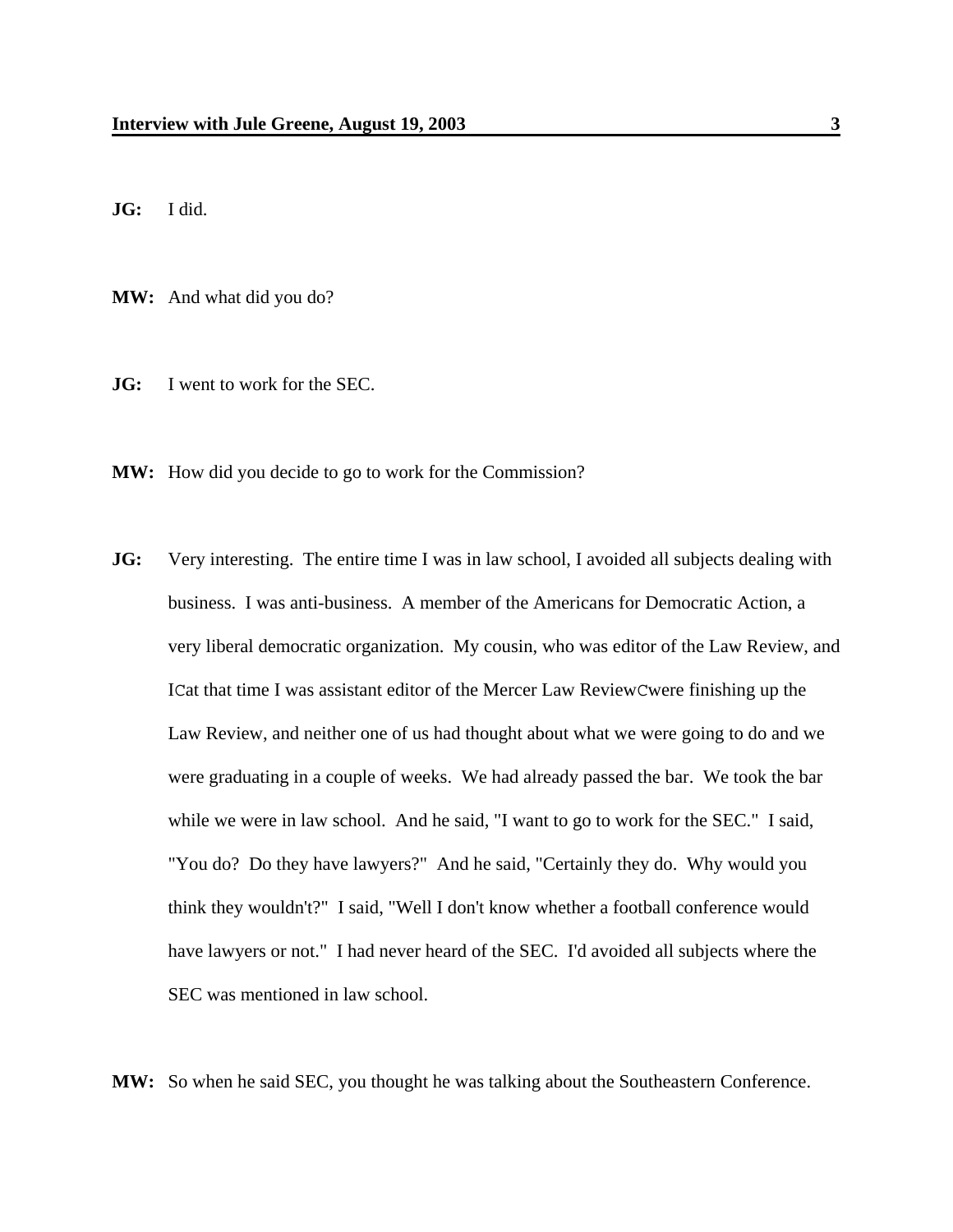**JG:** That's right, which I was very familiar with, and it sounded like it would be a good job. He said, "Why don't you come up to Atlanta and apply with me?" I said, "No. I want to go to work for the NLRB. But I'll go to Atlanta with you and while you apply at the SEC I'll go with you, and then you go to the NLRB with me while *I* apply." And also I wanted to apply at the FBI. So I did. We were at the SEC in Bill Green's office, and at that time they gave an oral examinationCnothing written. And he was invited to go into Bill Green's office with Cecil Penland who was the assistant regional administrator, and the two of them questioned him for an hour orally.

I'm sitting outside when Hiram Nichols, who was the chief enforcement attorney for the region and a very, very cordial individual, began talking with me, and he was one of these people you could not say no to because you felt like you would hurt his feelings if you did, and he said, "Well why don't you apply for the SEC job while you're here?" I said, "Okay." So when my cousin came out, I was ushered into Bill Green's office, and I was given the oral exam. The oral exam consisted of the old Holly in the Hills case, which was a Supreme Court case that the Atlanta office had handled originally before it went to the appellate level, and it involved the definition of an investment contract dealing with orange groves down in Florida. And I gave all the wrong answers. I concluded there was no investment contract involved, and I did not know at the time whether I was giving right or wrong answers because I had never heard of the case.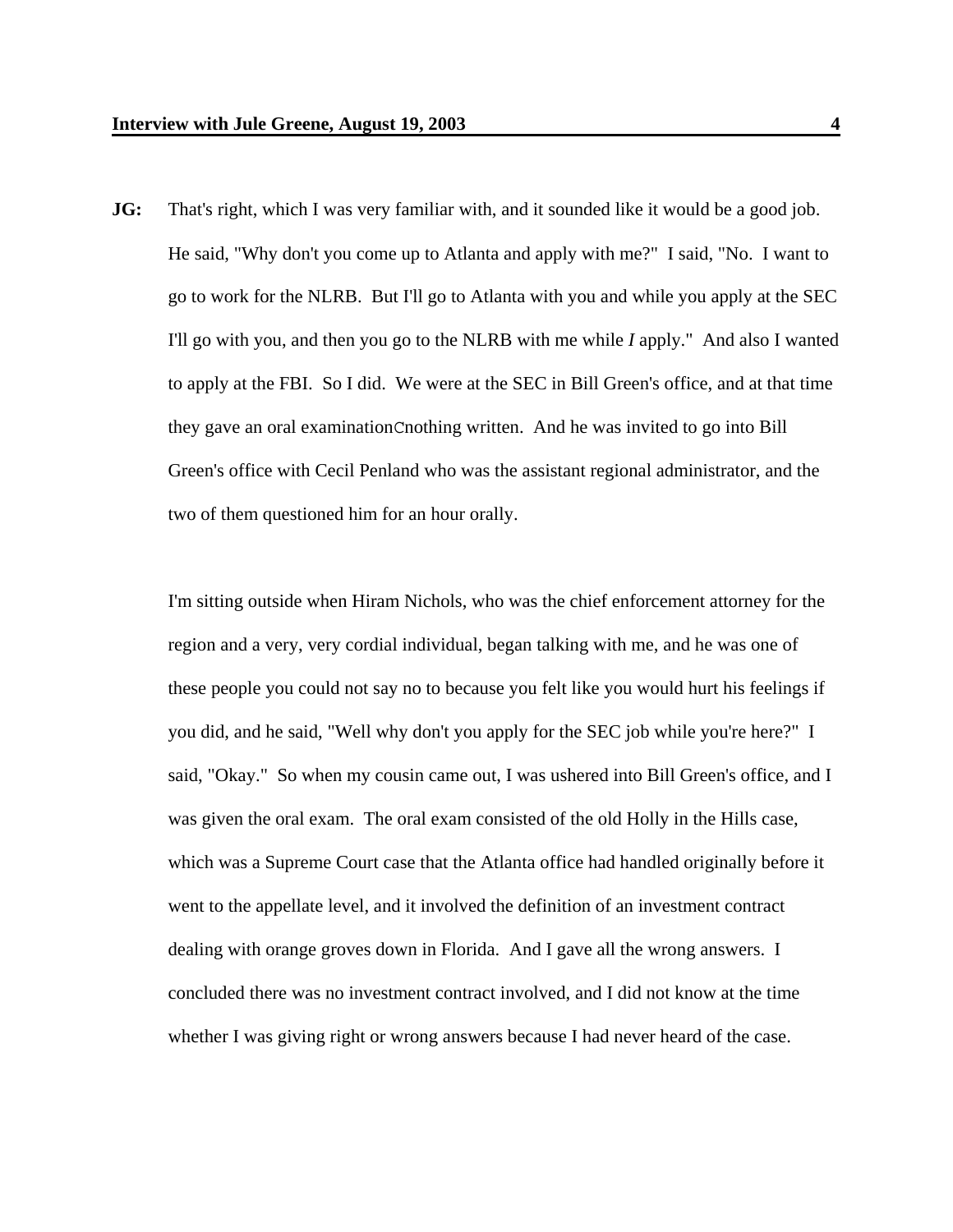But after I took this exam, we left and went over to the FBI and he waited on me while I applied. Then we went to the NLRB and he waited on me while I applied there. And then we drove back to Macon and finished up the Law Review. On the weekend, we were having dinner at his house when I got a telephone call from my uncle in Dublin who said, "Jule, you got a telegram. Do you want me to read it to you over the phone or do you just want to come on back and read it yourself?" I said, "Well, read it to me over the phone," and it was from Bill Green. "Report to work Monday morning, 8:30 AM. Attorney in the Atlanta regional office of the SEC. Salary \$4,000 a year." Since I didn't have anything else to do and no other job, I reported. And that's how I went to work for the SEC.

- **MW:** Do you know what the going rate, so to speak, the salary was for lawyers in your class who were going to work for the law firms in Macon and Atlanta?
- **JG:** There was really no going rate, but \$4,000 a year was not bad for an entrance level attorney at that time. I had friends who took jobs at less than that.
- **MW:** Just out of curiosity, what happened with your cousin?
- **JG:** I found out later why he wasn't hired. He did much better on the test than I did. He wasn't hired because Bill Green decided he wouldn't stay with the SEC very long, that he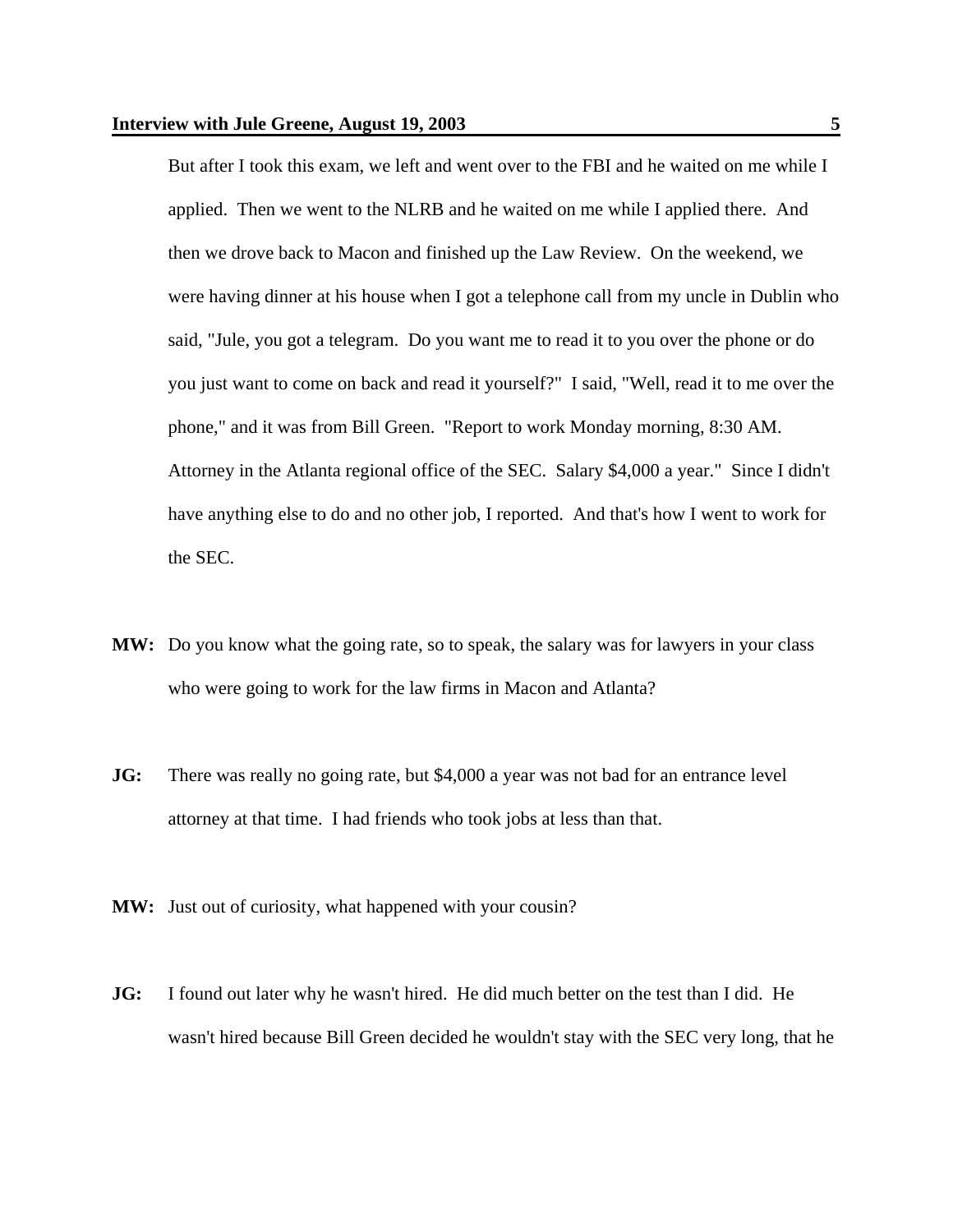was too bright. And he felt that I would be a career person, and he was right. His judgment was good.

- **MW:** What did your cousin go on to do?
- **JG:** He went on to work for Gene Cook, who was attorney general of Georgia at that time, and he worked there in the attorney general's office for less money than I was making. But he eventually went with a law firm here in Atlanta; his mentorCwho was a senior partner in the firmCbecame a federal judge, and Bob went on to making big, big money as a receiver in many cases and trustee in bankruptcy in many cases. He's a multimillionaire now.
- **MW:** That was in 1950 when you were hired by the Commission?
- **JG:** Yes, 1950.
- **MW:** And you say you moved to Atlanta over the weekend. Where did you live when you moved here?
- **JG:** I lived with one of the investigators at the regional office. He offered to let me sleep on his couch in his studio apartment until I could find a place to live.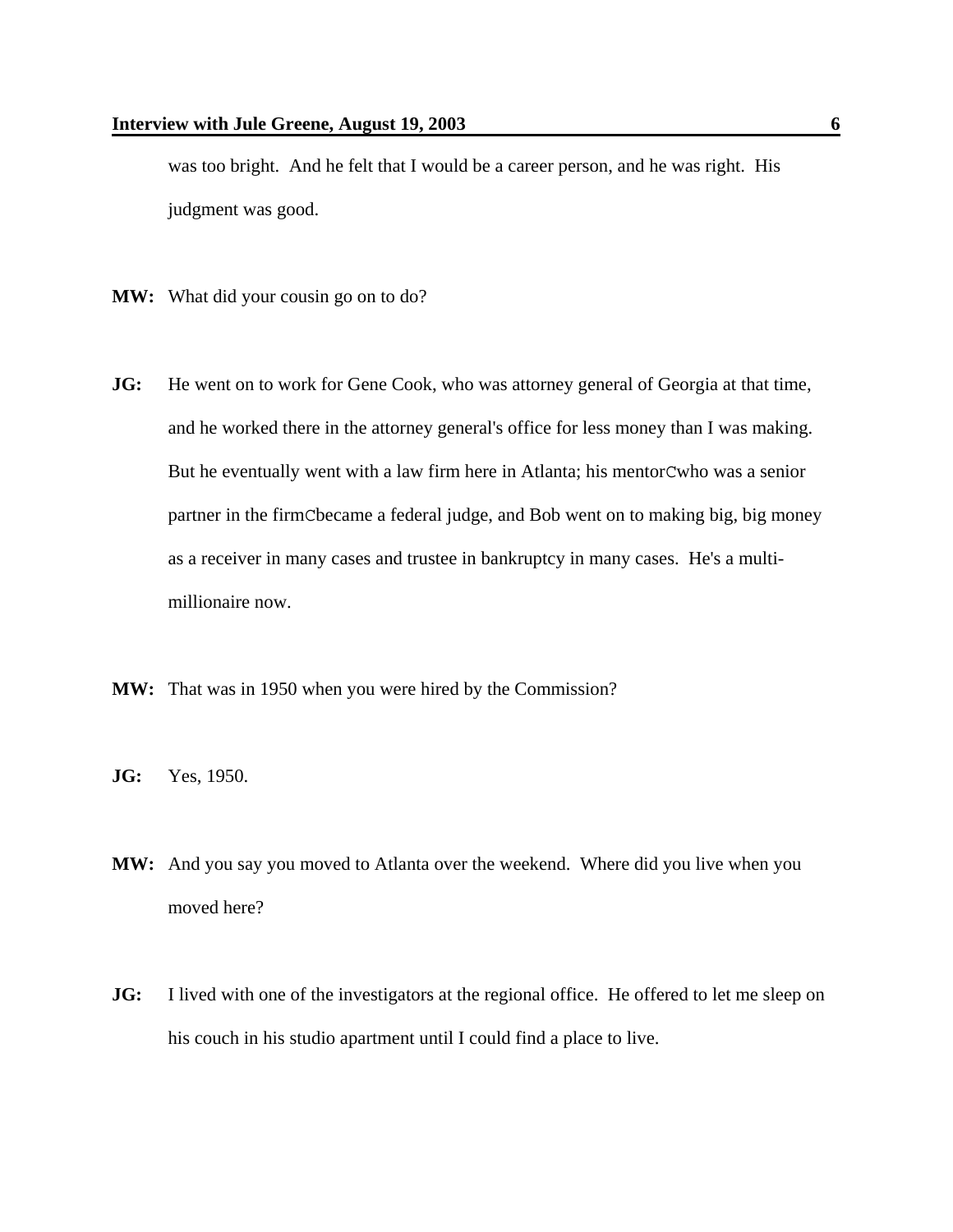- **MW:** Once you found a place to live, where did you live in Atlanta?
- **JG:** I lived out on Oakdale Road in Druid Hills. My aunt and uncle lived out there and I rented a room from them.
- **MW:** Were you married when you moved here?
- **JG:** No.
- **MW:** When did you get married, Jule?
- **JG:** I got married two years later, and I married an old sweetheart of mine in Dublin, and we then got an apartment here in Atlanta.
- **MW:** Who was your supervisor when you first started?
- **JG:** Bill Green. Bill Green was everybody's supervisor.
- **MW:** So there wasn't much of a chain of command in the office then?
- **JG:** I think there may have been ten people in the office, counting the secretaries.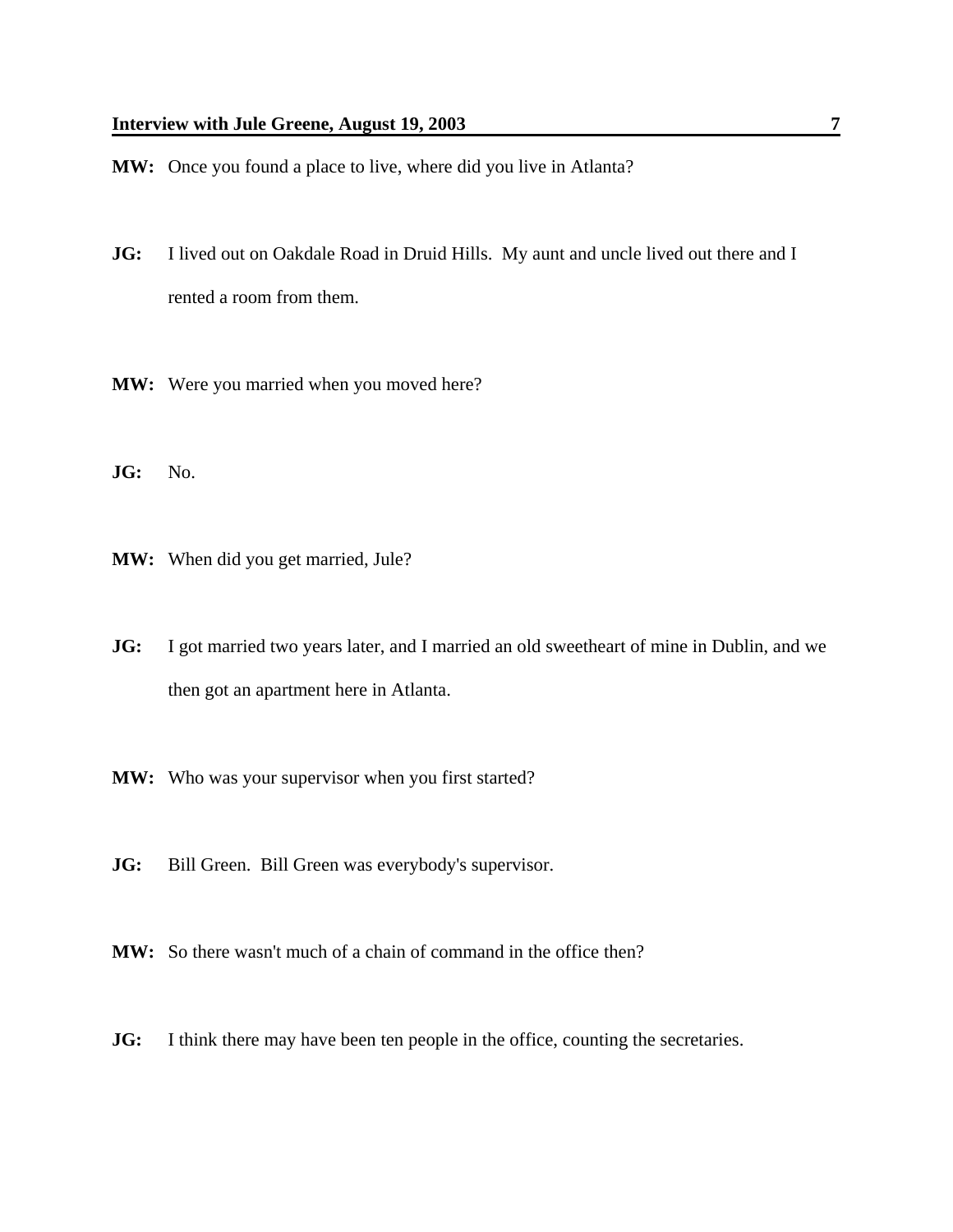- **MW:** What kind of positions were there in the office in 1950?
- **JG:** Regional administrator, assistant regional administrator, chief enforcement attorney, and they were the only supervisors. There were other positions, of course. Regulation A filings were made in the Atlanta office, and there was someone who handled those filings and I became his assistant. And there were accountants and there were broker-dealer examiners, but I don't think they had any titles. I think it was just the three titles in the office at that time.
- **MW:** Now that was shortly after the end of World War II, and I guess the country was coming out of that. What was the SEC's approach to regulation in the early 1950s?
- **JG:** It was not extremely aggressive. Disclosure I think was the watchword back then. There were enforcement actions, but enforcement I believe took a backseat to corporate finance and investment management and broker-dealer regulation. Trading and Markets it was called then. As a matter of fact, there was no Division of Enforcement. Enforcement actions were supervised and reviewed by a section in Trading and Markets. I remember Walter Holden and Phil LoomisCPhil I think was director of Trading and Markets and Walter was associate director and there was a lady there named Magdalin Murphy and Bud Blair. They handled most of the enforcement matters, and it was much more informal in those days than it subsequently became. That was before the SEC became a government agency!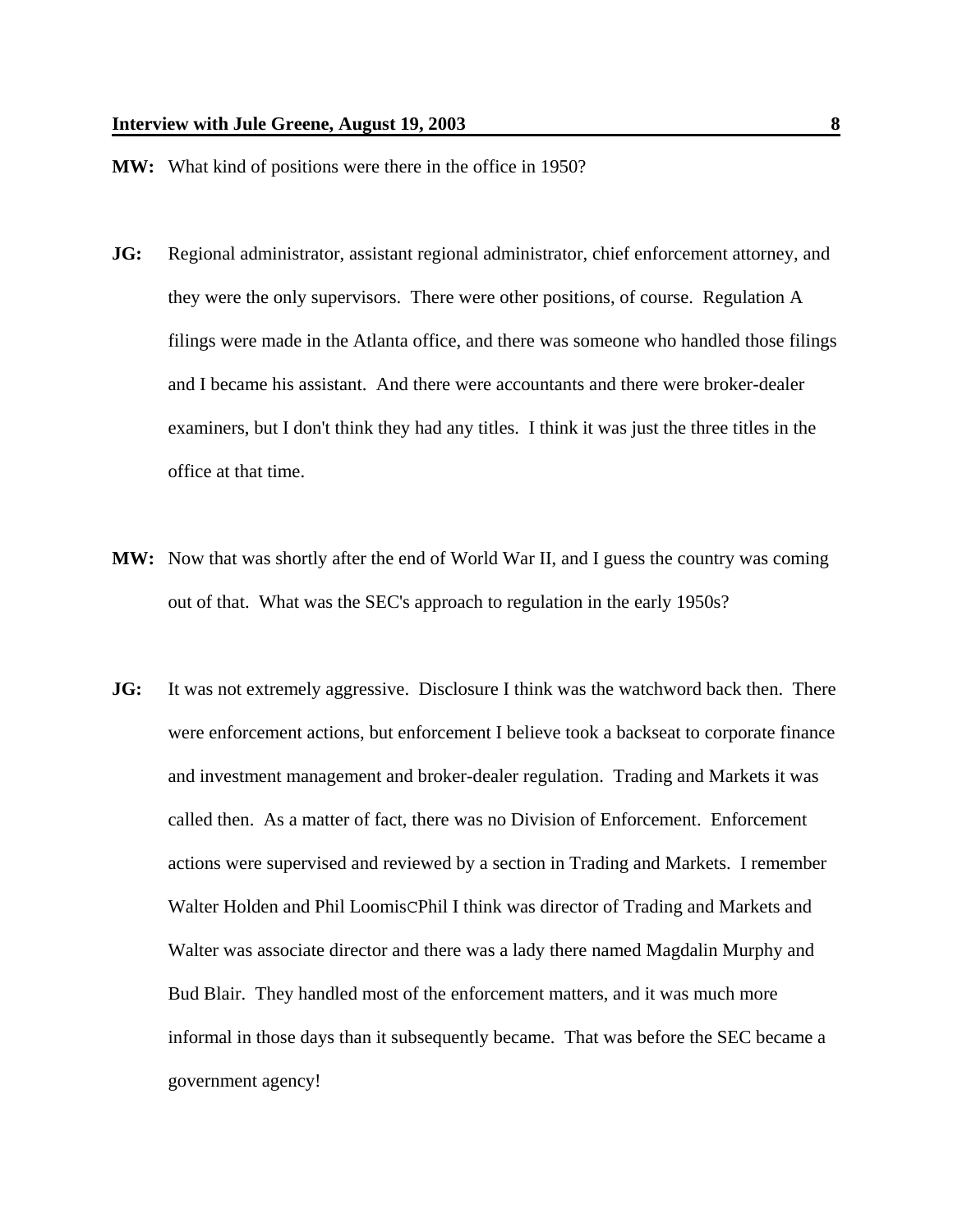- **MW:** Before it got very bureaucratic, huh?
- **JG:** No bureaucracy at all. Well, I'll talk about later how enforcement matters were handled at the regional level.
- **MW:** Do you remember any of the Commissioners from back at the time you first started?
- **JG:** Well, I remember Sinc Armstrong. Sinc was not a Commissioner. He was not on the Commission when I first went to work in the Atlanta office, because I only remained in the Atlanta office for a couple of years. Bill Green was wrong. Ultimately, he was proven right, but temporarily he was proven wrong. I left because I got itchy to get into the private practice, and I think all young attorneys want to try cases. I got into the private practice, I remained in the private practice for about three years, three or four years. I did not like it.
- **MW:** Was that with a law firm in Atlanta?
- **JG:** No, in Macon. A law firm in Macon, and then I went after a couple of years there, a lawyer, not a young lawyer, but a lawyer in Waycross, Georgia, which is down in southeast Georgia, had a heart attack. He was a lone practitioner and his doctor told him he couldn't work but eight hours a day. So he was looking for a partner, and a mutual friend of ours got us together and we worked out a partnership and I went to Waycross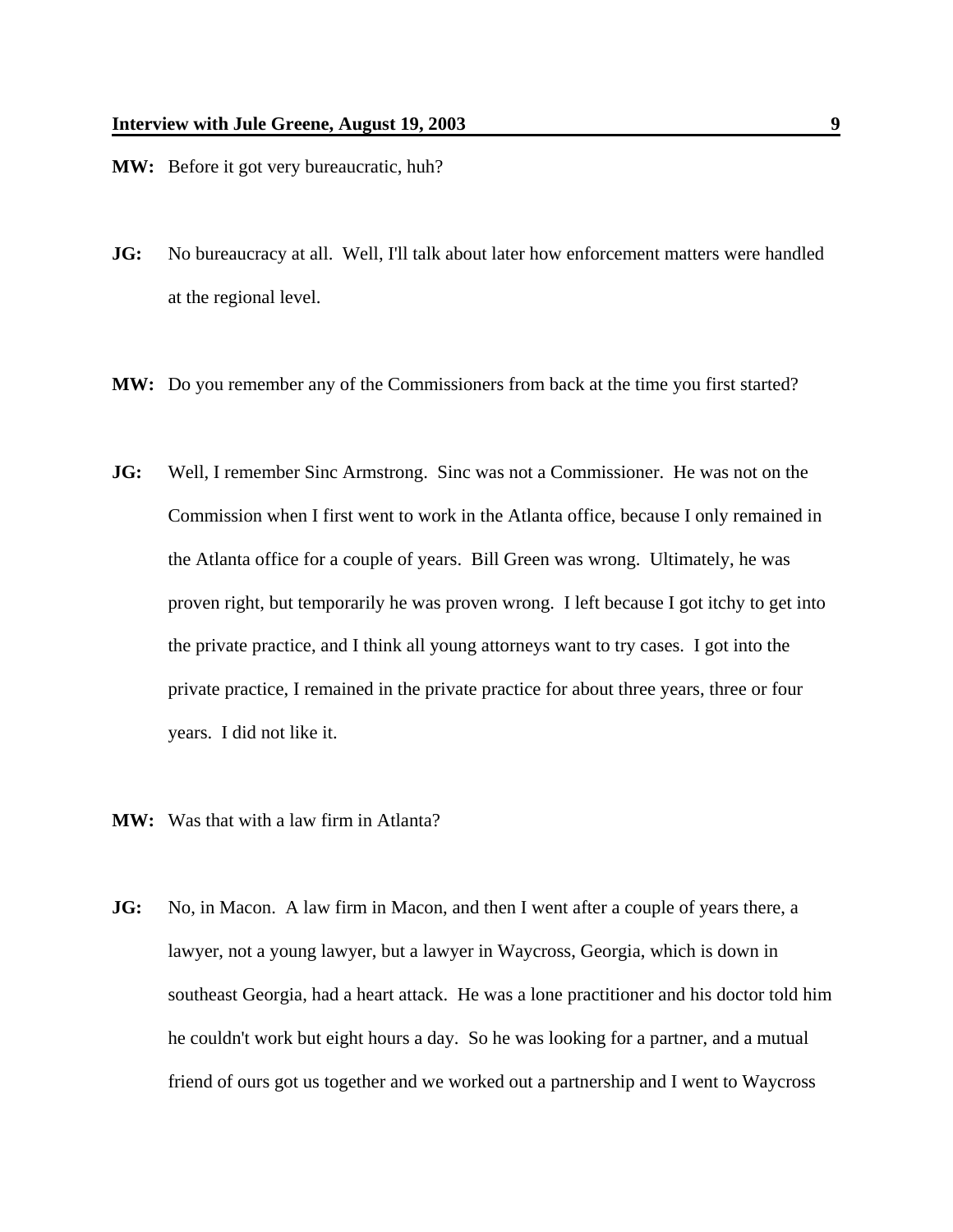and practiced law there about a year-and-a-half. The firm was Schrieber & Greene. Joe was also the county attorney and the county prosecutor, so I did some of the county work and some of the county prosecutions at the misdemeanor level when his eight hours ran out.

- **MW:** So you ended up trying a lot of cases in your younger days then.
- **JG:** Yes, a few. A few, yes. Most of them were pleas and most of them were settled, but a few.
- **MW:** Well, at some point you decided to get back with the Commission. How did that happen?
- **JG:** Well, my wife and I had a child who had a condition known as amitoneia congenita which means he had a complete lack of muscle tone when he was born, and we were told . . . after about a year in Waycross, we took him to specialists, and we were told that there was no way he could survive unless he could be involved in a cerebral palsy center where he could get the therapy that he needed. So there was no cerebral palsy center at all in Waycross, so I called Bill Green and asked him did he have a job. He said, "No, but I'll check around." He called me back a few days later and told me that General Counsel had an opening in Washington. Well, there was a cerebral palsy center there.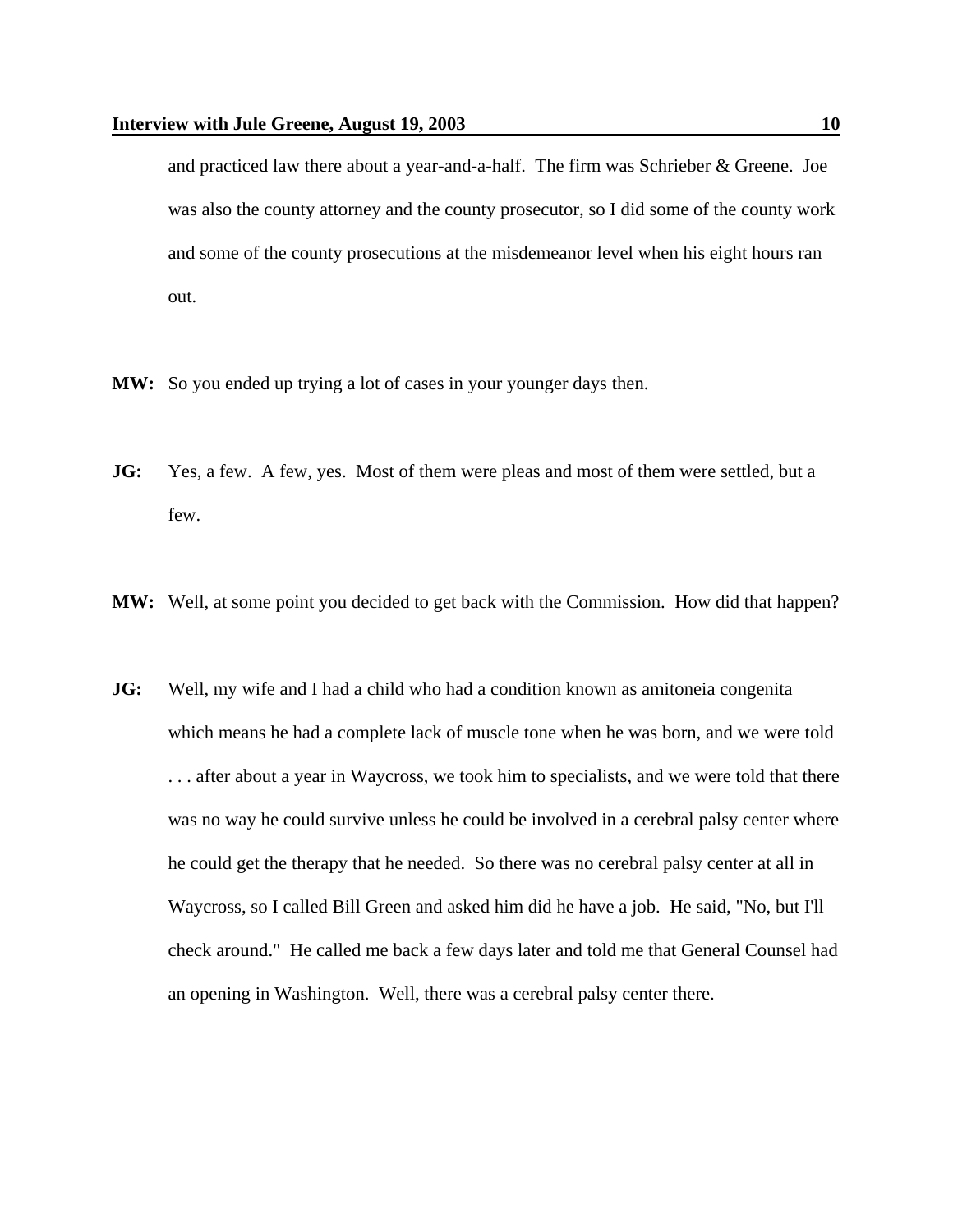So anyway, Tom Meeker, who was General Counsel at the time, flew to Atlanta and I drove up from Dublin and we talked and he offered me a job, and two weeks later I was in Washington. I went up on the train from Waycross, I got off the train there at the terminal station, I caught a cab and I was hardly in the cab before it stopped and I was at the SEC building on Second Street. One of those old temporary buildings left over from World War II. It was in a slum then. Everything around it was slummy. On top of that, it was in the middle of the summer, and those ginkgo trees were all dropping rotten fruit on the sidewalk, and the smell and the looks of the place made me almost get back in that cab and go back to Waycross before I even went in the building. But after I got in there and met so many nice people there, I forgot all about the surroundings and stayed until my thirty years was up.

- **MW:** Well now, this was what year when you went back to the SEC in the General Counsel's Office in Washington?
- **JG:** This would've been in the summer of '56.
- **MW:** Do you remember who . . . you said Tom Meeker was the General Counsel. Do you remember who the Chairman was then?
- **JG:** Yes. Sinc Armstrong.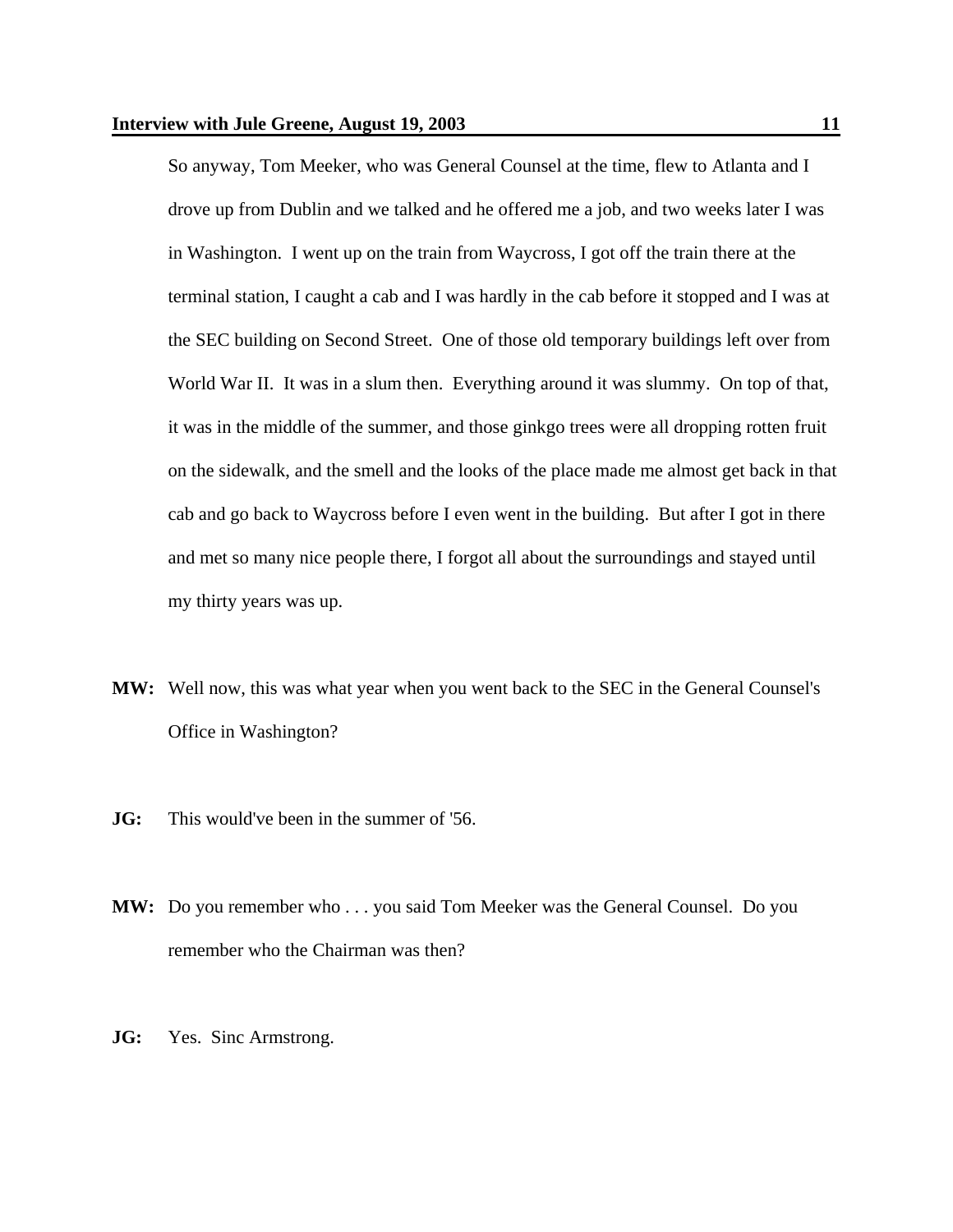- **MW:** Do you remember what you were paid when you went to the General Counsel's Office?
- **JG:** I don't remember, but it was the entrance level. I don't think it paid more than whatever the entrance level was at that time.
- **MW:** Where did you and your wife and child live in Washington when you first moved up there?
- **JG:** We lived over in Alexandria, an apartment complex where Tom lived. He got us the apartment, and it's now, I think, since then turned into condominiums. But it was close in. It was less than five or six miles from the office, and I thought it was way out in the country.
- **MW:** How many people were in the General Counsel's Office then?
- **JG:** Not many. I don't think there were fifteen all told . . . professionals.
- **MW:** Do you remember who your first boss was in the general counsel's office?
- **JG:** Oh yes. Dave Ferber. Dave Ferber, one of the brightest, finest people I ever knew in my life. Irv Pollack, Aaron Levy, Aaron Andresen, Al Cohen, Dan McCauley. Wonderful, bright, friendly, dedicated people. I guess that group had more to do with me making a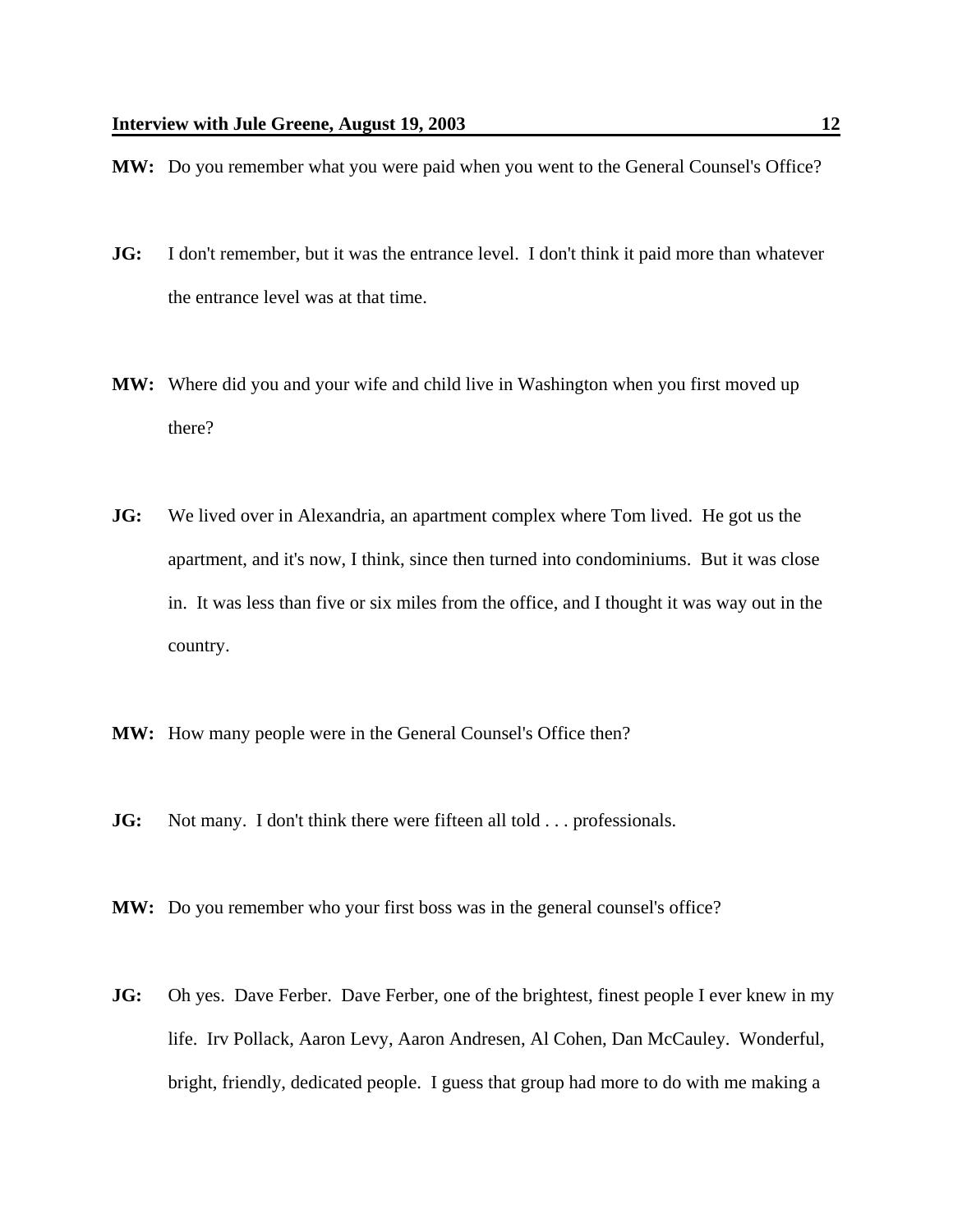career out of the SEC than all other factors combined. The quality of those people professionally and socially just . . . almost unbelievable to find them in one group.

- **MW:** The names you named off are some of the real giants of the Commission in Commission history. So you were very fortunate to have that kind of guidance and leadership.
- **JG:** Oh, you couldn't buy it. You couldn't buy it. It was just incredible. One of the most incredible things in the world was to help Dave Ferber write a brief, an appellate brief. He couldn't do it without a pair of scissors. It was a cut-and-paste job. We had no dictating equipment, no stenographic equipment, it was all written out on yellow pads with a pen and handed to a secretary and she would type it, he'd get it back and go to work with those scissors and paste and Gem clips. It was incredible. He sent it back, when it came back, printed in brief form, perfect, not a grammatical or rhetorical mistake, succinct, to the point, and I don't think Dave ever lost a case on appeal.
- **MW:** What were your duties when you first started in the General Counsel's Office?
- **JG:** Reviewing original regional office criminal reference reports. As a matter of fact, that was my prime duty, but I also would assist one of the Assistant General Counsels when they needed assistance on briefs and things like that.
- **MW:** Did you have much interaction with the Commission during those days?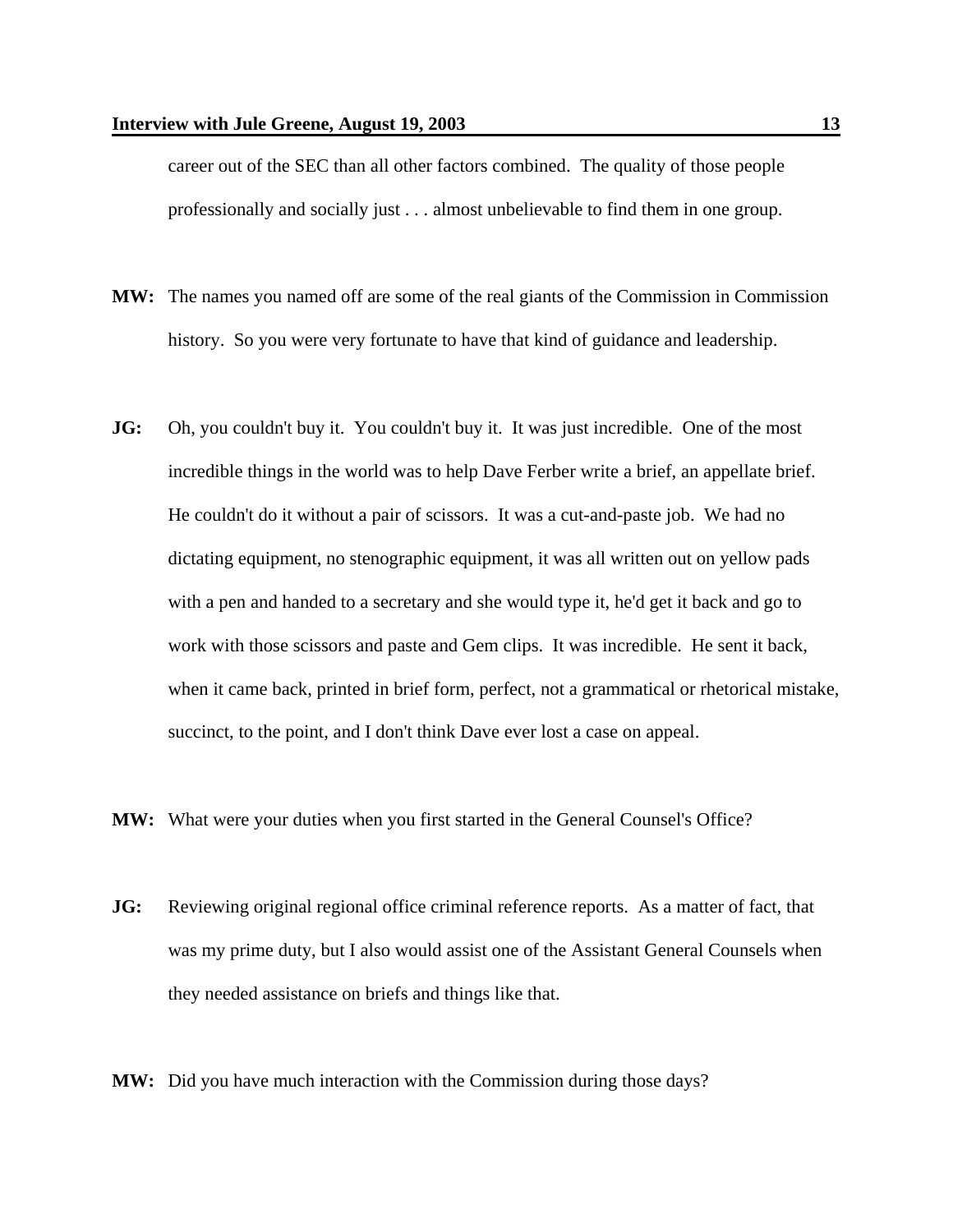**JG:** No, not personally. I would see them in the Commission hearing room. We did a lot of that. A lot of sitting in and learning, experiences, when the Commission was in session.

**MW:** How long did you stay in the General Counsel's Office?

- **JG:** Till February of 1958.
- **MW:** And then what happened?
- **JG:** The Commission decided to open an office in Miami. They never had had an office in Florida. Florida was growing like mad. Miami was becoming a financial center, and the Commission determined to open an office there, and Manny Cohen was Chairman. I think Manny was the first member of the SEC staff who was appointed to the Commission. I'm not sure about that, but I think he was. It was either Manny or Ray Garrett, but I think Manny was. But anyway, Manny called me in and asked me did I want the job and I told him I did. So my wife and I packed up and moved to Miami.
- **MW:** Why did you want to move into the regional offices?
- **JG:** Well, it was a promotion. It was a real challenge. I had real mixed feelings about it because I was so happy in the General Counsel's Office, but I realized my opportunities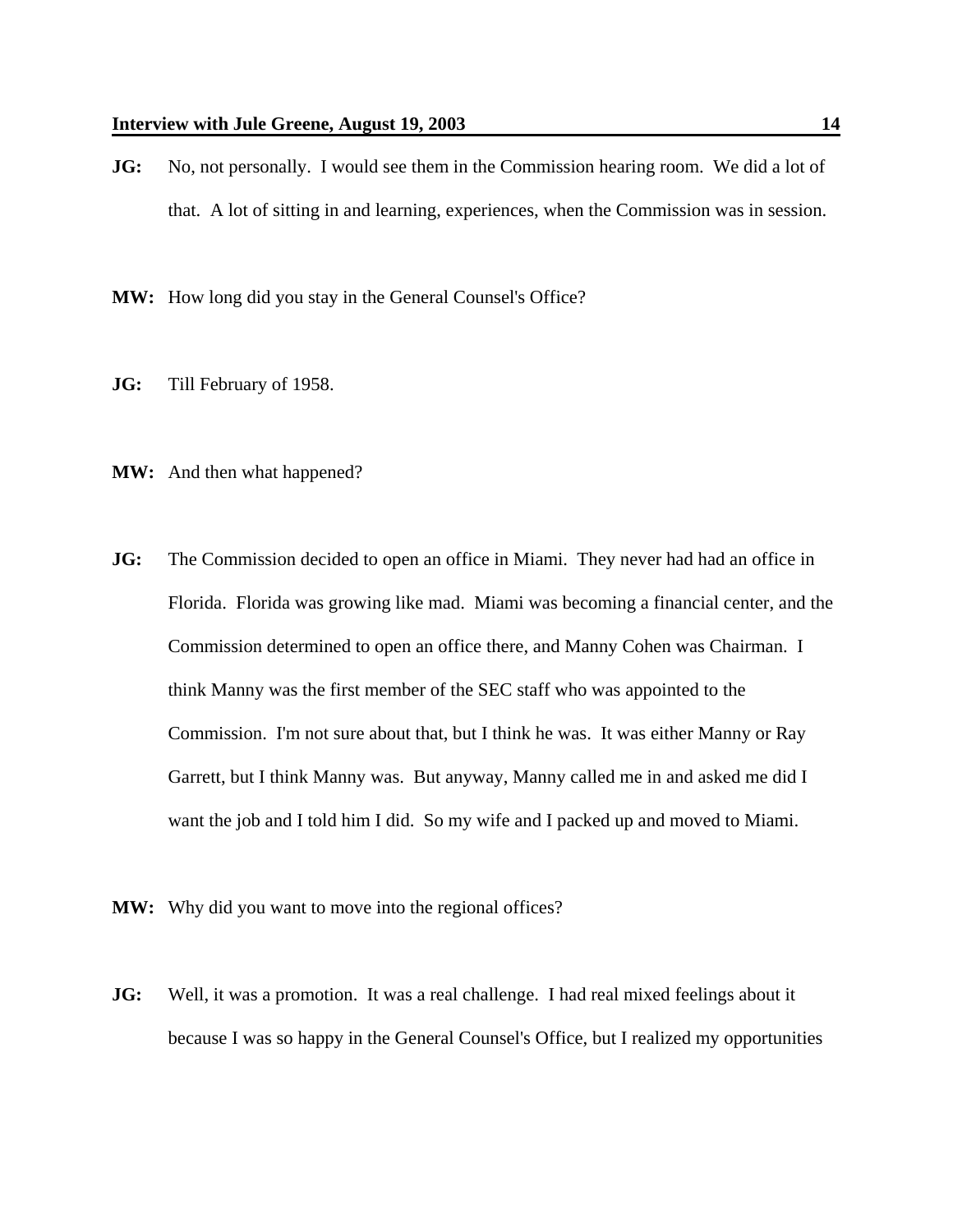career-wise weren't there because that office attracted too many brains. I had to be where there was less competition.

- **MW:** Do you know what caused Manny Cohen to ask you if *you* wanted the job? What did you do to catch the Chairman's eye?
- **JG:** Well, I don't know. I was friendly with Manny. Back when he was Director of Corporation Finance, they ran out of attorneys. They had so many stop-order proceedings going on, they ran out of their own attorneys, so they asked Tom could they borrow one of his attorneys, and he asked me did I want to get some experience with stop-orders and I said yes. So I went up there and Harry HellerCdo you remember Harry? He was a character. Harry had recommended a stop-order in a case out in ColoradoCColorado Springs.
- **MW:** Jule, let me interrupt one second for the benefit of those listening who may not know what a stop-order proceeding is. Why don't you briefly explain what that was.
- **JG:** Well, whenever a registration statement would be filed, unless the Commission issued a stop-order, it would automatically become effective in a specific period of time. I think it was thirty days but I'm not sure. It's been a long time since I dealt with that. But it would become effective by law if the Commission didn't institute a stop-order proceeding. That suspended everything until an investigation could be made and a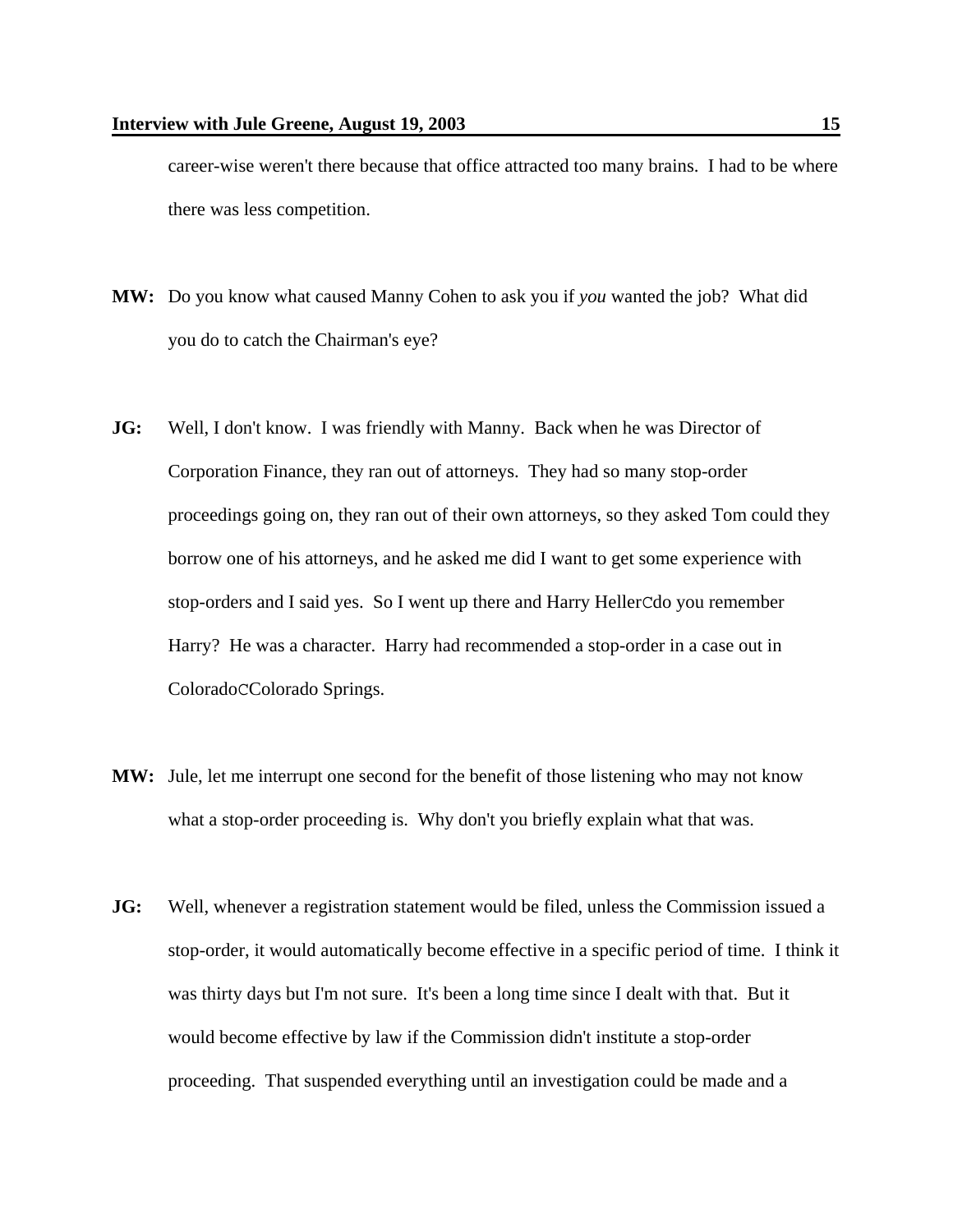determination made by a hearing examinerCthey call them administrative law judges now but they're the same thingCas to whether or not the registration statement met the requirements of the Securities Act, which is primarily disclosure, full and fair disclosure. Anyway, the Commission issued a stop-order on the recommendation of Manny and Harry. Well, the basis was that this power company, it was a power company . . .

**MW:** Jule, let me interrupt you one second. We're going to pause just a moment and let this siren get by.

[Pause in recording]

- **MW:** Okay, Jule, we're back to it. Now you were telling us about this stop-order proceeding you had in Colorado.
- **JG:** Yes. Fall River Power Company, and there was a Fall River Power Company up in New England somewhere . . . Massachusetts, I think. Anyway, Harry thought that was a misleading name so he went stop-order. I went out there. There had been no investigation. I had to do the investigation and prepare and get witnesses for a proceeding in four days, and two of those were Saturday and Sunday. I'll never forget that experience. I got out there, the first thing I find out was that the Fall River Power Company in Colorado was older than the Fall River Power Company in Massachusetts, so the basis for the stop-order was gone, so I had to find some other basis.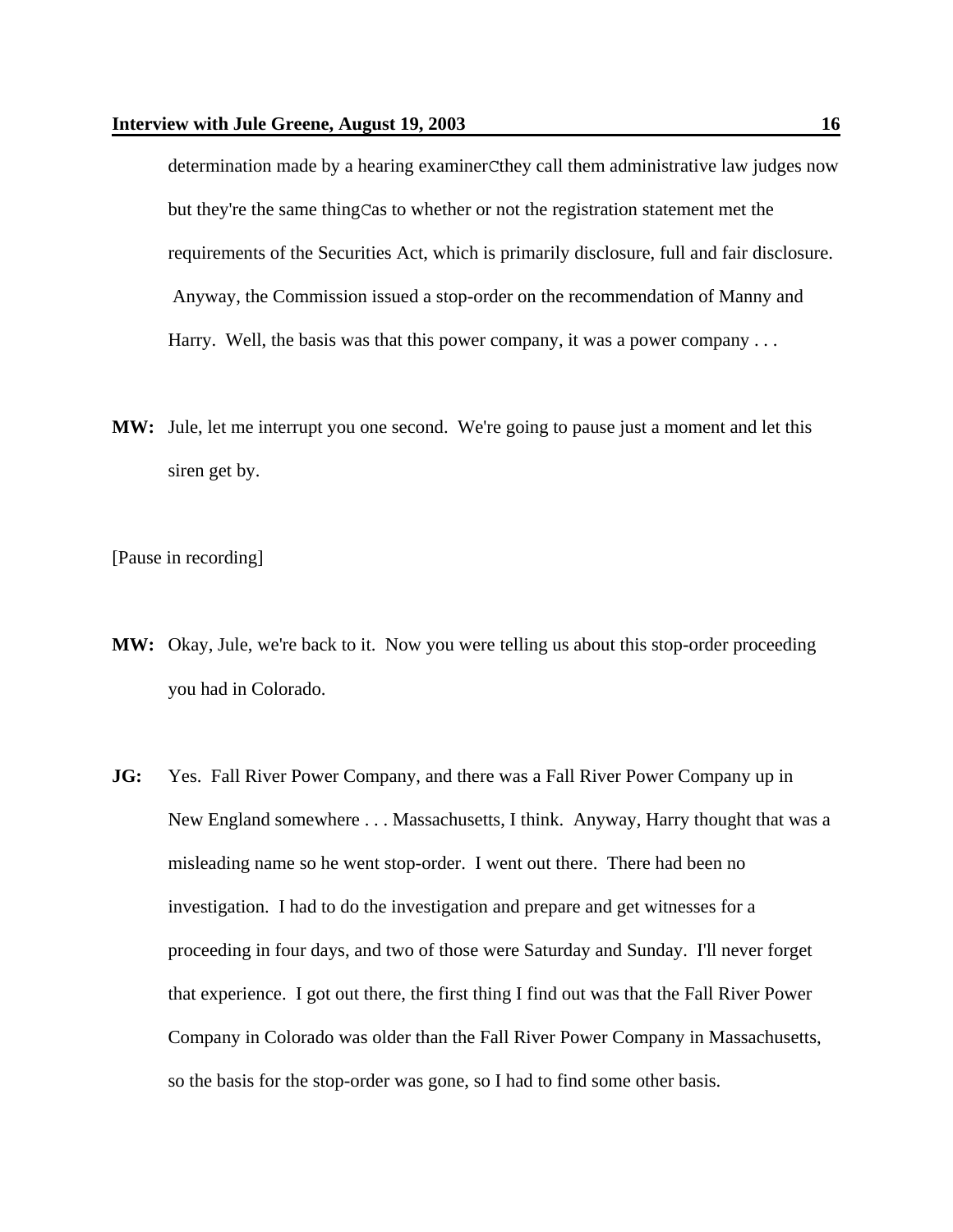Well, there was a fellow named Higdon. He was a chief engineer for the Denver office. Charlie Higdon. He was a lifesaver. He worked with meChe had a carCand we worked all weekend. We went out to see this place way up in the Rockies, this power company. Hadn't been in operation since 1910. The slew looked like Swiss cheese. There was no way in the world water could go through the slew to the plant. They had that power plant listed on their balance sheet as something like \$3 million and a few other assets. And of course it was worthlessCabsolutely worthless.

Finally Charlie and I found the accountant who prepared the balance sheet. It was a clean certificate on this balance sheet. I said, "How in the world did you reach this value?" "Well, I found the construction records in the office, and I translated them into the then current dollars, what it would cost to erect it at the time the registration statement was filed, and that's the figure I came up with." Well, we knew we had a case and had it all but won, so we went on to hearing, brought this guy in, he testified, and as soon as he testified, the other side folded, and I came on back to Washington.

They didn't have jet planes in those days, they had prop jets they called them. I had a flight from Denver direct into Washington National, and I missed it. So the next flight I took was going into Chicago and then change and come into Washington, so I took it. We got about a hundred miles southwest of Chicago and lightning hit the plane. We ran into the worst weather I ever saw. The plane turned upside down, we were eating, food bouncing all over the plane, everybody scared to death, bolts of lightning going up and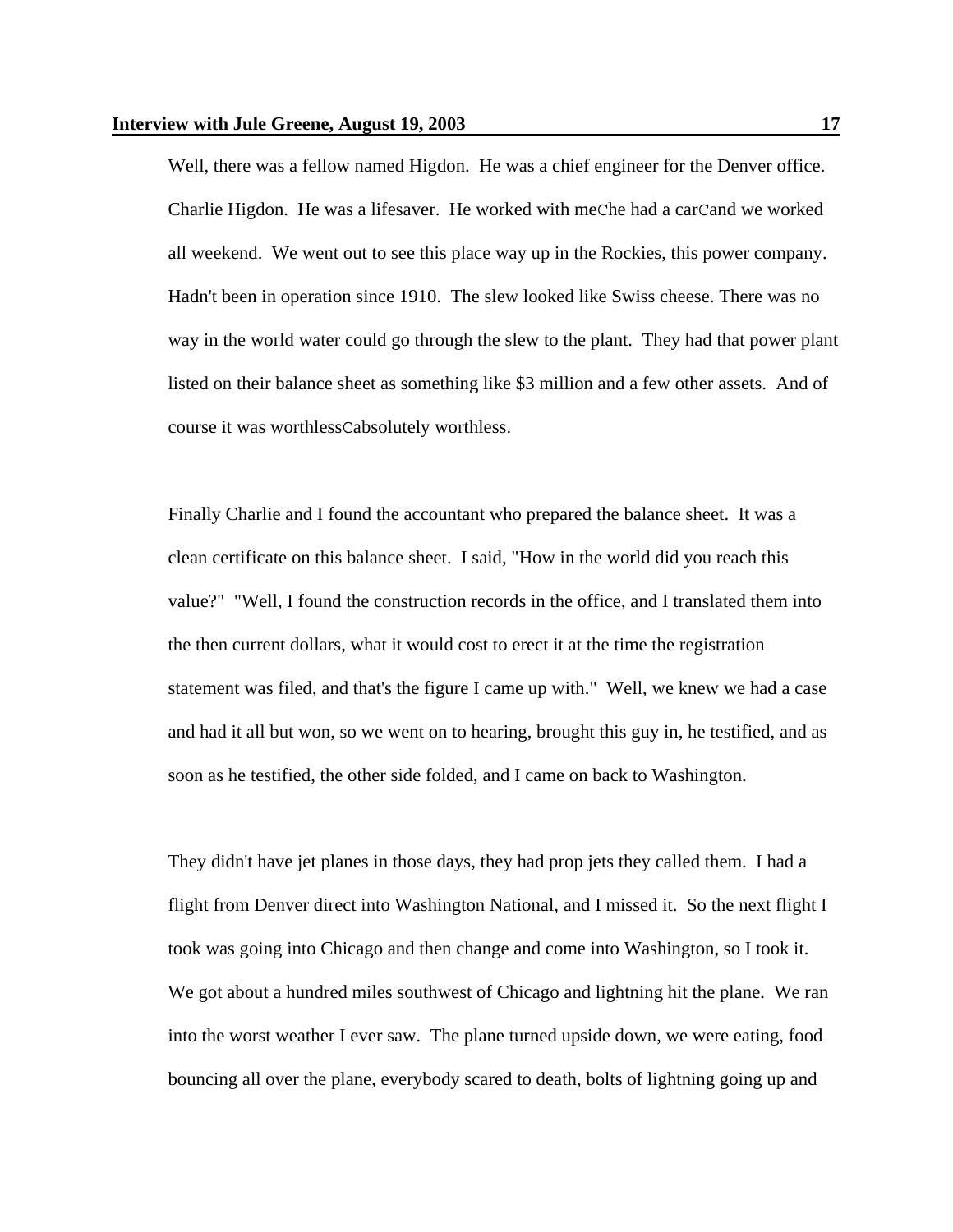down the aisle, all the communications equipment knocked out, and we had to land at O'Hare, I believe it was. What's that little one-block-long airport in the middle of Chicago? Not O'Hare. I've forgotten what it was. It was the little airport surrounded by six- and eight-story buildings. The pilot got us in. But on the way down, I made a deal with God that if he'd get me down safely, I'd never get back on one of those things again. And for about six years, I didn't. I took a train. But finally I welched and started flying again.

- **MW:** Well now, after this stop-order and what obviously was a success for you and you had apparently caught the eye of the powers that be in the Commission and they asked you to go to Miami, how did you go about preparing to open an office in a city where the Commission had never had an office before?
- **JG:** Well, that was Bill Green and Robby Robinton, who was the chief field examiner for the Florida Securities Commission, went to Miami the week before and rented some office space in a building downtown. Bill Green had some extra furniture somewhere and they got it shipped down there.

There were just two of usCDick Townsend from the Ft. Worth office, he was a brokerdealer inspector and an accountant, and myself. And Bill Green had a young, beautiful blonde stenographer in his office that was causing all kinds of trouble because all the women hated her, and he thought the best way to restore his morale would be to send her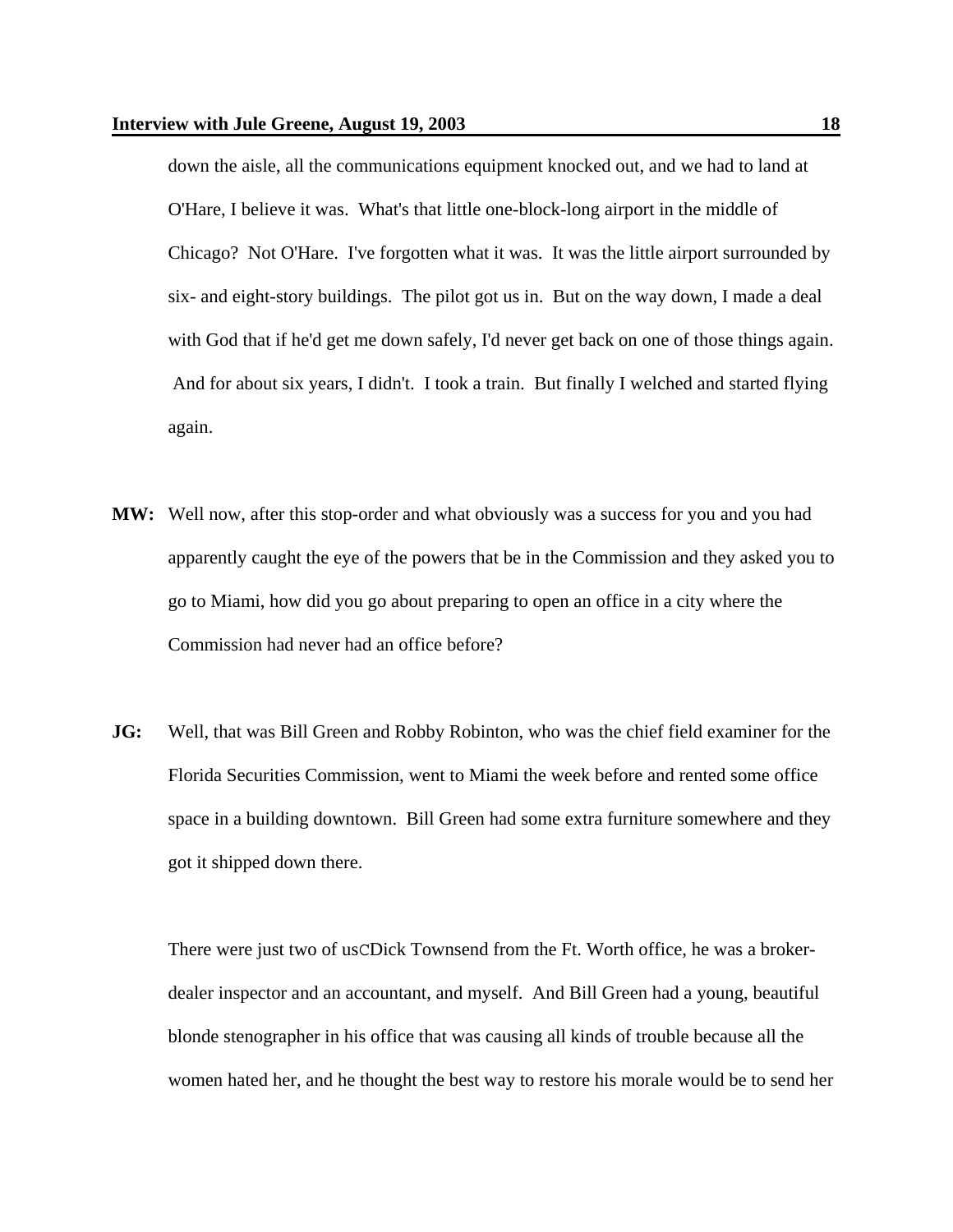to Miami. So he provided her. She couldn't type, she couldn't file, she couldn't take dictation, but she was one beautiful woman. So Dick and I would go down on the weekends after we got that office going and refile everything she had filed. [Laughs] If we didn't, if we waited till the end of the month, we'd never get it done.

- **MW:** What kind of cases did you have? Now this was in 1958, I think you said. What kind of cases did you have when you first got down there?
- **JG:** Mostly broker-dealer cases. Miami had a lot of little broker-dealers, small, that didn't know anything. They violated every rule in the book. The first year we were there, I think we had almost twenty broker-dealer proceedings. We would first go in and they would be under capital, they would be handling these pink sheet securities nobody ever heard of.

Dick would call me from the broker's office the first time, and I told him next time call me from a pay phone, and he would call me from a pay phone, give me the figures over the telephone, I'd write them down on a yellow pad, then I'd call Walter Holden or Magdalin Murphy in Trading and Markets, I'd give them the information, they'd write it down on a yellow pad, then they would go in and ask the secretary to get the Commission to let them make an oral presentation between matters, and the Commission would always let them do it. They would present it to the Commission orally, no memorandum.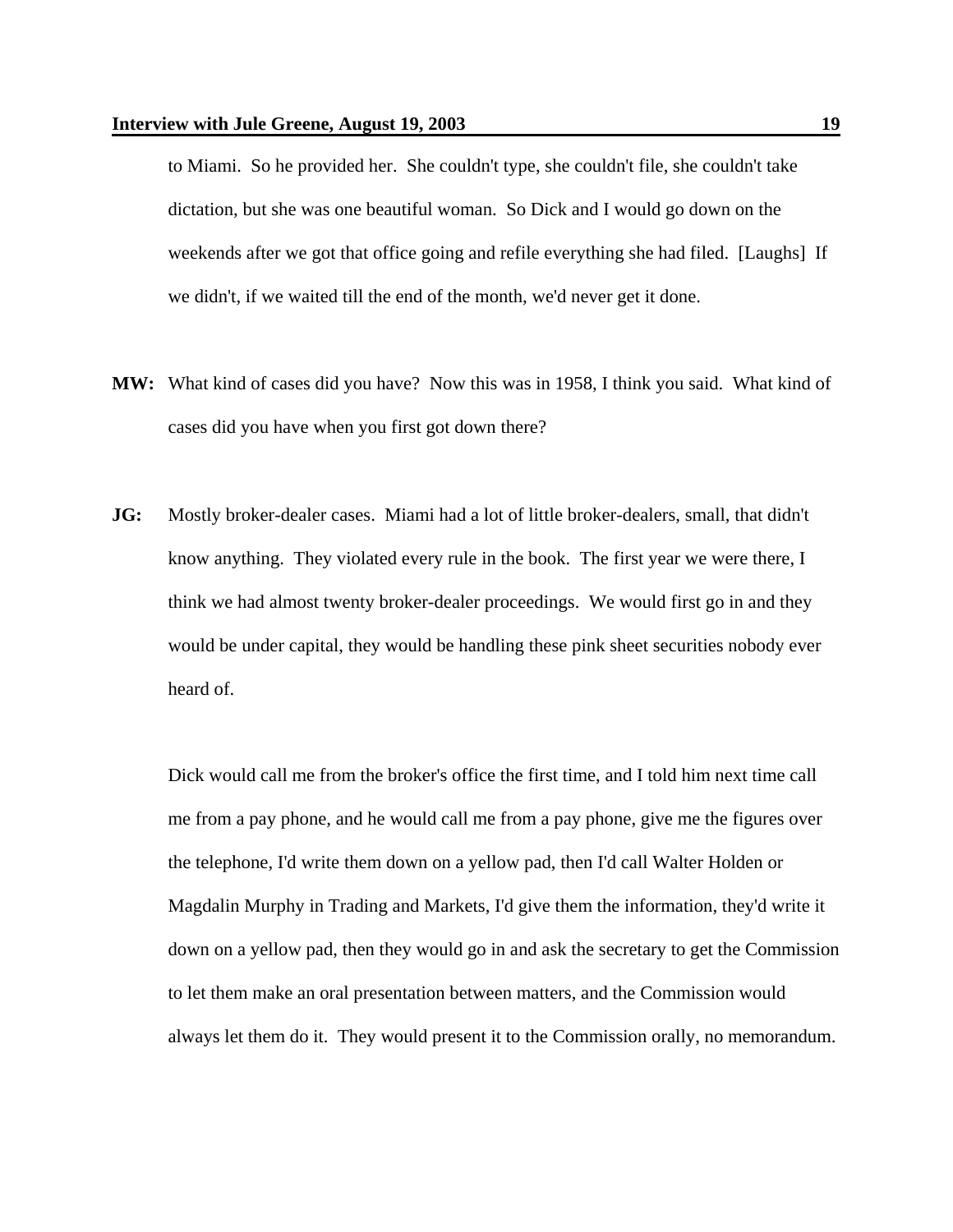That would be prepared later. And I would be typing the complaint to file for an injunction.

And sometimes I would be in Judge Leib's chambers waiting to get the telephone call to present the application for a temporary restraining order. I invariably got it. All Judge Choat would say is "Where do I sign?". And we'd get a temporary restraining order while we still had some equity, and close the firm down, get a receiver, and then prepare a criminal case. That went on for weeks and weeks and months and months. Several years later we moved from where we were in the old DuPont building; we moved into the Ainsley building, which was a much, much nicer quarters. There were eleven brokerdealer firms in that building when we moved in. When we moved out into the Federal building a few years later, there was one.

- **MW:** Was that because you shut them all down or because of your reputation?
- **JG:** Shut them all down.
- **MW:** Did you find that by being active and aggressive in bringing these enforcement cases and these broker-dealer cases that you were able to establish a Commission presence in Miami so that it became less and less necessary over the years to bring these cases?
- **JG:** It did as far as the broker-dealers were concerned. But Miami had so many fraud schemes going on in the issuer area, outside of broker-dealer, that nothing was going to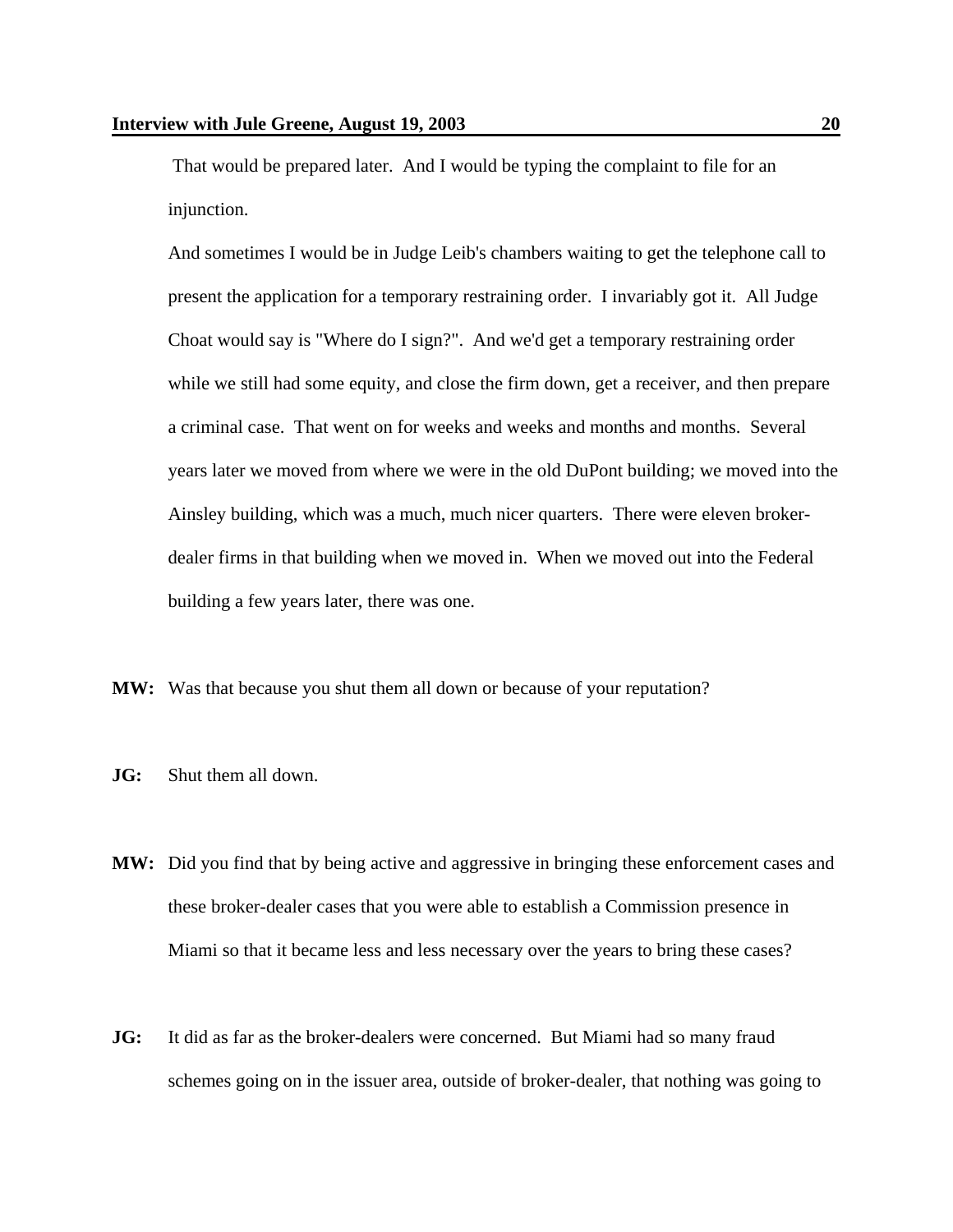stop it. It was too lucrative. And it was, I guess, like the West was in the early days. It was wild. There was virtually no regulation of any kind down there. The state was extremely ineffective. But when I left, there was more to do than when I arrived.

- **MW:** Well now, stories over the years have talked about a connection between Miami and New York and how promoters would move back and forth. Did you see much of that when you were down there?
- **JG:** There was a lot of that, yes. But I think the Miami crooks had an edge over the New York crooks. I believe they were a little cleverer. I remember one case we had. It was a broker-dealer firm was involved in Miami, but the nexus of the case was in New York. So we decided . . . between the New York office and the Miami office, we decided we'd let the New York office have the prosecution. We got the injunction and the administrative proceeding and let them handle the prosecution. And I had gotten all the books and records of this broker-dealer . . . we were working with the Post Office department very closely. By the way, postal inspectors were very, very goodCvery effective and very cooperative. Virtually all our criminal cases we would work with the post office inspectors and always throw in a mail fraud count in our indictments.

I had shipped all these records up to Steve Hammerman. Well Steve wasn't with the Commission at that time, he was assistant U.S. attorney in New York, and he was handling this case which was jointly Miami and New York. And I had sent these up in a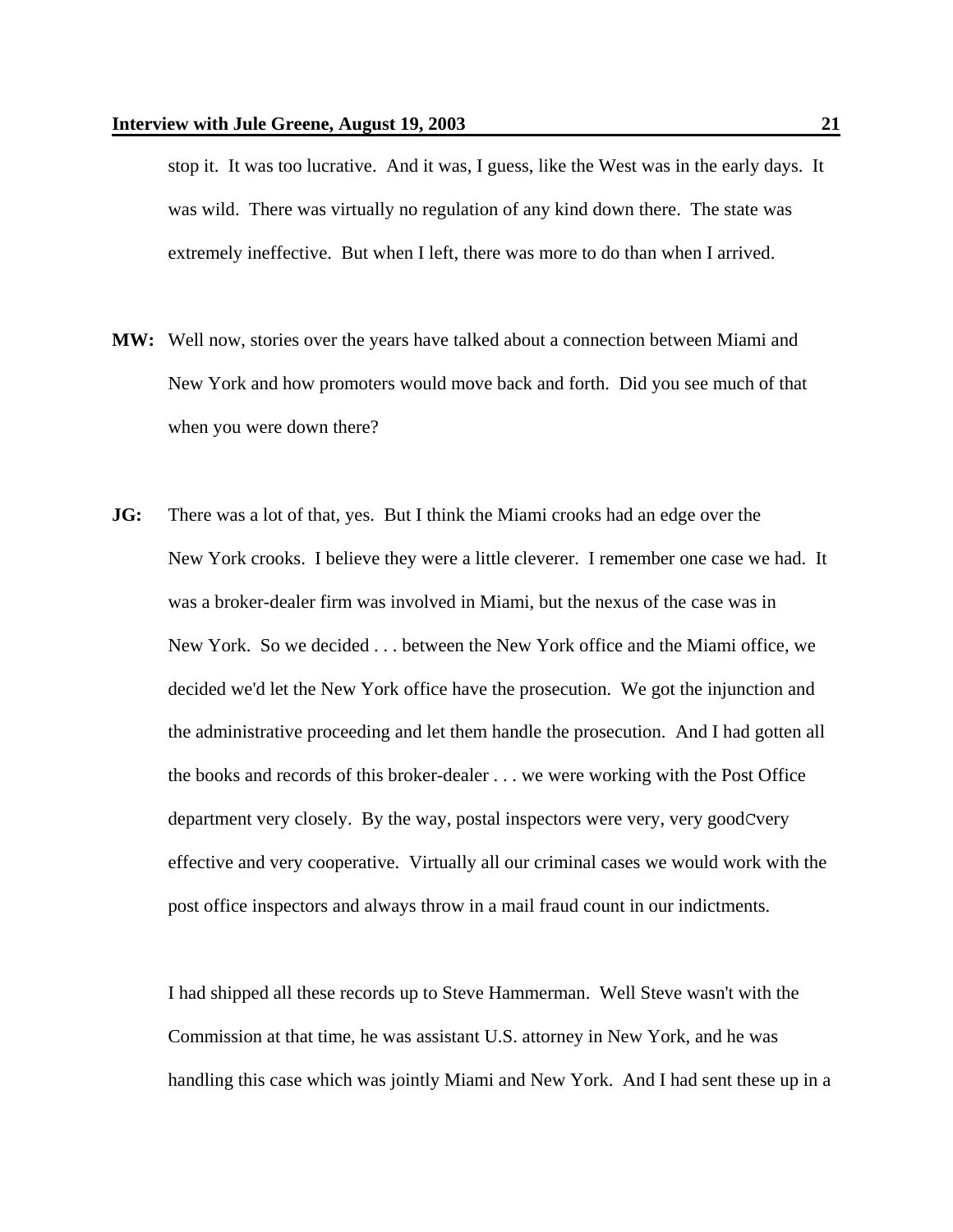padlocked mailbag by Chuck Hochmuth, who was one of my right-hand people in Miami. He was a wonderful broker-dealer inspector and accountant, and if you told Chuck something, he would do it or you'd find him dead trying. I said, "Chuck, I don't have a subpoena for these records CI have not subpoenaed them. I got them voluntarily, I got them from the broker. Don't let anybody in this bag till you hear from me." He went up and he met with Steve. Steve wanted to see the records. Chuck wouldn't show him the records. [Laughs]

- **MW:** And Steve was an assistant U.S. attorney?
- **JG:** He was assistant U.S. attorney, and Chuck wouldn't let him see the records. [Laughs] Finally Steve called me. The first time I ever met Steve was on the phone. He called me, he said, "For God's sake, Jule. Chuck's not going to let me see the records." I thought that was funny.
- **MW:** How did you come to hire Chuck Hochmuth? He was a long-term employee of the Commission. How did you come to hire him?
- **JG:** Chuck was with a brokerage firm in Minneapolis. I've forgotten the firmCI think the firm's out of business, but it was one of the wire houses. And Chuck had applied for a job with the Commission, and I had an opening. I've forgotten who referred him to me,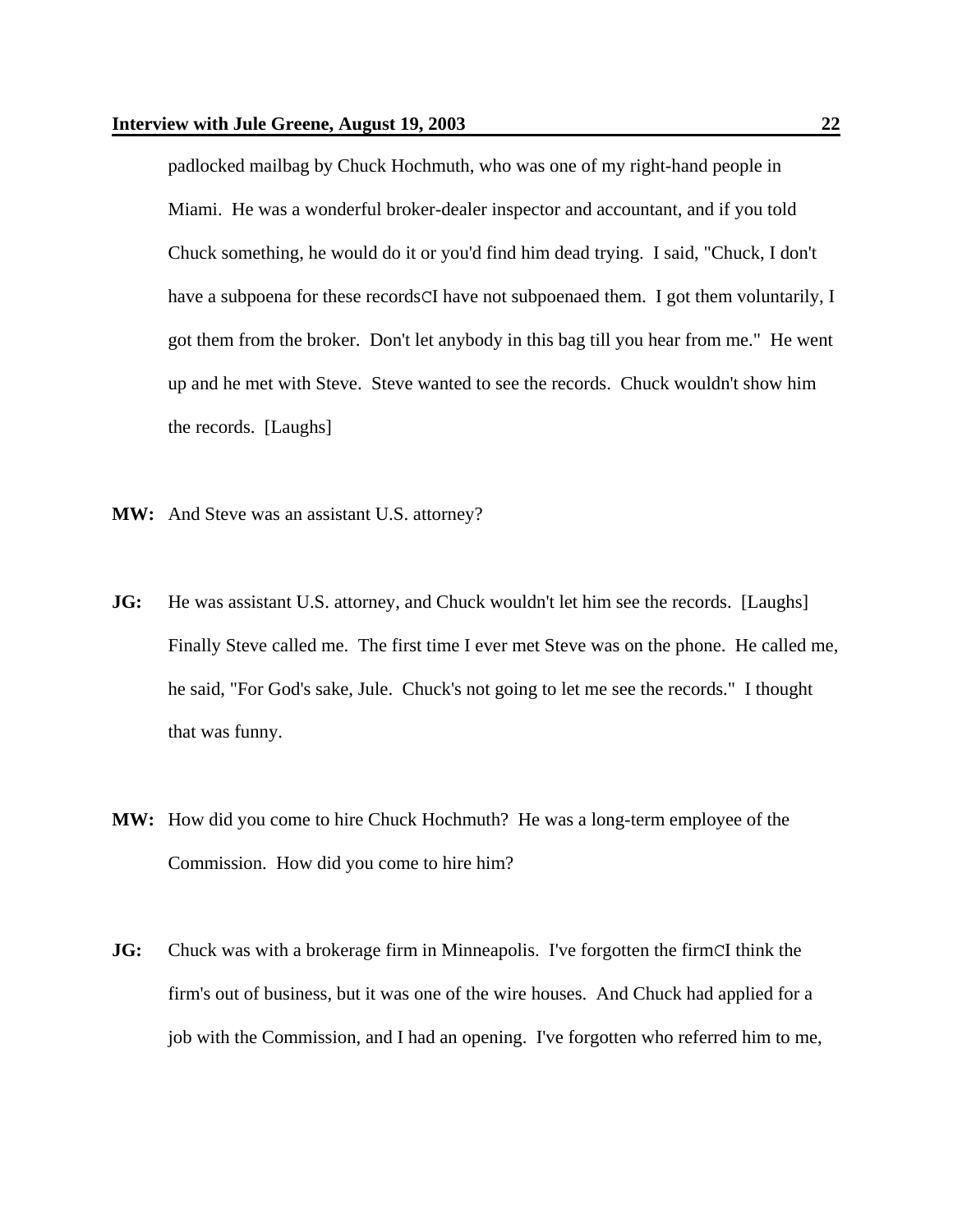but I hired him. And Chuck moved from Minneapolis to Miami and he lived there till he died. He was a wonderful, wonderful person and a tremendous broker-dealer man.

- **MW:** You had an investigator down there, another long-term employee named Nick Anastopoulos.
- **JG:** Nick Anastopoulos.
- **MW:** How did you come to hire Nick?
- **JG:** Nick was a secretary in the Washington regional office there in Washington, DC, and Nick studied accounting at night and became a graduate accountant, and he wanted to be an accountant with the Commission. We had an opening so we took Nick. Nick stayed with the Commission till he retired and died in Miami.
- **MW:** Do you remember any of the regional administrators? You've talked about Bill Green. Do you remember any of the other regional administrators that you had some dealings with when you were running the Miami office?
- **JG:** Yes. There was O. H. Allred, he was the regional administrator in the Ft. Worth office. There was Phil Kendrick who was the only regional administrator who was not an attorney. He was a regional administrator in the Boston office. There was Tom Clark, who was a regional administrator in the Chicago office, and I think he was second in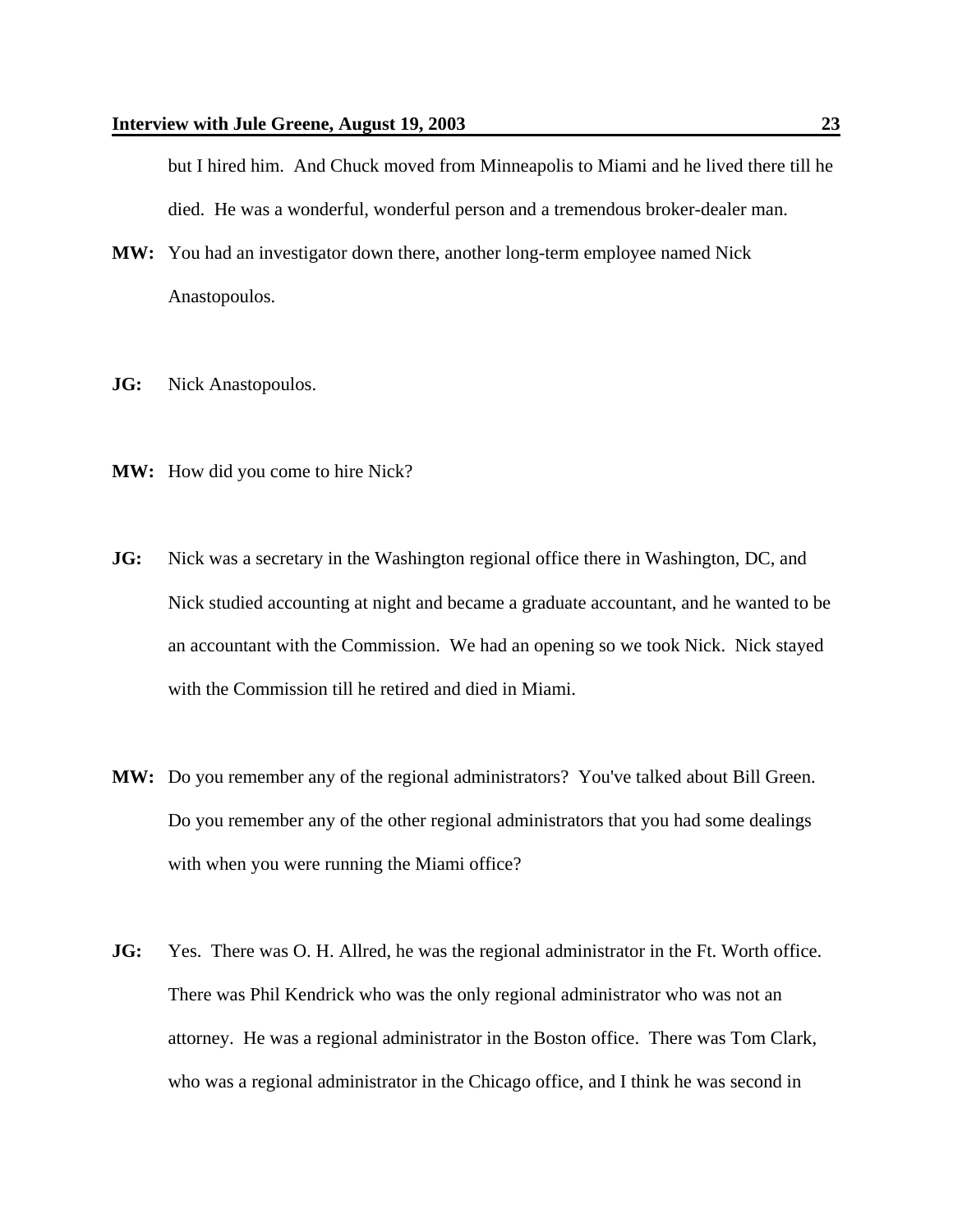terms of tenure to Bill Green who was the senior administrator. There was Jim Newton in the Seattle regional office. Gosh I've forgotten who was in Denver.

- **MW:** Was that Don Stocking?
- **JG:** Don Stocking. He was one of the younger ones. He was an administrator in the Denver regional office.
- **MW:** Do you remember Mr. Pennekamp out on the west coast?
- **JG:** Oh yes. I remember him very well. These people in my view were giants. The regional administrators, virtually all of them were the first administrators in their region, and they were all giants. I wish I knew their backgrounds. The only one whose background I really know was Bill Green, but they were all giants. Back in those days, the regional administrators reported directly to the Chairman. They were considered important, they were equivalent to being a Director of one of the divisions. All that's changed over the years.
- **MW:** There have been lots of stories, of course, about the original regional administrators, but one story or two stories about Bill Green, and I'd like to get your thoughts on that. One is that he didn't like people from Washington visiting the region without him knowing about it. Are you familiar with those stories?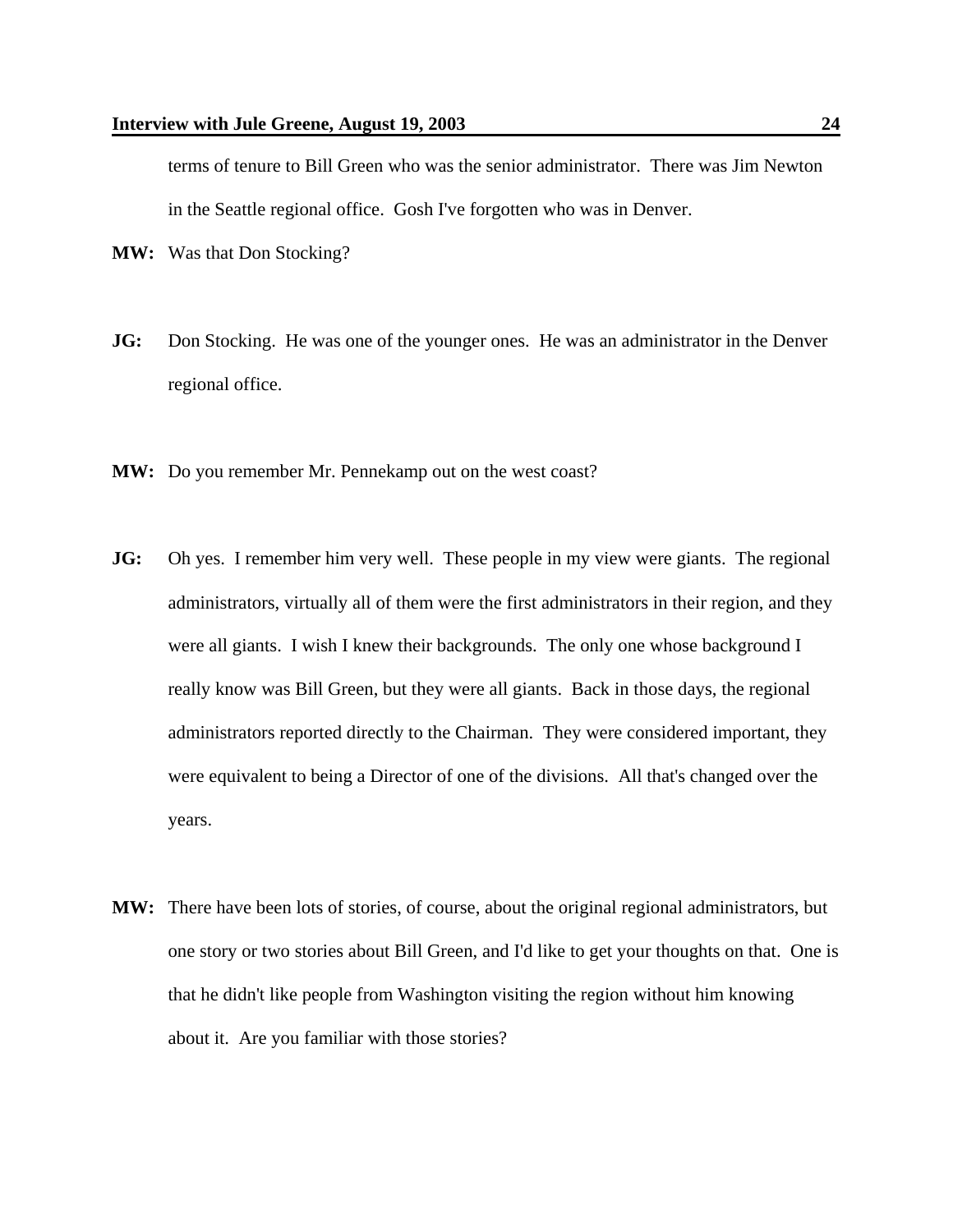- **JG:** Absolutely. Absolutely. It was almost an unwritten rule back in those days that if a person from outside your region was coming into your region on business, on an investigation or whatever, that you be notified in advance. And I think Irv, who was then director of the Division of EnforcementCit might have been before that, but anyway, Washington sent in two young attorneys over to Birmingham to interview a witness or a suspect who was represented by Birmingham counsel who knew Bill Green. So they presented their identification and they were carrying on this interview in this attorney's office, and the attorney excused himself and very quietly eased out and called Bill Green on the phone and wanted to know if these were impostors or were they really with the Commission. He gave him the names and Bill Green said, "Never heard of them. They must not be from the SEC or I would have been notified." And they almost ended up in jail. The attorney I think was ready to call the police.
- **MW:** Another story that's made the rounds about Bill Green is how he used to have a set time and place and group that he went to lunch with almost every day.
- **JG:** Yes, the Atlanta office was fairly well regimented. Everybody did what Bill Green wanted them to do. He was the only supervisor in the office as a practical matter, although there were some people there with titles. But he micromanaged that office, and he liked to eat at the Rose Bowl, which was sort of a second-class restaurant a block away. And one of the big reasons he liked to eat there was because it took so little time to get there and back. He didn't like people being gone from the office.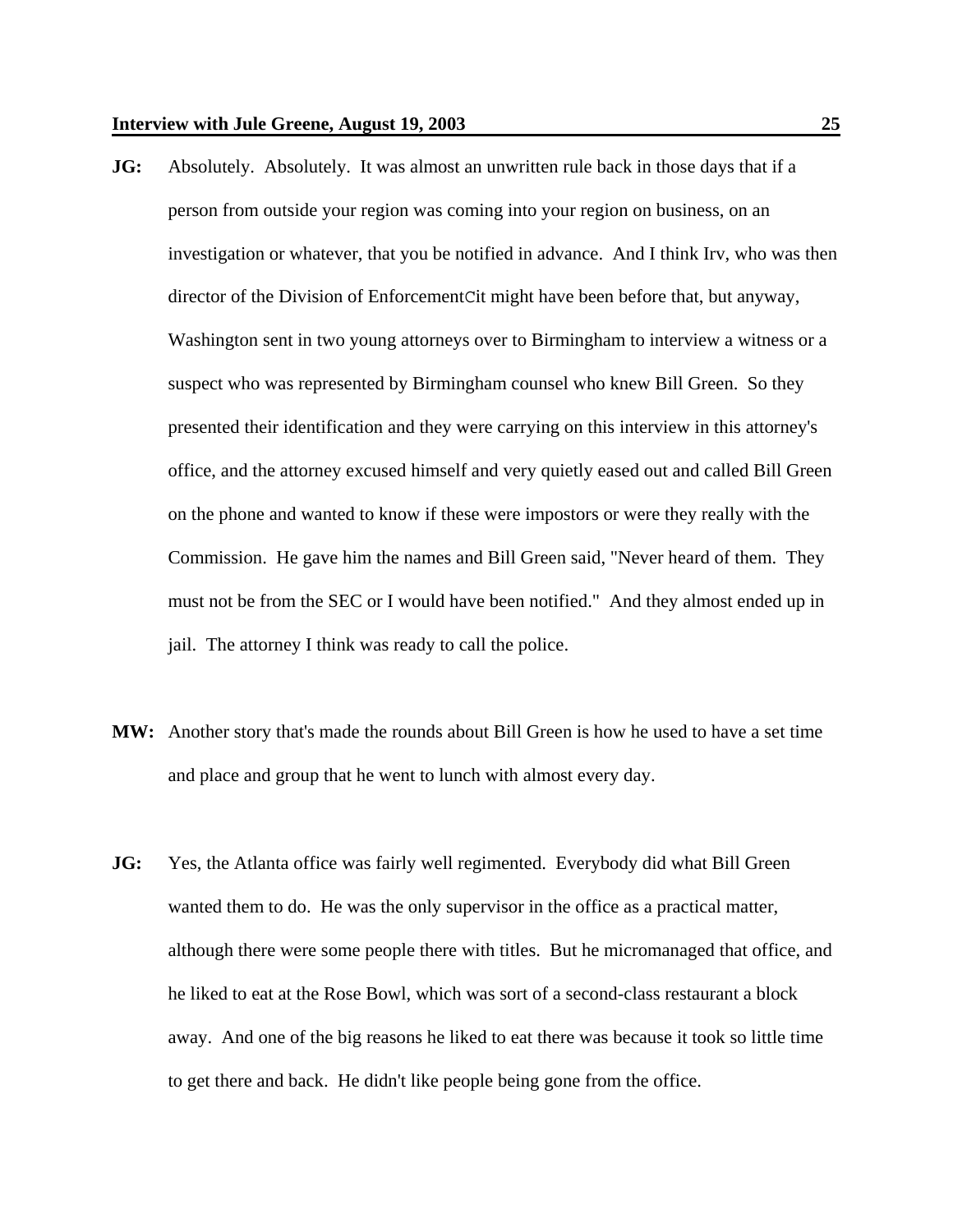And everyone was expected to fall in line and march to the Rose Bowl for lunch and then back again, no detours. He looked very unkindly at anybody who didn't eat there with him and ate somewhere else. It was not a career-enhancing move. So he marched everybody to the Rose Bowl. Fortunately he didn't require us all to eat the same thing. But then we'd march back again, and this was true if you were visiting. If you were down there from Washington or I was up there from Miami, I was expected, you were expected to accompany them to the Rose Bowl. So it was just one of those things.

- **MW:** Were there any other memorable people or experiences you want to mention in connection with your duties in Miami while you were down there?
- **JG:** Well, I had about as good a staff as you could possibly have. Wonderful, dedicated people who the clock meant nothing to them. We were all not only congenial at work, we were all social friends. And our wives were close friends. It was a little group . . . we were small and we could do that. But just the most wonderful group of people that you'd ever want to see together.

[End Tape 1, Side A]

[Begin Tape 1, Side B]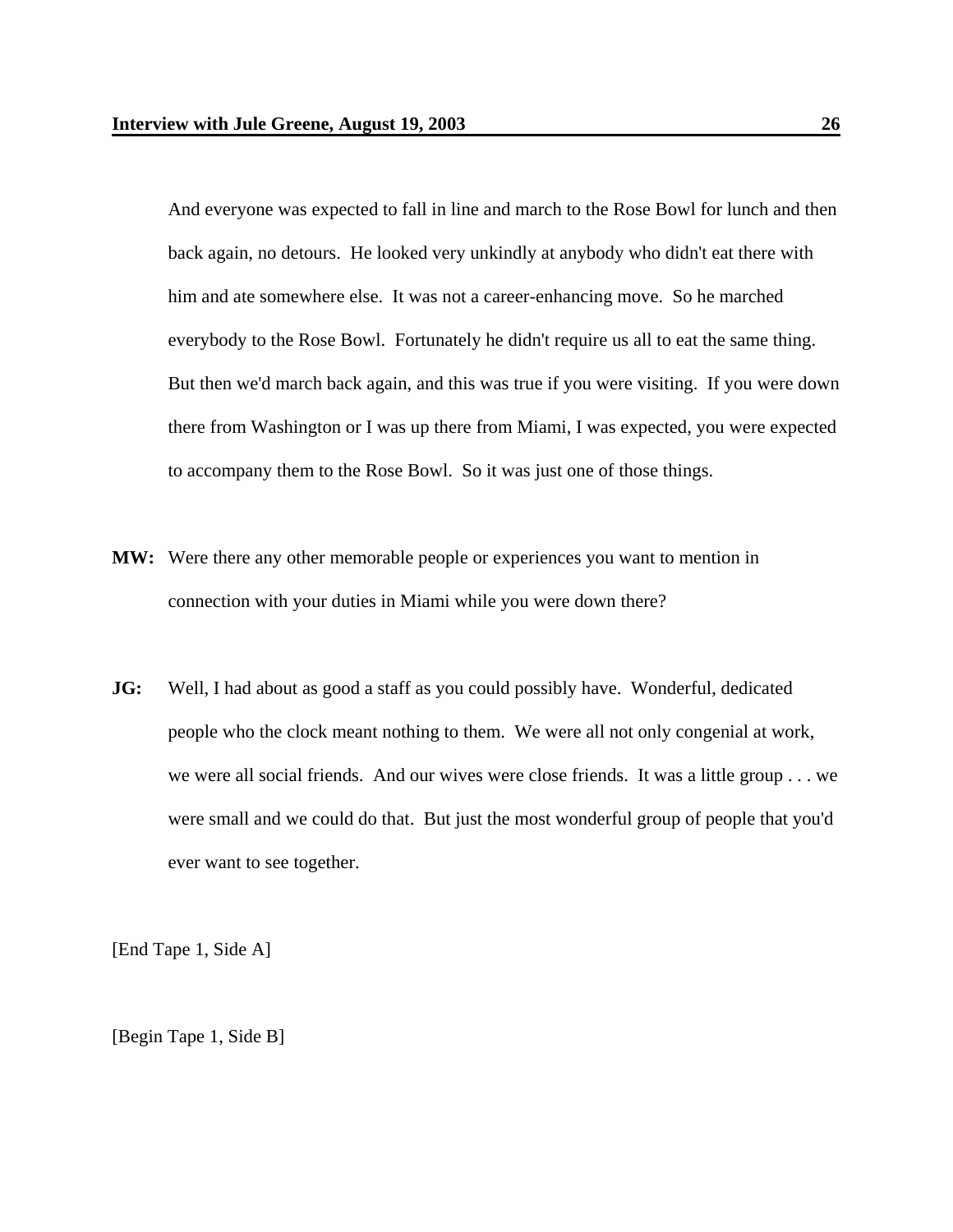- **MW:** Before I had to turn the tape over, you were talking about the great diversity you had in the Miami office and the different personalities. Do you have any memory of any particular case that sticks in your mind from when you were in Miami?
- **JG:** Well, we had several very interesting cases. I think probably the best case we ever developed was a criminal case against an issuer who had filed a Regulation A, which is a short form of registration, and had a clean accountant certificate from one of the big eight firmsCwhat was then the big eight firms. Back then, the big firms were straight, and this firm was completely fooled. He was able to pull the wool over their eyes. He had a company called Nylonet Corporation and they made hairnets. Back then, women used a lot of hairnets. I don't ever see any anymore. But they would wear these hairnets, and he made them out of nylon. And what he did was he decided he would . . . back in those days I believe the maximum for a Reg A offering was \$300,000. Well that was big, big money back then. Now it doesn't sound like much, but it was pretty big money. He decided he would bail out and get that money and go to Mexico.

So he had this offering, it was successful, and then the company went . . . there was nothing there. Nothing. And we began to investigate to find out how it happened and how the accountants could've possibly missed it. Well what he had done wasCand this was Leo Bluestein. He's also dead. Leo was our only native Miamian on our staff. He was an excellent CPA. Just an excellent CPA. He ultimately left us and went into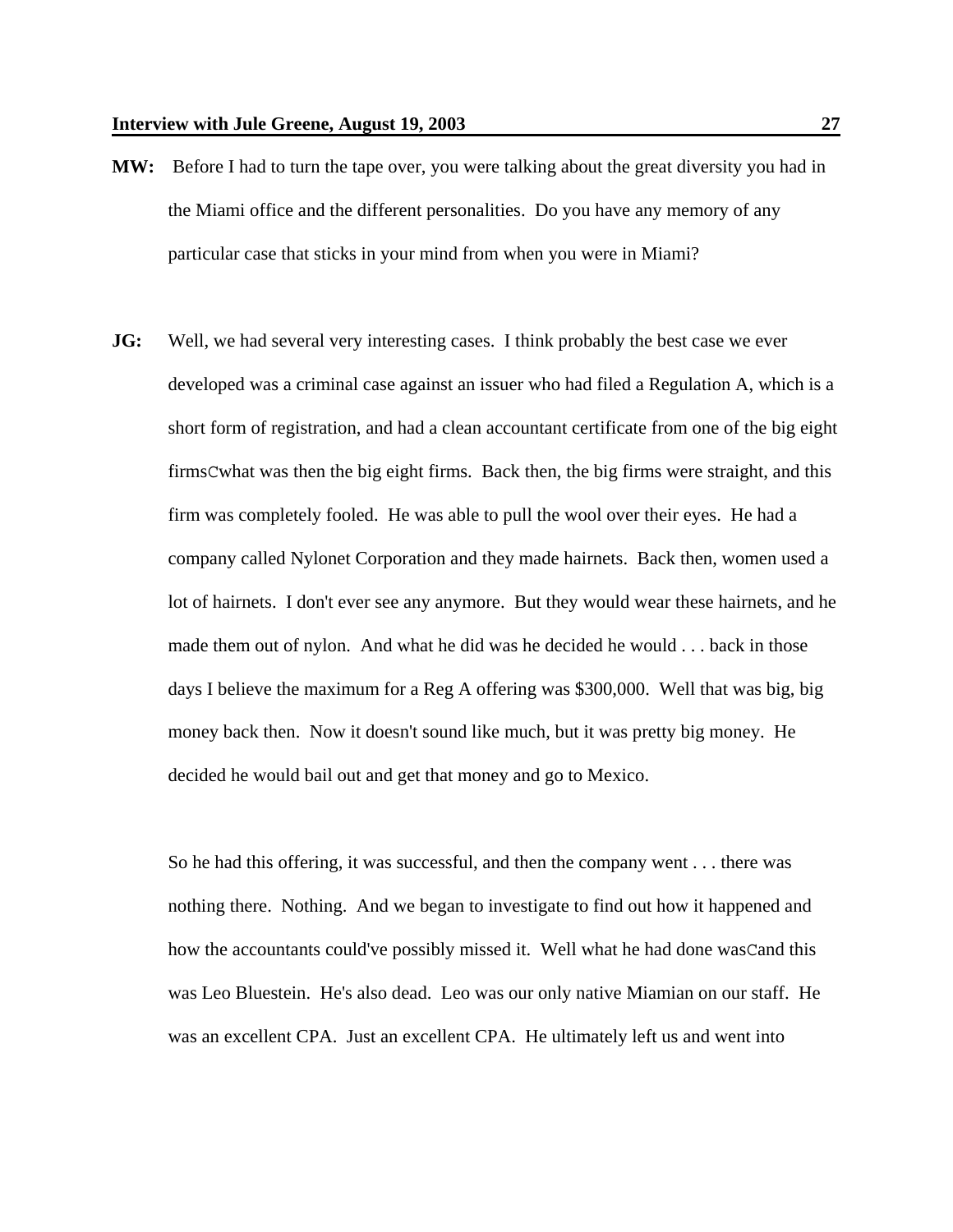private practice and did very well until he died. He died while being operated on for a bypass.

I was going to Orlando on a case, and Leo came to me one dayChe was in charge of this Nylonet Corporation investigationCand he said, "Would you stop at a certain drugstore and interview the manager for me?" I said, "Sure." So he gave me the information and when I got to Orlando I went to the address of the drugstore, it wasn't a drugstore. It was a secretarial service, one of these things that do all kinds of things for people, like if they need a secretary to dictate something to or they need some letters prepared or whatever. I went in and I asked had there been a drugstore there and they said no. "How long have you been here?" and they told me. I said, "You ever hear of the Nylonet Corporation?" And the lady says, "Yes. They're one of our clients." I said, "Tell me."

Well, to make a long story short, what he had done was he had made up bills of sale, bills of lading, all the paperwork for sales of nylon nets, these hairnets, and used secretarial services all over the country. He never manufactured nylon nets anywhere, but he would instruct them, if you get any mail addressed to youCand he'd give them the name of the drugstoreCput it in an envelope, and he gave them the envelopes all addressed to a post office box in Miami. So when they got the letters from the accounting firm to confirm the sales, they put them in the envelope that this guy had provided, sent them to the post office box in Miami which he had rented, he got them all out, filled them in, sent them back up there with a return address of the drugstore, and then the secretarial service would mail them back to the accounting firm. And that's how he got his clean certificate.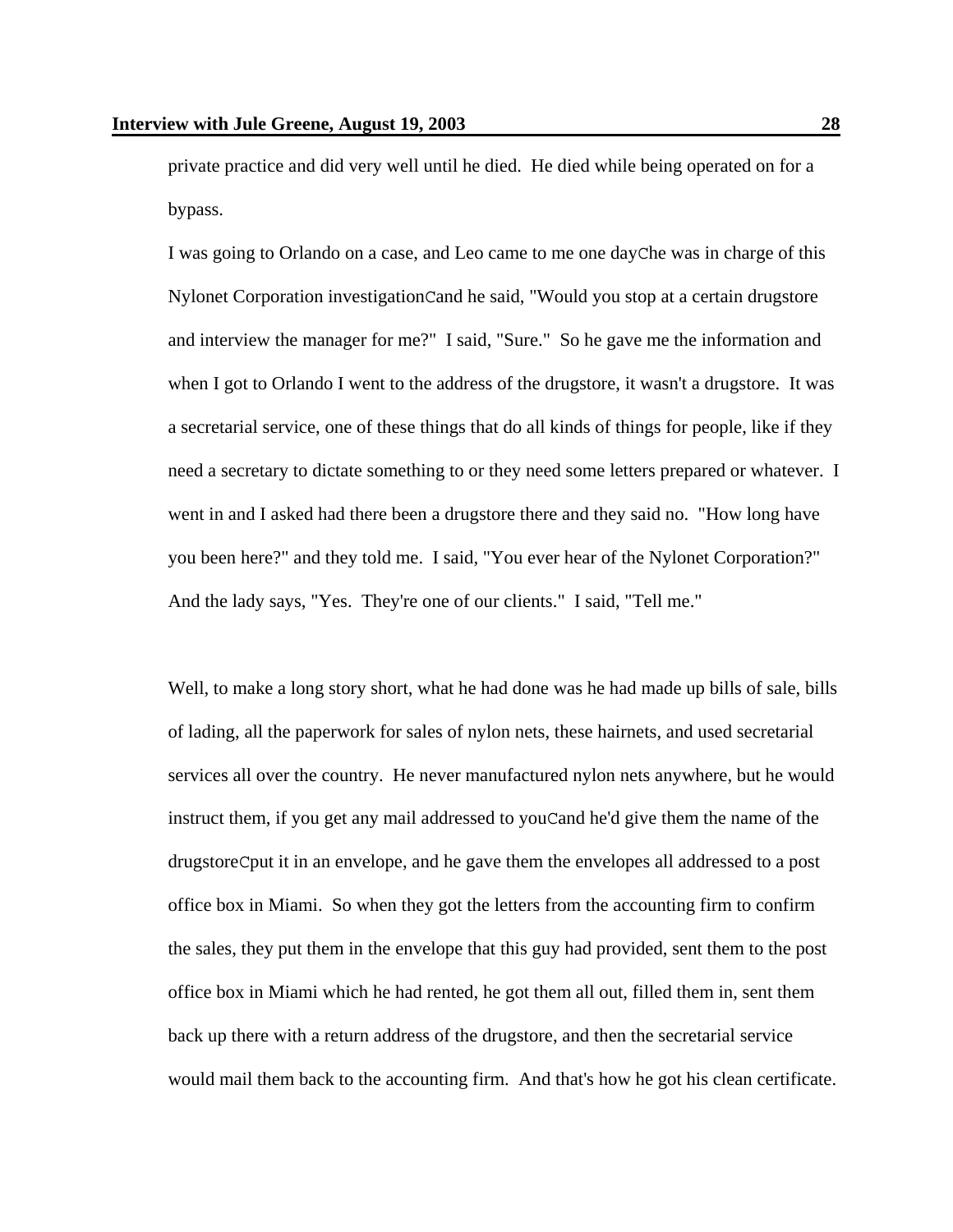- **MW:** If he had worked that hard putting a business together, he probably would have been successful.
- **JG:** He would've made a lot more money.
- **MW:** What was your next posting after Miami, Jule?
- **JG:** Atlanta. I came to Atlanta.
- **MW:** How did you come to Atlanta? What was your position?
- **JG:** Regional administrator. That was January the 1<sup>st</sup>, 1969.
- **MW:** And how did you . . . ?
- **JG:** Bill Green retired and there was the opening here, and I didn't want to come. I wanted to stay in Miami and my wife wanted to stay. I almost got a divorce because she didn't want to leave real bad, and we had sold our house, and between the time we sold it and contracted for the house of our dreams in Miami, in Coral Gables, I was told I would be regional administrator in Atlanta. And I hadn't even moved into the new house yet. So we were very unhappy.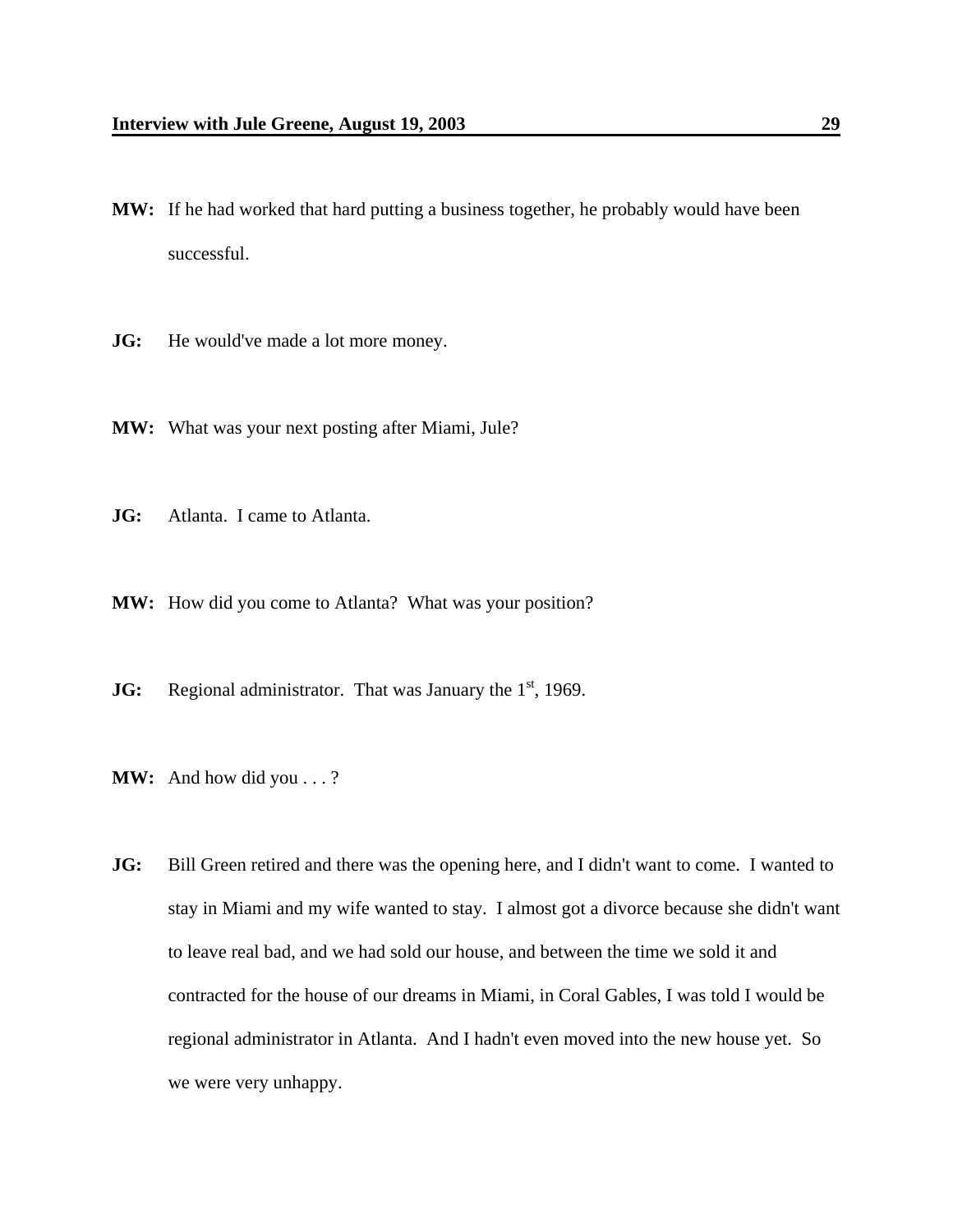- **MW:** Who told you you were going to be regional administrator?
- **JG:** That was Manny. That was Manny Cohen. He was the Chairman. It was not Manny that appointed me to Miami. That was Sinc Armstrong. I got that mixed up. But I began to think, Bill Green was an awfully good guy to work for and we knew each other well and he gave me a lot of latitude, independence. And he was retiring, and if I didn't take the job, I didn't know who would be given the job or what kind of person he would be and I'd have to work for him. Also, I was very fond of my people in Miami and I was very fond of my people in Atlanta, and I didn't know how he would be treating them. So I just decided to take the job as a lesser of two evils, and that's how I came to be regional administrator in Atlanta.
- **MW:** When you came to Atlanta, I believe Cecil Penland was still in Atlanta, wasn't he?
- **JG:** Cecil was here, yes. See, Cecil had turned the job down. He'd been offered the job; he didn't want it. Cecil was not in good health, and he just didn't want the responsibility.
- **MW:** Were any of the people that you had known when you first worked in Atlanta back in the '50s, were they still in Atlanta when you came back? Any of them?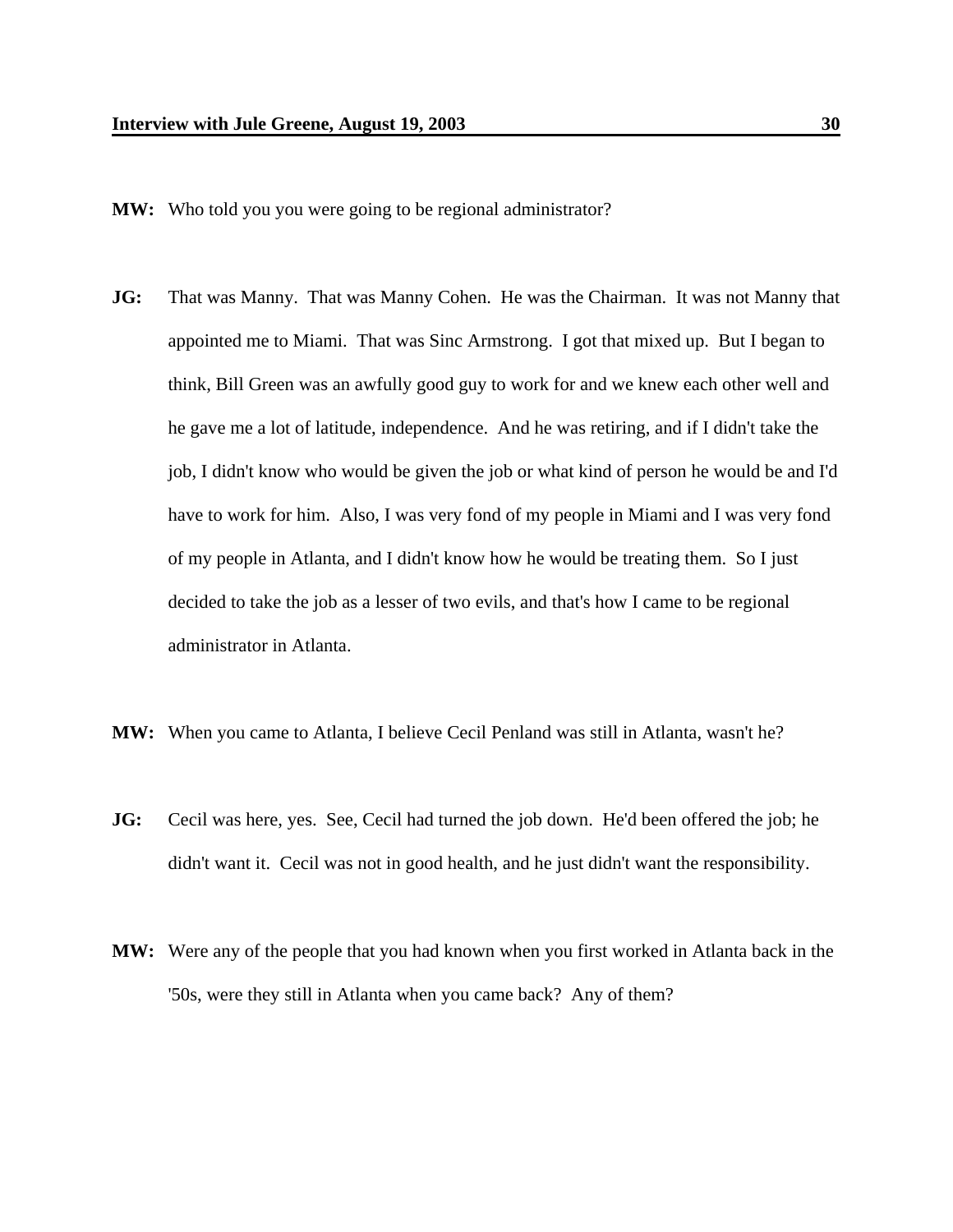- **JG:** Judge Nichols, chief enforcement attorney, was still here. Gordon Carrigan, who was the chief of the broker-dealer section, was still here. They had been in Atlanta since shortly after Bill Green came to AtlantaCset the office up. I'm not sure whether they were part of the original office, but I think maybe Gordon was and I'm not sure about Cecil. But they had been with the Commission for an awful long time.
- **MW:** What was it like stepping into the shoes of somebody who was truly a legend around the Commission?
- **JG:** Well, it was difficult but that was the least of my worries. The responsibilities of the office overshadowed that. I didn't worry much about that. But fortunately I had worked in the office and I knew the people and they knew me, and that made it a lot easier than if I had come in as a stranger.
- **MW:** What kind of changes had evolved over the years in the way a regional office operated from the time you first started with the Commission until you became the regional administrator?
- **JG:** Well, the office was bigger. I had a different style of management than Bill Green had. I don't know what kind if I had any kind of style at all. One of my complaints was the way you got to be a manager with the SEC was if you did a good job as an attorney, which did not give you any advantage or training for being a manager. I did not know how to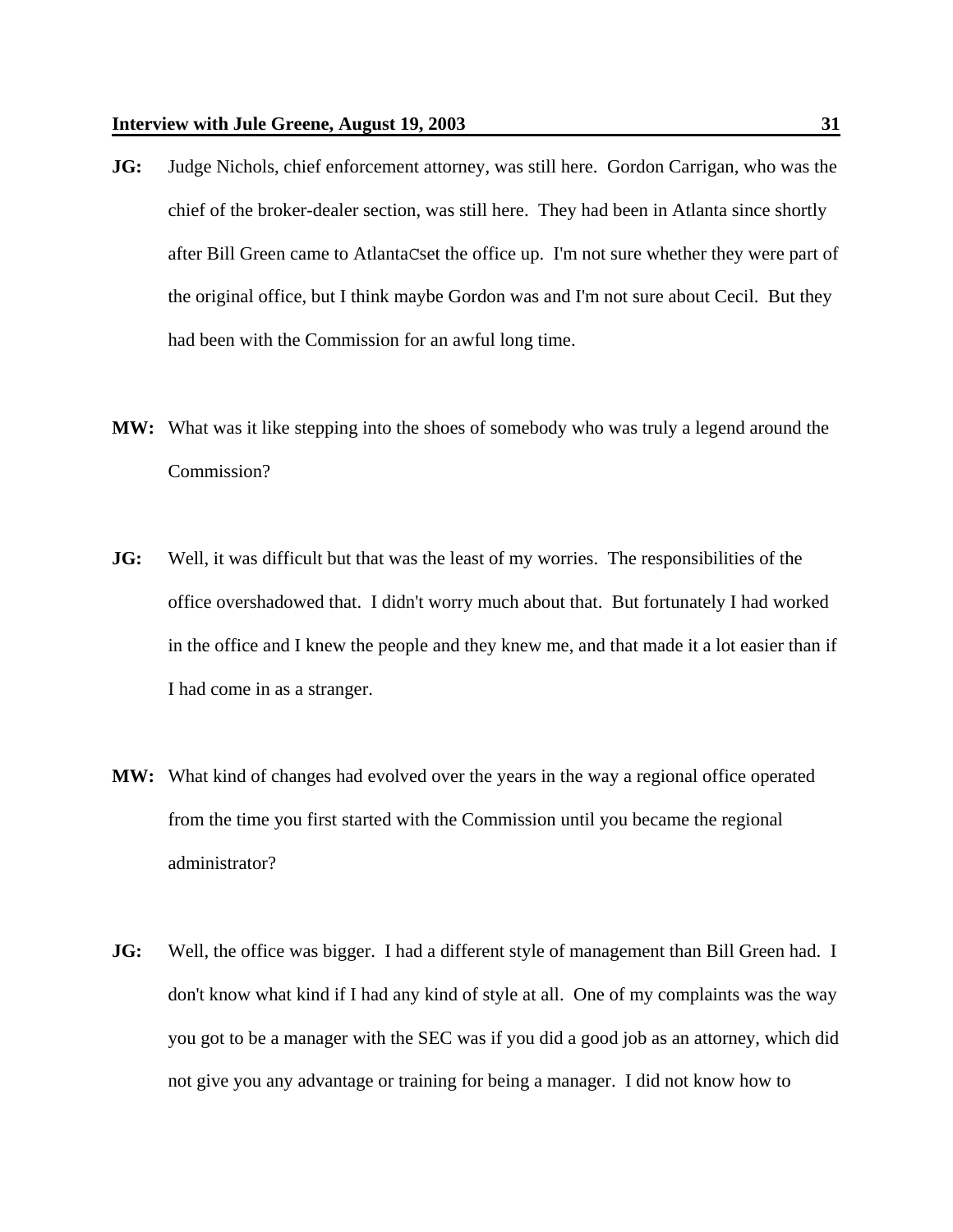manage because the Miami office didn't require any management. It was small enough that we just did things. And the Atlanta office then wasn't a lot bigger than the Miami office. It really wasn't. Some other people felt like I did and we informed the executive director that we felt that management training for Commission managers was in order, and he did contract with some training companies and we did get some management training, formal management training over in Alexandria, Virginia, or Arlington I guess it was. A two-week course, I believe.

- **MW:** How did you go about your day-to-day duties when you first became regional administrator in the late '60s? What did you do on a daily basis?
- **JG:** On a daily basis? I was primarily involved in reviewing and encouraging more enforcement work. The regulation side of the office kind of ran itself. Gordon Carrigan really ran it and he knew what he was doing, and Hank Hall was head of the small issues unit, and Hank had replaced me when I left the Commission and went into private practice. Hank was very good at his work. So I paid very little attention to what went on in the broker-dealer examination area and in the Reg A area. I was an enforcement attorney, I always was and always will be.

**MW:** Did you have a chance to personally work on any cases or do any investigations?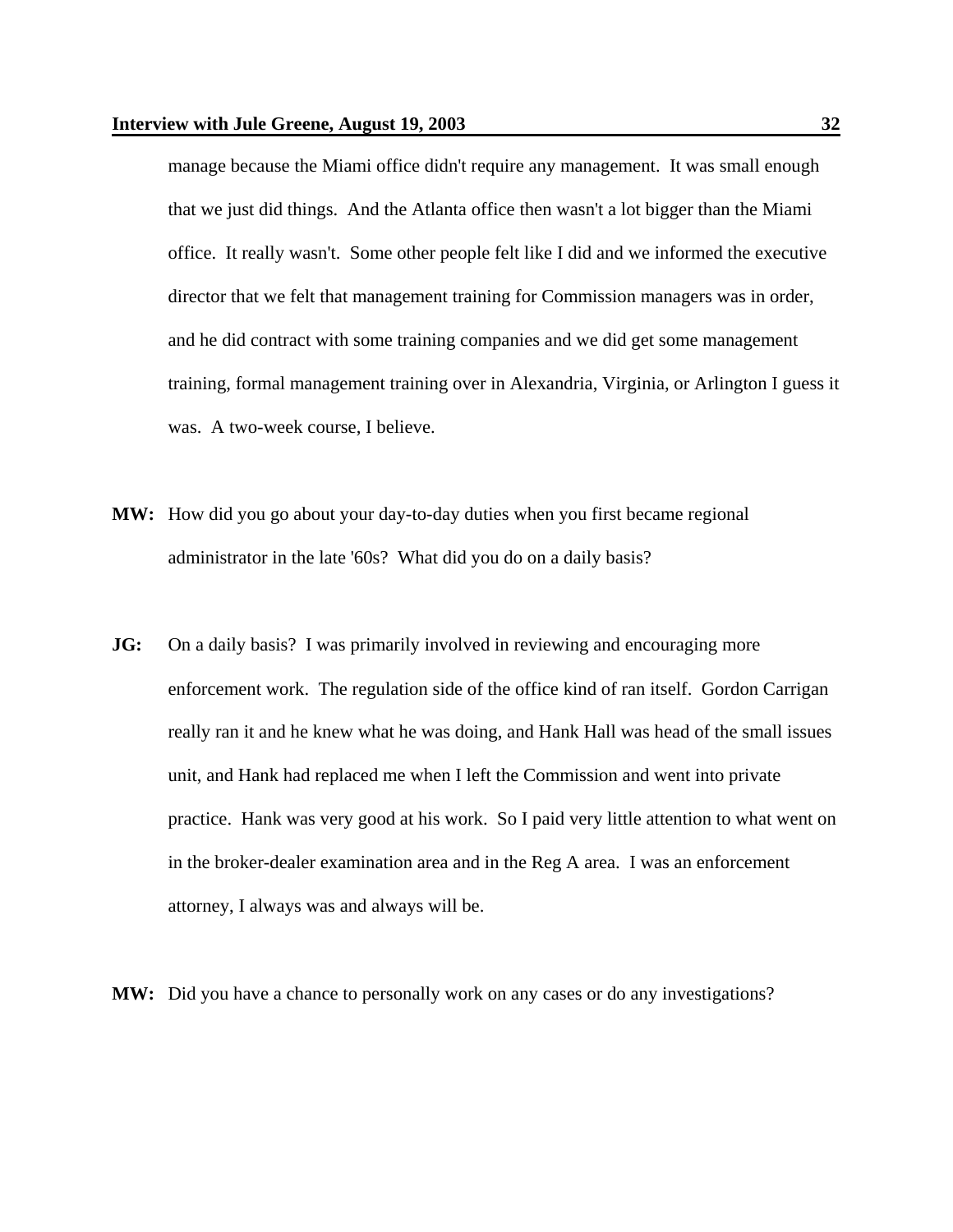- **JG:** Oh yes, but not much. I didn't do much of that after I became RA. I had some. I missed it.
- **MW:** Who were some of the lawyers that you dealt with from outside the office and who represented people in the office that you remember from those early days in Atlanta?
- **JG:** I'm trying to remember names. [Pause]
- **MW:** I take it none were particularly memorable.
- **JG:** Atlanta didn't really have much of a securities bar in those days. There was a firm here called Hansel Post, and they had a securities lawyer, but I think it was just a single lawyer. I don't think they had a section. Then there was another firm in which . . . I believe it was . . . well, I've forgotten the name of it. It was one of the big firms and their corporate section broke away from the firm and set up their own firm, and they did some work, but I don't really remember that so much.
- **MW:** How did you as a regional administrator go about establishing and maintaining a presence for the SEC throughout the region which covered all of the southeast?
- **JG:** Well, bringing enforcement cases primarily, and getting the publicity. When I was in Miami, I had very good relations with the press there, and there were two reporters that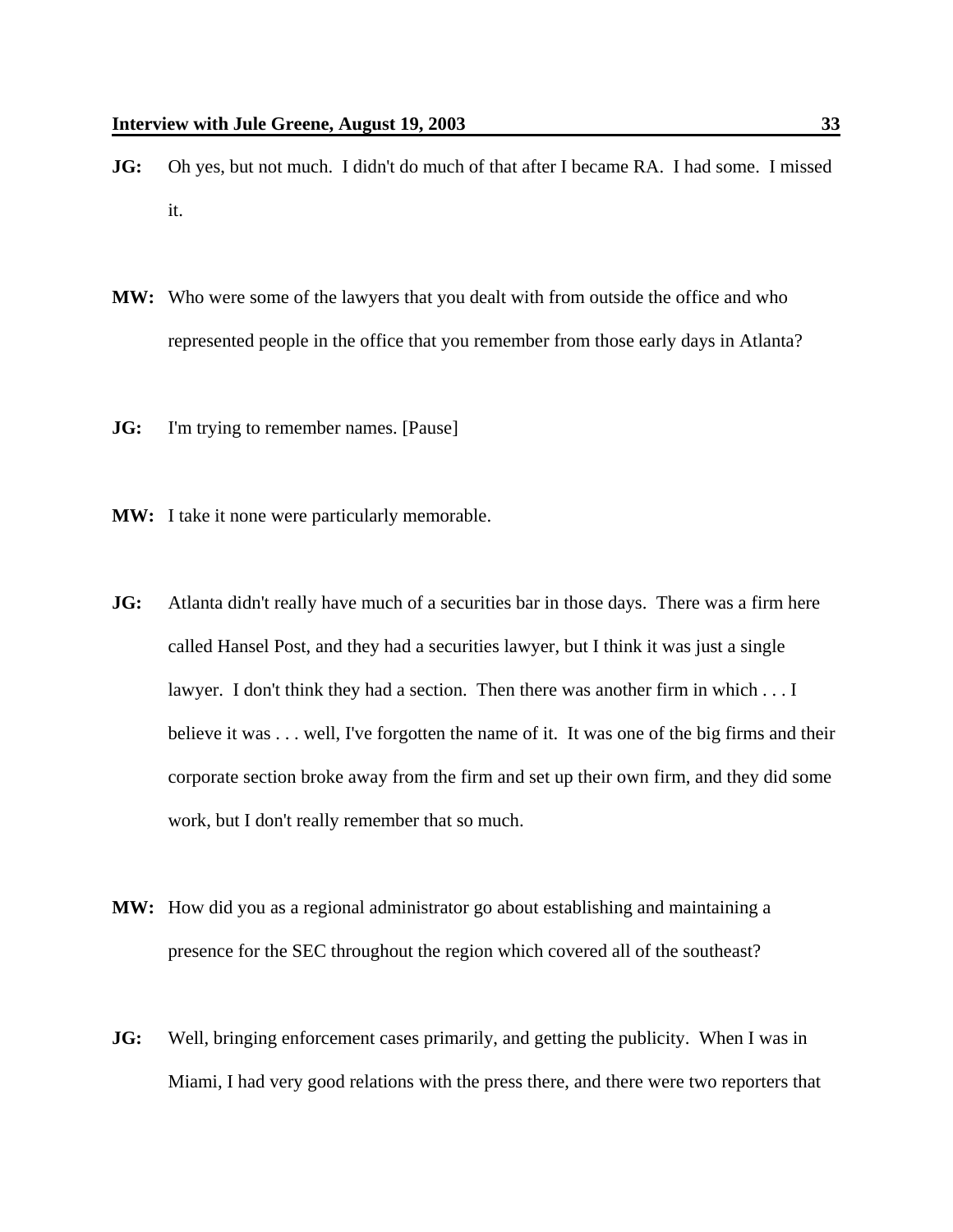we could trust and we could give them copies of the press release that was usually issued when the Commission instituted an enforcement action. We could give them copies in advance, and they would keep it confidential and not print anything until it happened, but they could print it in the very next edition of the paper when it happened. Also they were good investigative reporters as well as just being financial reporters, and they would have a little lead time to get background. So we got good, good publicity in Miami. We never had that kind of relationship in Atlanta.

- **MW:** Over your years as regional administrator in AtlantaCand I think you served for thirteen years up until through December of 1981, twelve or thirteen yearsChow did you see changes evolve in the Commission during that time period?
- **JG:** Well, the Commission became more and more bureaucratic. But it was not until close to the time that I retired that it became oppressively so. One thing that I thought was a wonderful move was the creation of the Division of Enforcement. Breaking the enforcement function out of Trading and Markets and turning Trading and Markets into Broker-Dealer . . . . I've forgotten what theC
- **MW:** The Division of Market Regulation, I think it's called.
- **JG:** Okay. And then having the Division of Enforcement. The Division of Enforcement began doing . . . that was the first time that the headquarters office really began doing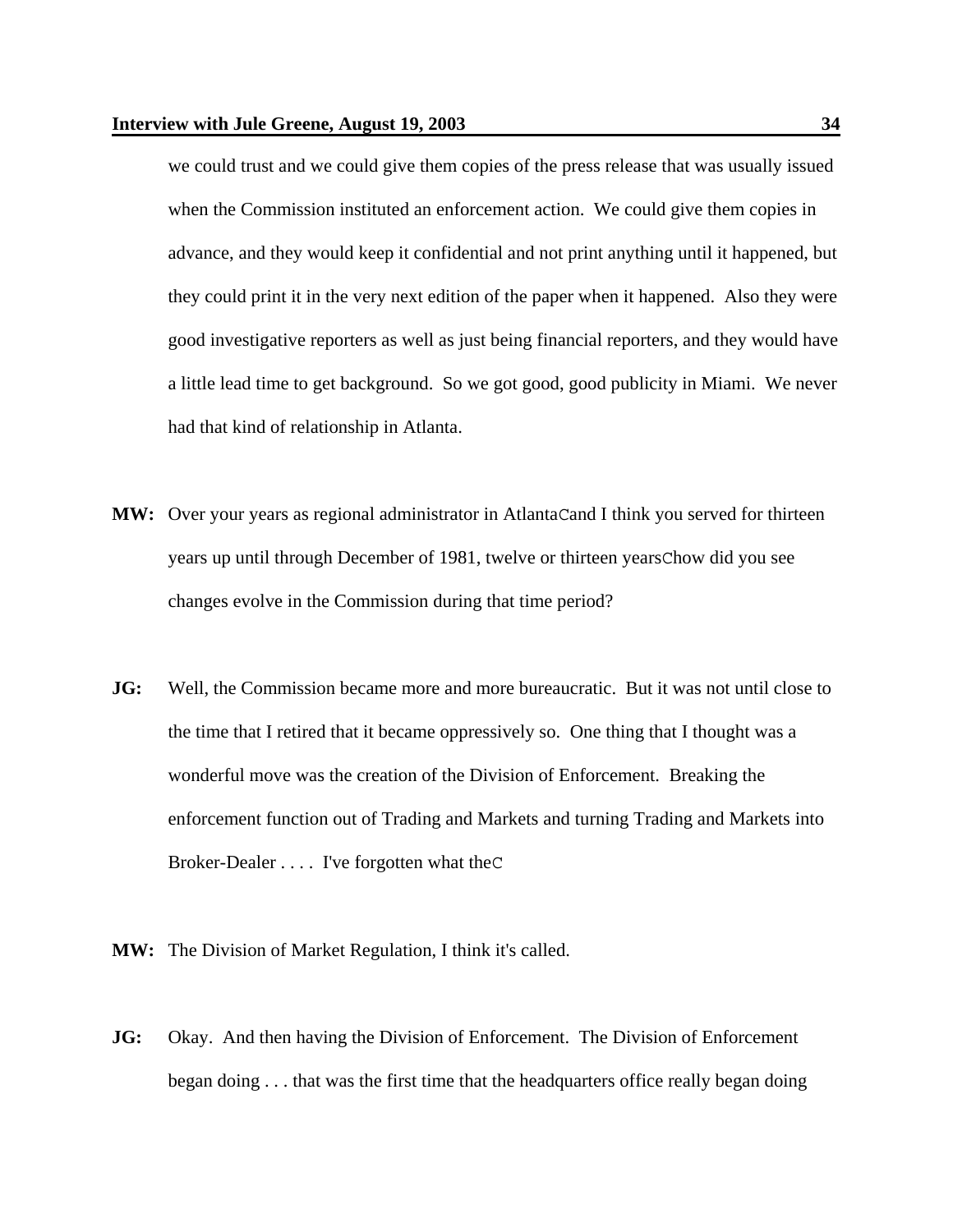investigations and bringing their own cases. They had a couple of investigators in the old Division of Trading and MarketsCit was Eddie Yeagerman and Tim Callahan who operated as a team, and whenever they came to Miami, I went to Tampa. That was about it.

- **MW:** Now you have to tell us that story. What do you mean, when they came to Miami you went to Tampa?
- **JG:** Well, I don't think I want to put this in the history.
- **MW:** You just thought it was in your best interest not to be there. Is that right?
- **JG:** [Laughs] They were nice people, very nice people.
- **MW:** Certainly Eddie Yeagerman's reputation preceded him and he, too, is one of the legends.

What do you feel was a sense of one or several of your accomplishments that you felt like you had made while you were regional administrator?

**JG:** Well, I think while I was regional administrator we brought to an end the Bond Daddies who operated primarily out of Memphis, some out of Little Rock, which was not in my region but we cooperated with the other regional office with respect to them. But most of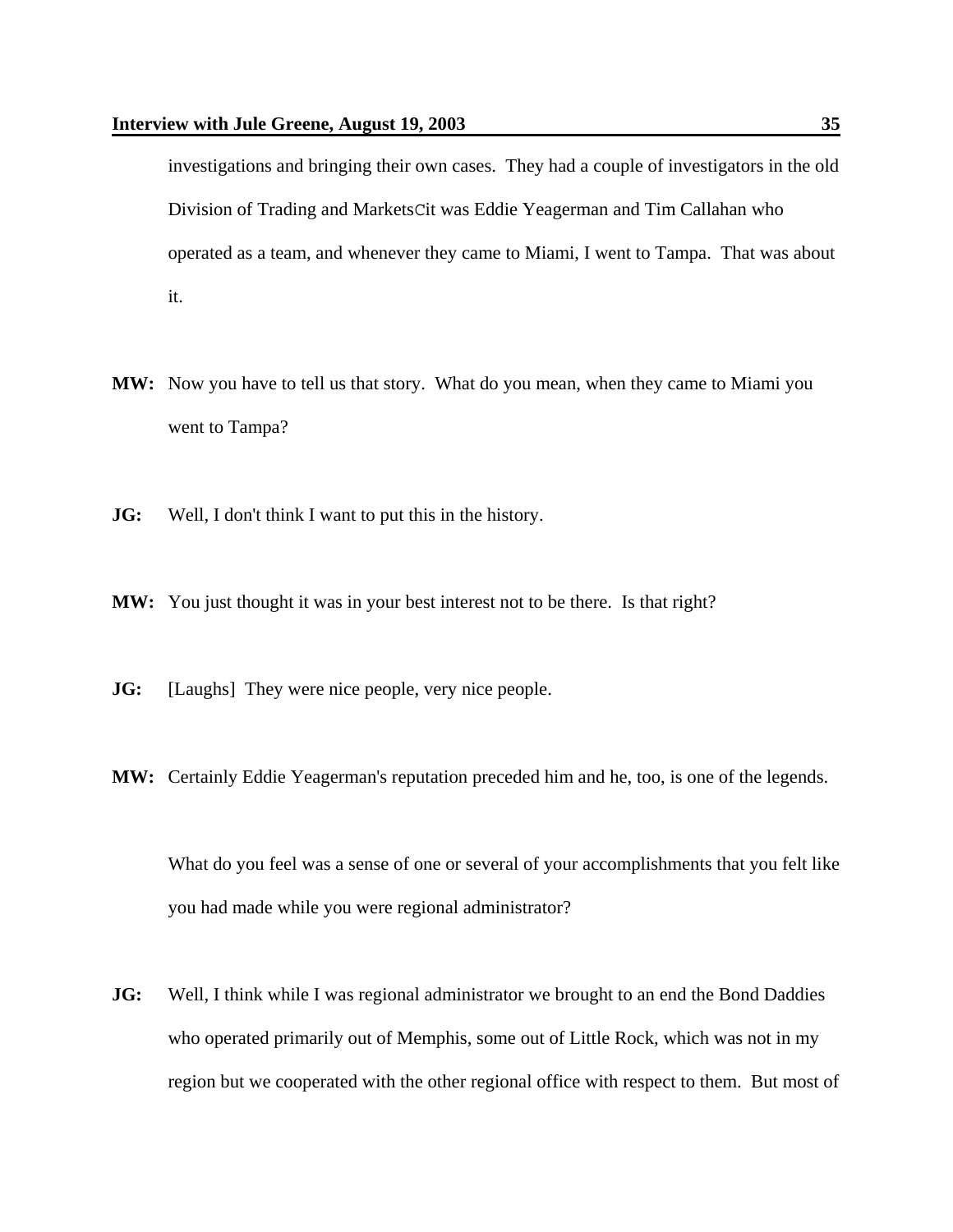them were located in Memphis. They were really fraud artists, just definitely fraud artists, selling bonds that were worthless, loading banks up with them. There was adjusted trading going on where in order to improve a bank's financial statement, they would buy bonds from the bank that at year's end were going to show a loss and swap them for bonds that had an apparent good market value at the time. There were a lot of small banks around, banks that got involved in that.

We had penny stock sales going on. That was before NASDAQ, and a lot of the overcounter stocks were selling for less than \$5.00. There was a lot of fraud going on, manipulated markets in those. We made a lot of progress in that area.

Ponzi schemes were galore. At one time, on Christmas Eve, I counted eighteen firms on Central Avenue and St. Petersburg that were advertising mortgages. Ostensibly mortgage firms, although we found some of them never bought or sold a mortgage. But they were getting money from the public, primarily from retired people in the St. Petersburg-Clearwater area, offering 8 percentCwe called them the Eight Percenters. They were offering eight percent interest payable monthly on corporate notes when the savings and loan associations and banks were paying about four. And so these old retired people were taking their life savings out of the savings and loan associations and banks and investing them in these mortgage companies, and of course losing everything. They were paying interest out of new money coming in. It was a typical Ponzi operation. That was all over Florida, but principally headquartered in St. Petersburg.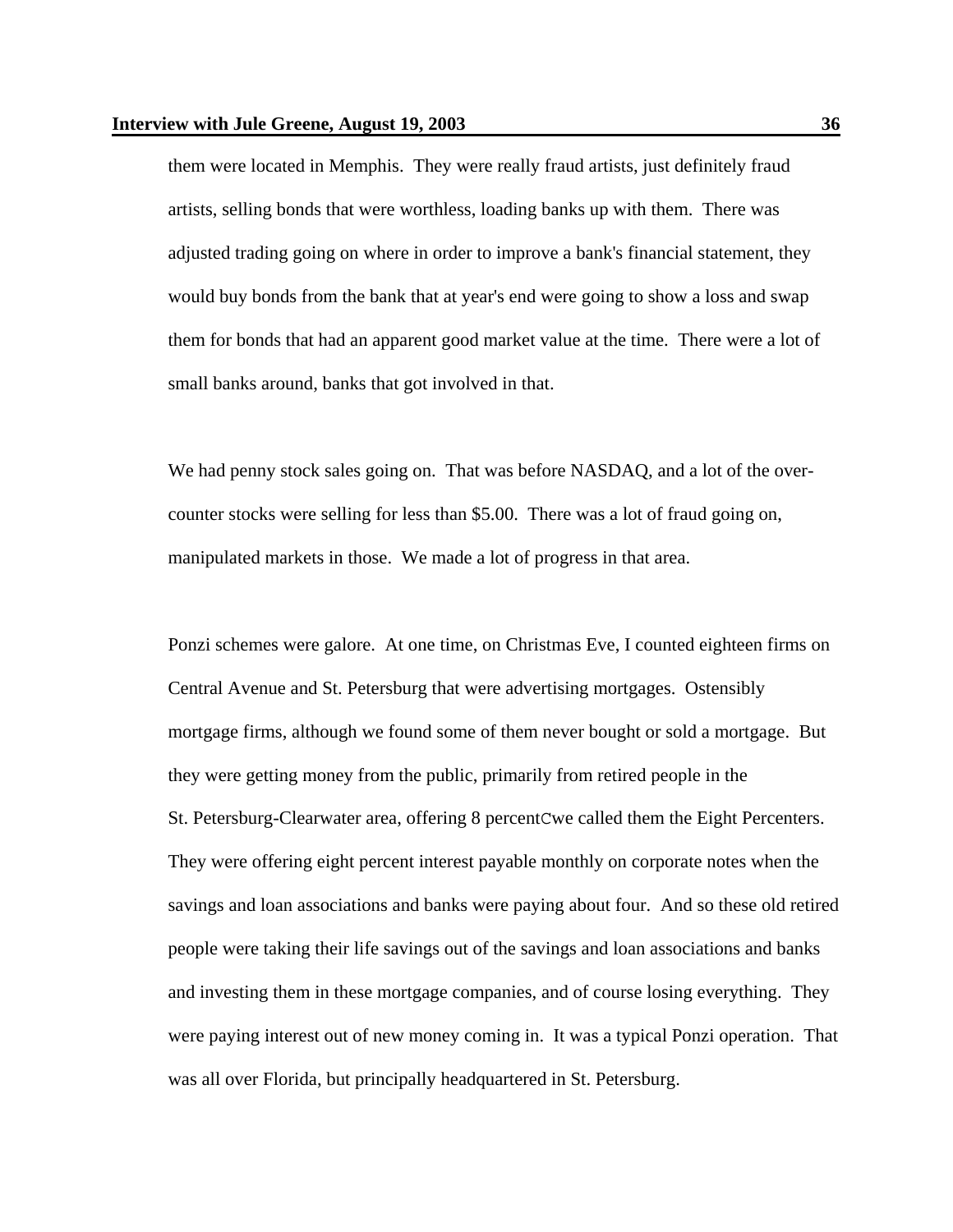We had a brokerage firm . . . we had a firm up in Orlando that was doing that, and the head of the firm, we had criminally convicted him of fraud while he headed a brokerdealer firm in Miami. And while he was on trial, he was commuting from Orlando to Miami to his criminal trial and running this eight percent operation in Orlando all at the same time. Well, we finally got him indicted again, and his two confederates that were in the firm with him were both convicted of murder. Well, they had not been convicted at the timeCyes they had. They'd been convicted before then. No. They had not been convicted at the time they were running the firm, but they were convicted before we brought them to trial.

One of them was a fellow who was a lawyer in West Palm Beach . . . he was a judge in West Palm Beach that was giving protection to drug people when they'd be brought into his court, and prostitutes. His job was taking care of them. He was part of a gang. And then a fellow named Holtzapple, who was the executor of the gang. I've forgotten the name of the judge.

But the judge was giving protection, and the . . . the main state court judge, the circuit court judge, found out. His name was Peal. Peal was the judge that was giving protection. And this state court judge found out what he was doingCsomehow found outCand instead of just going and reporting it to the bar association, he calls Peal and tells him what he had found out and that next day he was going to report it to the local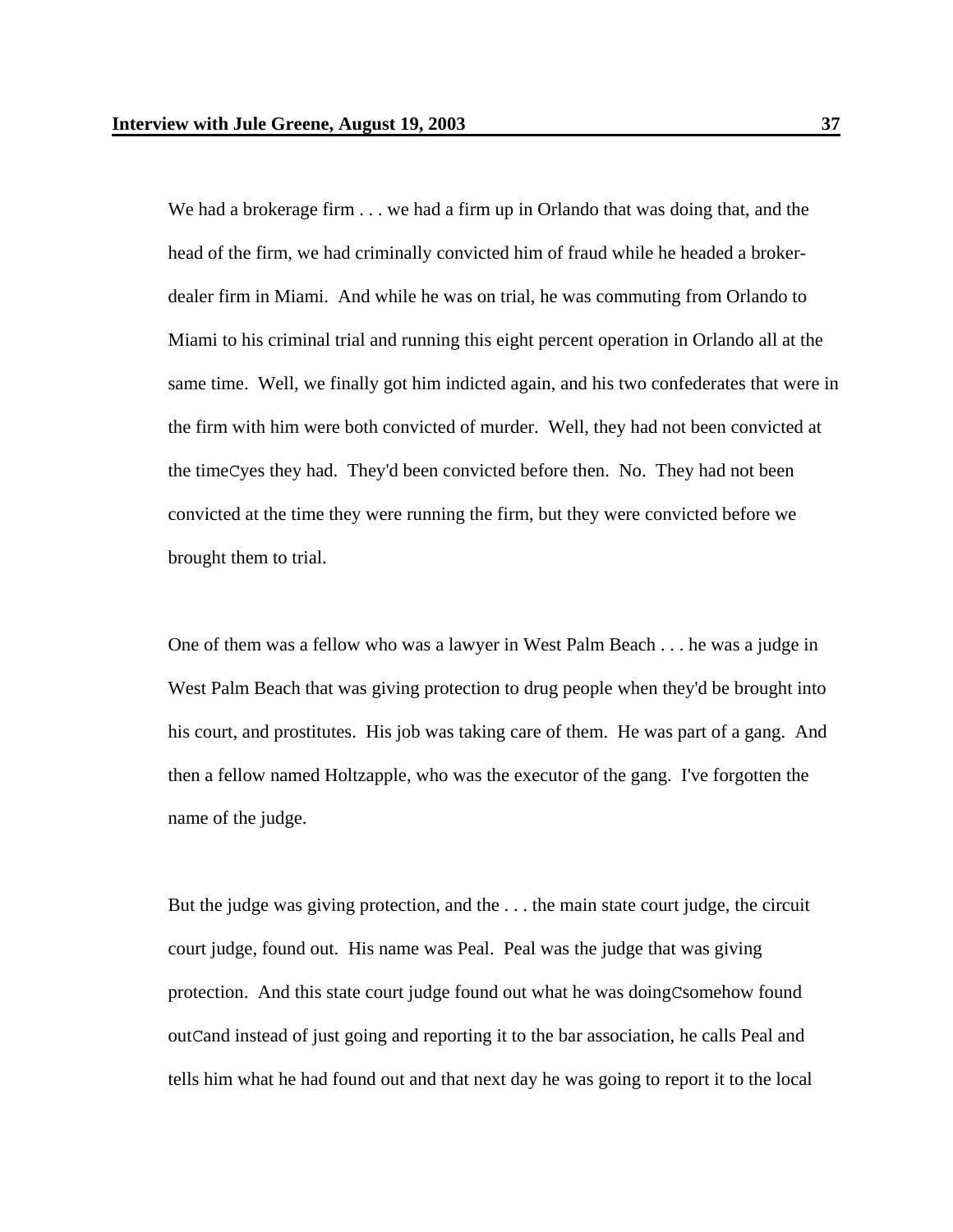bar association. Well, he never got the opportunity. That night Holtzapple called on him and killed him and his wife. He took them out in a rowboatCthey lived on the beachChe took them out in a rowboat in the middle of the night and threw them in the Gulf Stream, and the judge kept coming back up. He had to hit him over the head with a paddle. Finally he sank. They call him the unsinkable judge.

But Peal and Holtzapple were working with this former broker-dealer selling these eight percent notes in Orlando. Well between the time of our investigation and indictment, they got convicted of murderCboth of them. Holtzapple got the chair and Peal got a life sentence.

- **MW:** That put an end to the Eight Percenters, at least in that firm.
- **JG:** Just that one firm. It didn't affect the others. But anyway, the interesting part was we had this trial in Orlando, and of course they were defendants. They were brought from Raiford, which is a state prison in Florida. They were brought over to Orlando and housed in the county jail, and every morning the marshal would go pick them up. They had eight marshals, and they would march them from the county jail about three blocks, up Orange Avenue to the federal courthouse with sawed-off shotguns. They were afraid some of the gang might try to get them, you know. And they would bring them in in shackles into the marshal's office, then they would dress them in business suits and bring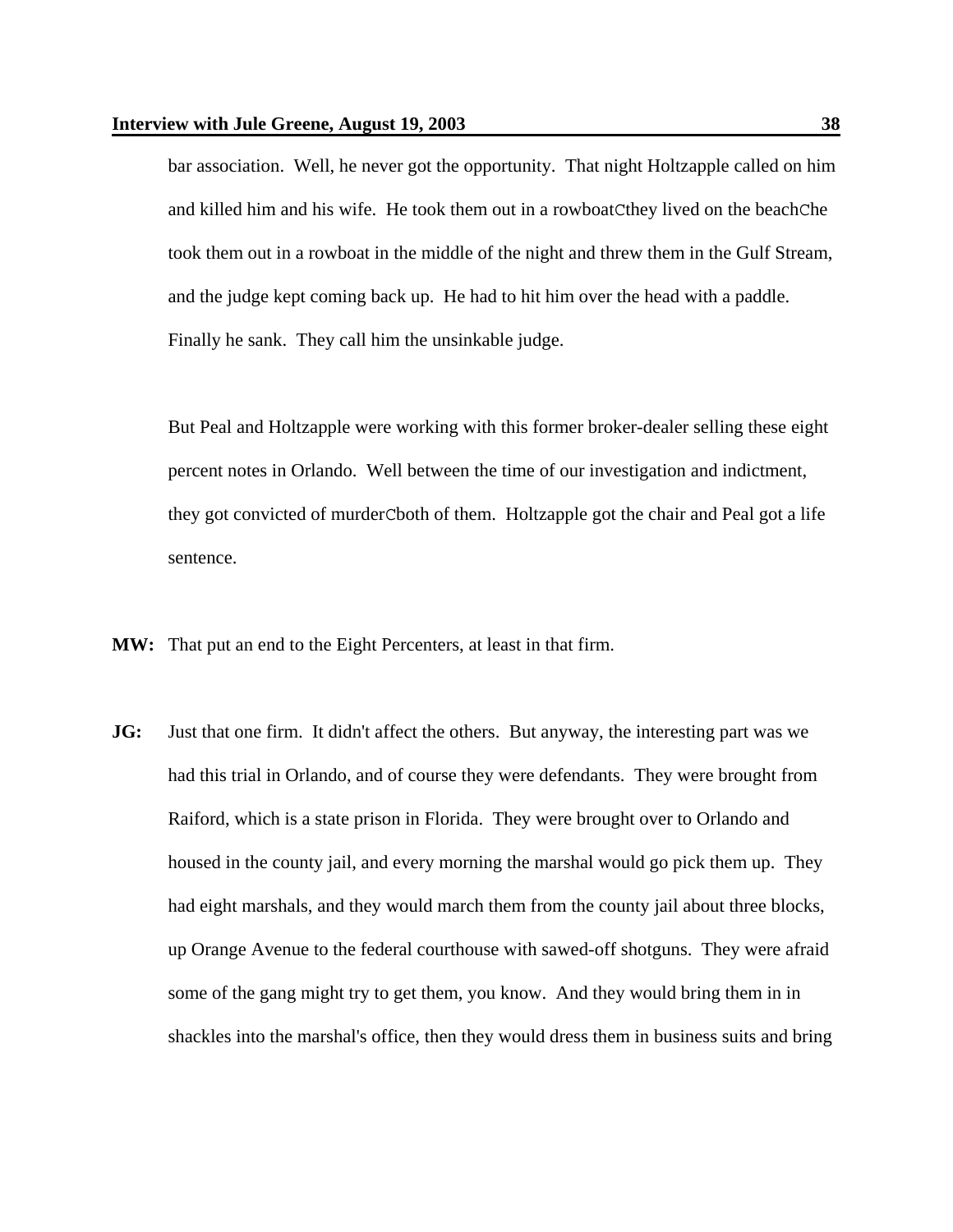them in the courtroom, and they had these marshals with sawed-off shotguns around the entrances of the courtroom throughout the trial. It was a very interesting trial.

Anyway, the main culprit got forty-five years in the penitentiary added to a life sentence, and everybody laughed about it. We were sort of laughed at for trying and convicting a guy who had a life sentence. Well you want to know something? He had two life sentences to run consecutively. After the second life sentence, he got parole and he'd have been on the street if a federal marshal hadn't picked him up to serve his forty-five years.

- **MW:** Who were some of the really quality people that are memorable to you that worked for you? I know there's been some people . . . in talking with you before, I know you mentioned Mike Stewart had worked for you and Bill Nortman and some other people. Who were some of the people that you have fond memories of that worked for you when you were regional administrator?
- **JG:** Well of course Cecil Penland. He was virtually matchless. Hiram Nichols. Hiram Nichols was an assistant U.S. attorney before he came with the SEC. He brought some unique experience with him. Well, of course you. You were one of the top ones.

**MW:** You're too kind.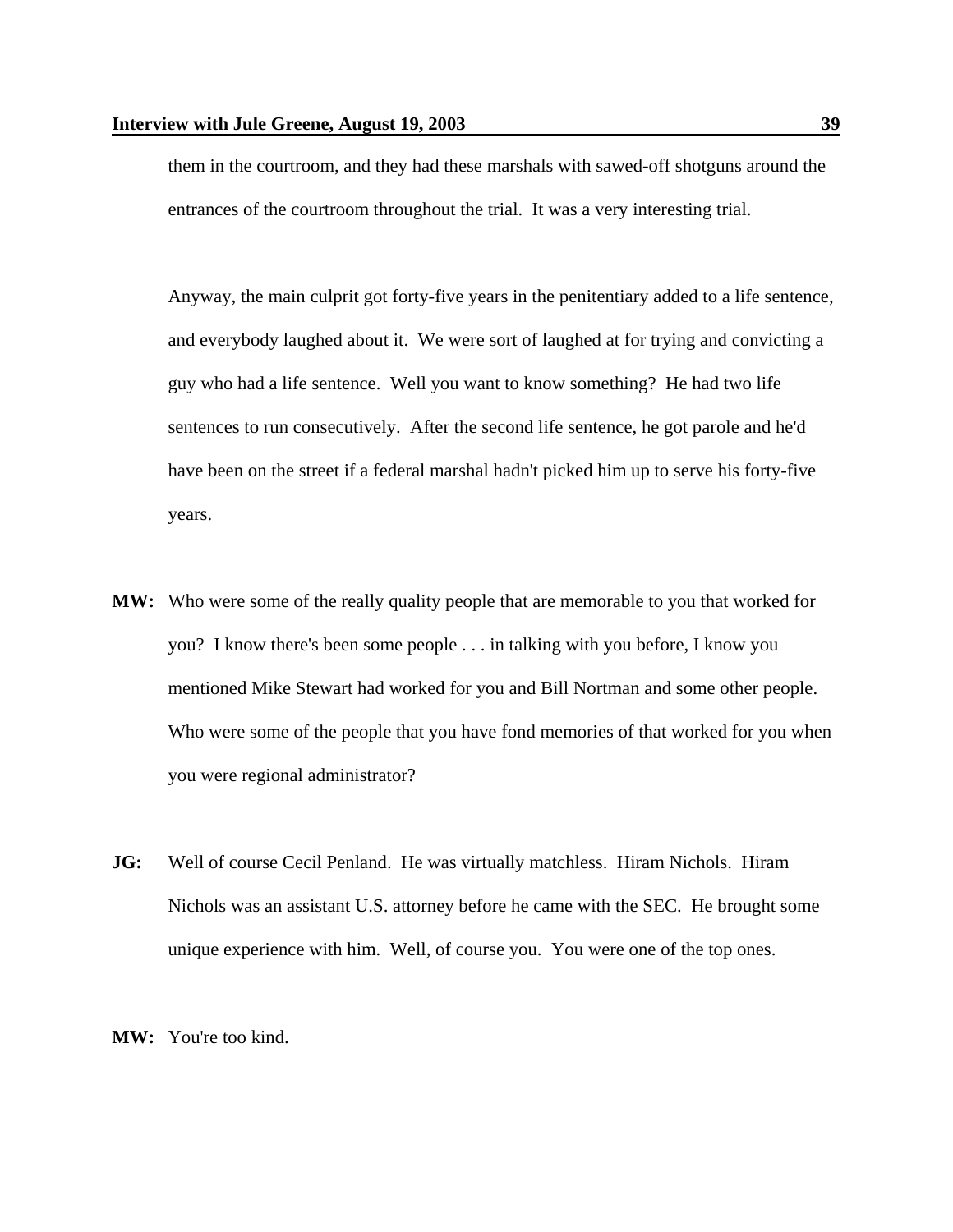- **JG:** I remember when you walked into my office. I remember it to the day just exactly when you walked in. I was in Atlanta, regional administrator, and you were looking for a job and you wanted it in Atlanta because it would be close to Chattanooga where your mother was, and you wanted to be near her. And I didn't have enough . . . those were hard times. That was back when Judge Budge was chairman, and I mean we got no money, no budget. We had nothing, but fortunately our office was next door to the Labor Department and they had plenty of money, and they had a big trash pile. And when we would go to lunch, we would go through that trash pile, and you wouldn't believe how much we foundCgood pencils, good paper, good Xerox paper.
- **MW:** You were always known as a frugal regional administrator, Jule, but I've never heard that story.
- **JG:** Well that was true. And so a funny thing happened was Irv was director of the original enforcement . . . Stan was his assistant. They went to Judge Budge one day complaining they just had to have more money. Judge Budge says, "Call Jule Greene to see how he does it." [Laughs] He had heard about the Labor Department trash pile. I don't think Irving or Stan liked that very much.

But anyway, I remember when you came in. You wanted a job. I didn't have an opening but I liked youCI liked your qualifications and I liked you. Two of the best people I ever had walked in the front door and asked for a jobCyou . . . and Oliver Lee was the other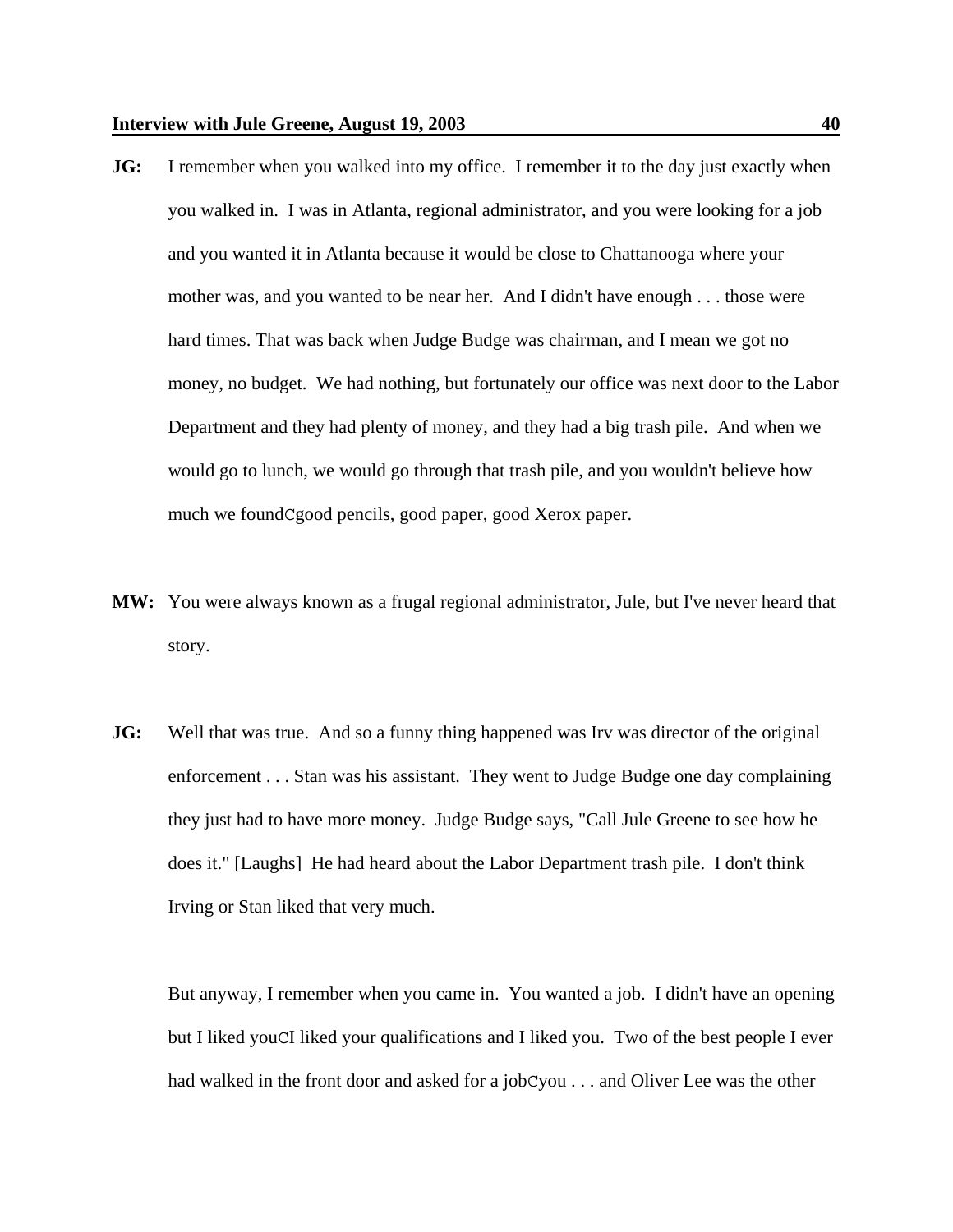one. But I didn't have an opening, and that was during Judge Budge's days. You just didn't get an opening. So I did have an opening in Miami and I recommended Miami to you and you went to Miami, and I think it was the best move you ever made because I think you had more exposure to Washington in the Miami office than you would have had in this office because at that time we were on the cutting edge of enforcement down in Florida. And I knew you weren't going to stay with us long, but I was glad to get you for whatever time I could. But then you went on from there to San Francisco, and then from San Francisco to Assistant General Counsel in Washington and then back to Atlanta when I retired.

- **MW:** I'll tell you a little story on you. After I met you and had the chance to go to work for you, I decided that probably the greatest job you could ever have would be a regional administrator . . .
- **JG:** Did it look that easy? [Laughs]
- **MW:** . . . and I kind of set my sights on that at an early stage in my career and I was very fortunate to be able to follow you into this office. As you look back on it now, we talked about some of the accomplishments you felt you had made. Looking back on it, what were some of your biggest disappointments in your career with the Commission? Not necessarily you personally but perhaps changes at the Commission and things like that.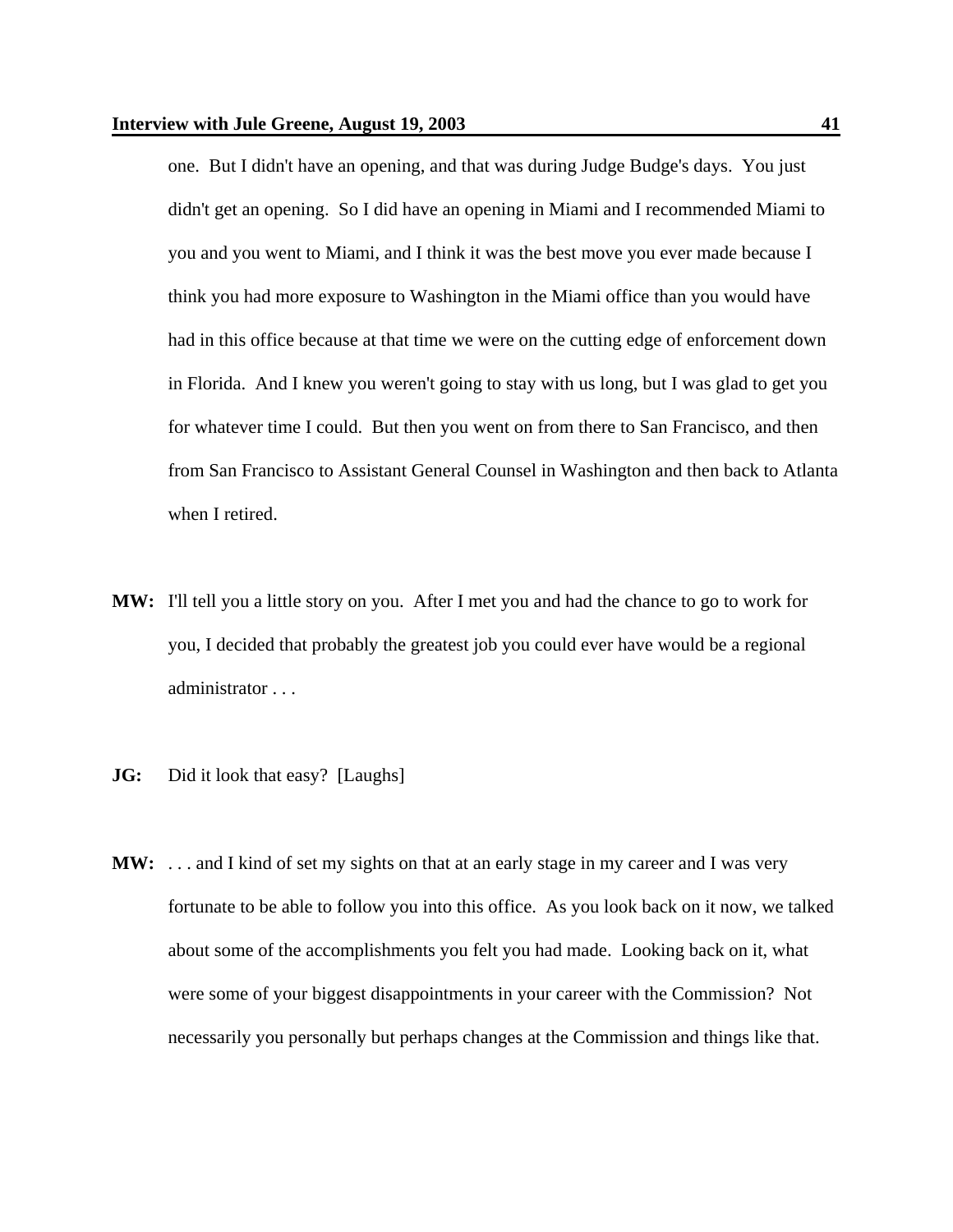If there are any of those that you reflect back on now and think probably were not for the better for the Commission.

- **JG:** Maybe I had some, but I don't recall any disappointments. I loved the CommissionCI loved every day of it. To me it was as much family as it was work. We had such wonderful people. And even after it grew and we were no longer the family we were in the beginning, they were still the same quality people. It got a little bureaucratic, but it wasn't intolerable. I just enjoyed every bit of it, and I would have stayed on instead of retiring when I did, but I got an offer from the NASD. They were at that point instituting a regional counsel system throughout their organization and never had any attorneys in the field before, and they were creating a regional counsel for the Atlanta and New Orleans offices and I was offered that job. I was already eligible for retirement, so I decided it was a challenge. I'd be back in the trenches again handling cases. And I also knew I would be on the right side, fighting with the right people and working hand-inhand with the SEC. I wouldn't be losing contact completely, so I took it.
- **MW:** One of the things I wanted to ask you about during your tenure with the SEC, I know you saw a lot of changes in the way the industry operated and the way business was done. But during that time period, one of the important things that occurred was the growth of the self-regulatory organizations and their importance. Could you talk about that a little bit and how you viewed that in the scheme of investor protection and regulating the securities business?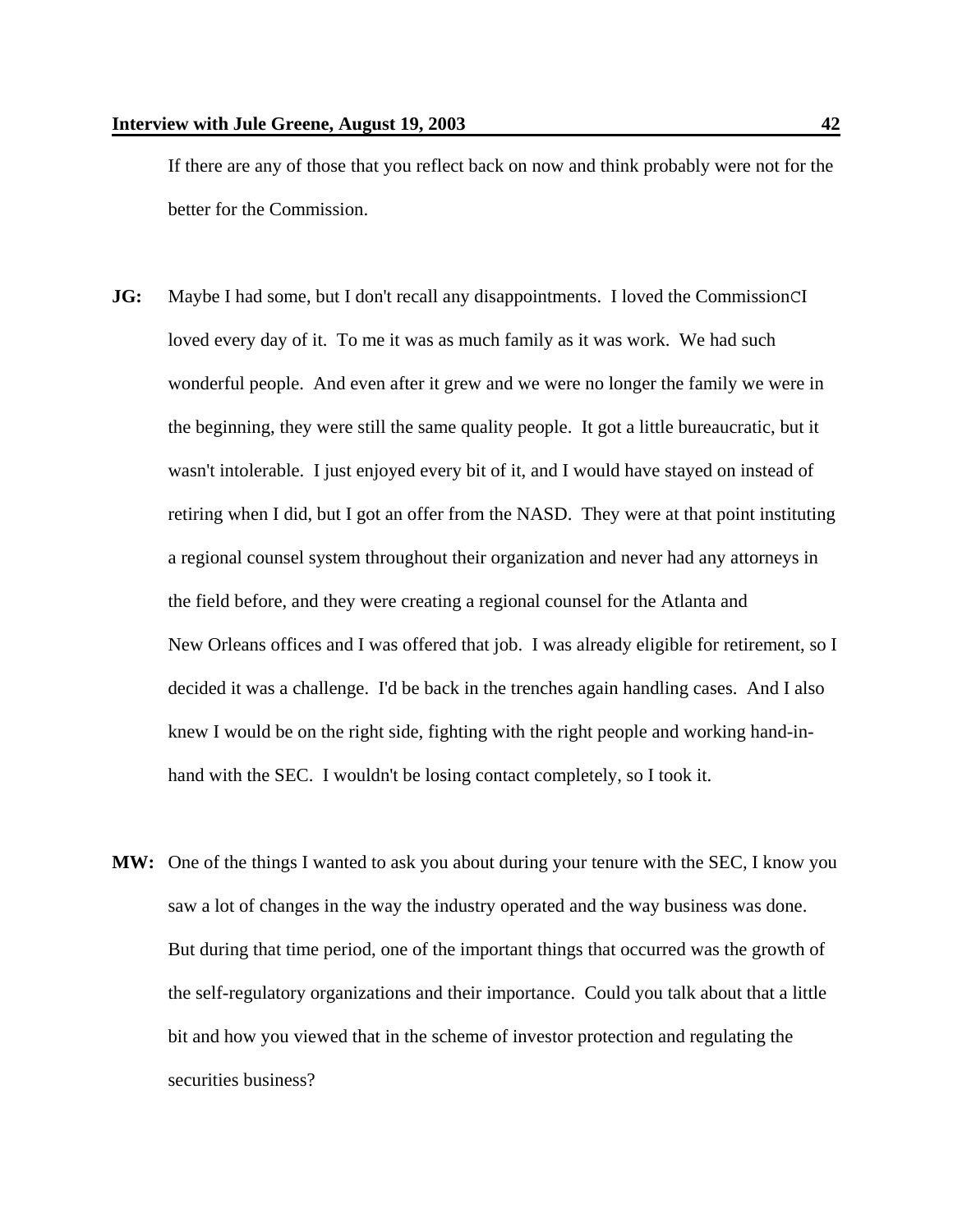- **JG:** Well, at the time I went with the NASD, there were no attorneys in any of the field offices. The field offices were doing all the brokerage examinations.
- **MW:** When was that, Jule?
- **JG:** This would have been in '82. Yes, in '82 when I retired. I went right from the SEC to the NASD. And the first thing that struck me was the need for attorneys in these field offices of NASD, because the people who were doing the examinations of the member firmsCand the member firms were . . . every broker-dealer has to be a member of the NASD. So every brokerage firm in the country is a member of the NASD, and the NASD has responsibility as a self-regulator for examining those firms. They cooperate with the New York Stock Exchange and other regulatory agencies, but they did most of the work. Most of it is done by the NASD.

But the fact that the examiners knew nothing about evidence, they would prepare reports and these reports would be reviewed, and the people who reviewed the reports, including the assistant directors of the offices, knew nothing about evidence. They would bring cases that the Commission was reversing, and the Commission was reversing a fairly large percentage of the cases that they were bringing against their members, not because they were . . . it was strictly through ignorance. They didn't have the people with the ability to see that sufficient evidence was obtained before they brought a self-regulatory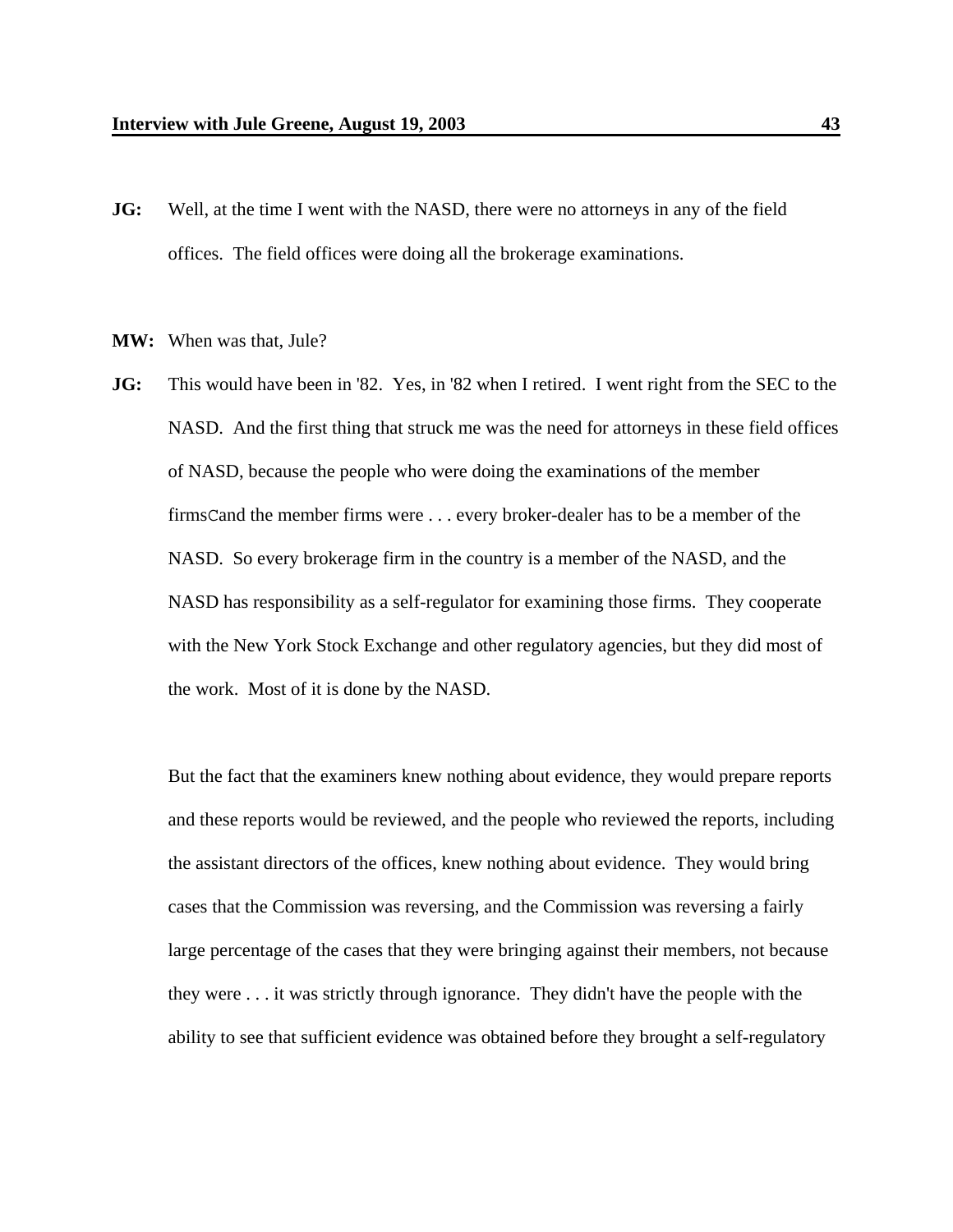proceeding against a member or an associated person of a member. So the regional attorney program was designed to provide that resource at the district office level.

- **MW:** When you were the regional administrator of the SEC, did you have a good close working relationship with the NASD?
- **JG:** Excellent. Excellent relationship. Bill Green had begun it, and the director of NASD who was Bennett WhippleCBennett was a very excellent person and had good relationships with the SEC.
- **MW:** What about the state administrators? You mentioned, for example, when you first went to Florida, Robby Robinton was basically it in Florida, was the field investigator, and you talked about him a little bit. What about over the years as you worked in Miami and then when you were in Atlanta, what was the situation like with the state securities administrators in your region?
- **JG:** Most of them had their hearts in the right place, but they didn't have the expertise that they needed. I saw them improving over the years, and they were helpful. Most of them were helpful, but they really weren't doing much of a job on their own.
- **MW:** When you were a regional administrator, I know you interacted with other regional administrators, but did you have a sense of how the Commission used its jawboning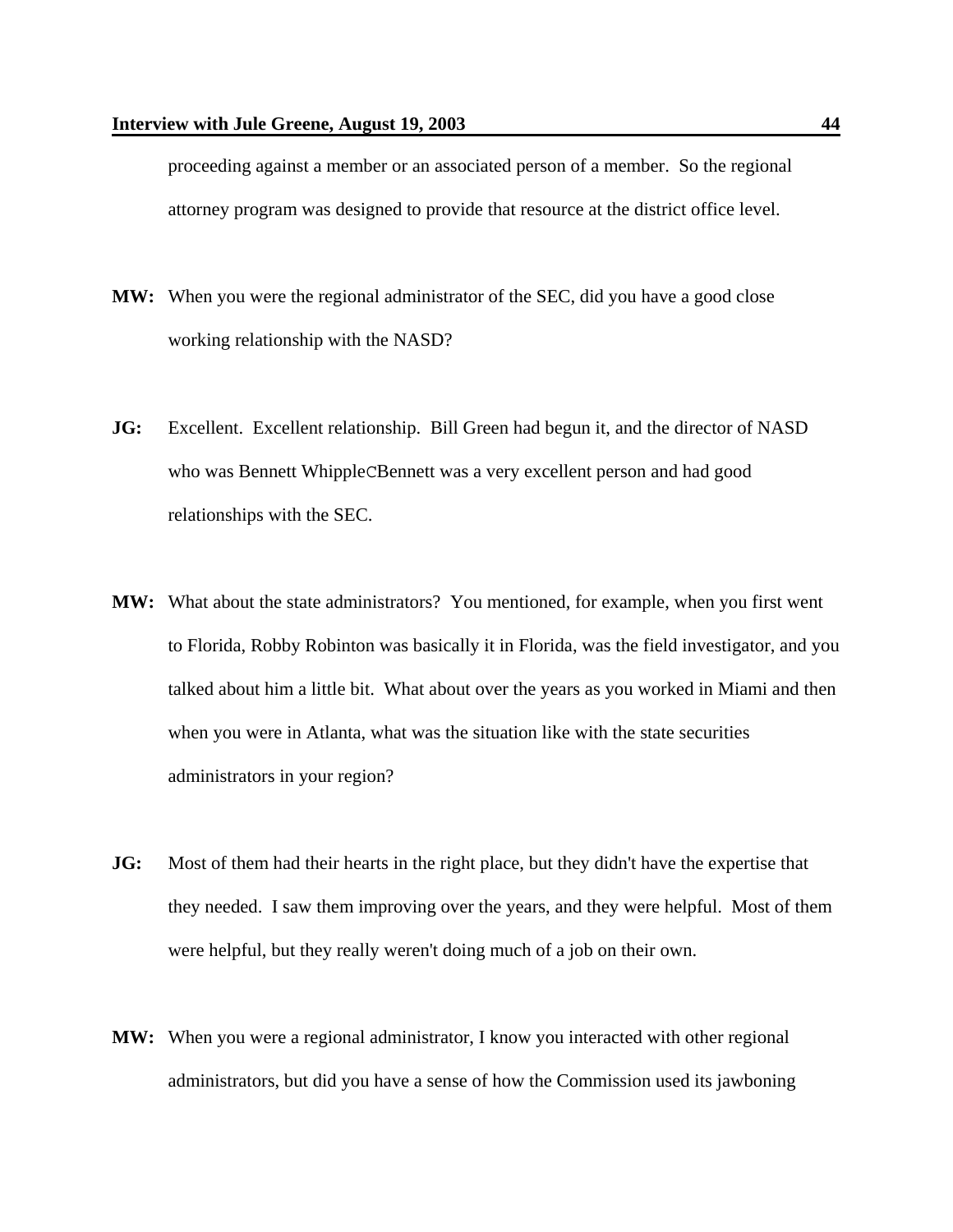ability, so to speak, to assure consistency throughout the country through the different regions?

- **JG:** You mean within the Commission?
- **MW:** Yes. Within the Commission.
- **JG:** I don't recall any jawboning. Was there?
- **MW:** Well, I guess what I'm looking for are your thoughts with respect to how things were coordinated with Washington and with the Commission to try to assure that everybody was reacting to problems in a fairly similar way and dealing with ...
- **JG:** I think the Division of Enforcement saw to that. I don't think they did much jawboning. I think it was just disseminating what the policy was, and we met fairly regularly with Stan. It was most informal but very workable. And of course the regional administrators met once a year for a week together and usually with the heads of the divisions as well as the head of enforcement. And we were of course reporting monthly statistics and progress on cases and there was some computer management out of Washington. It became more unified and managed out of the division as time went on.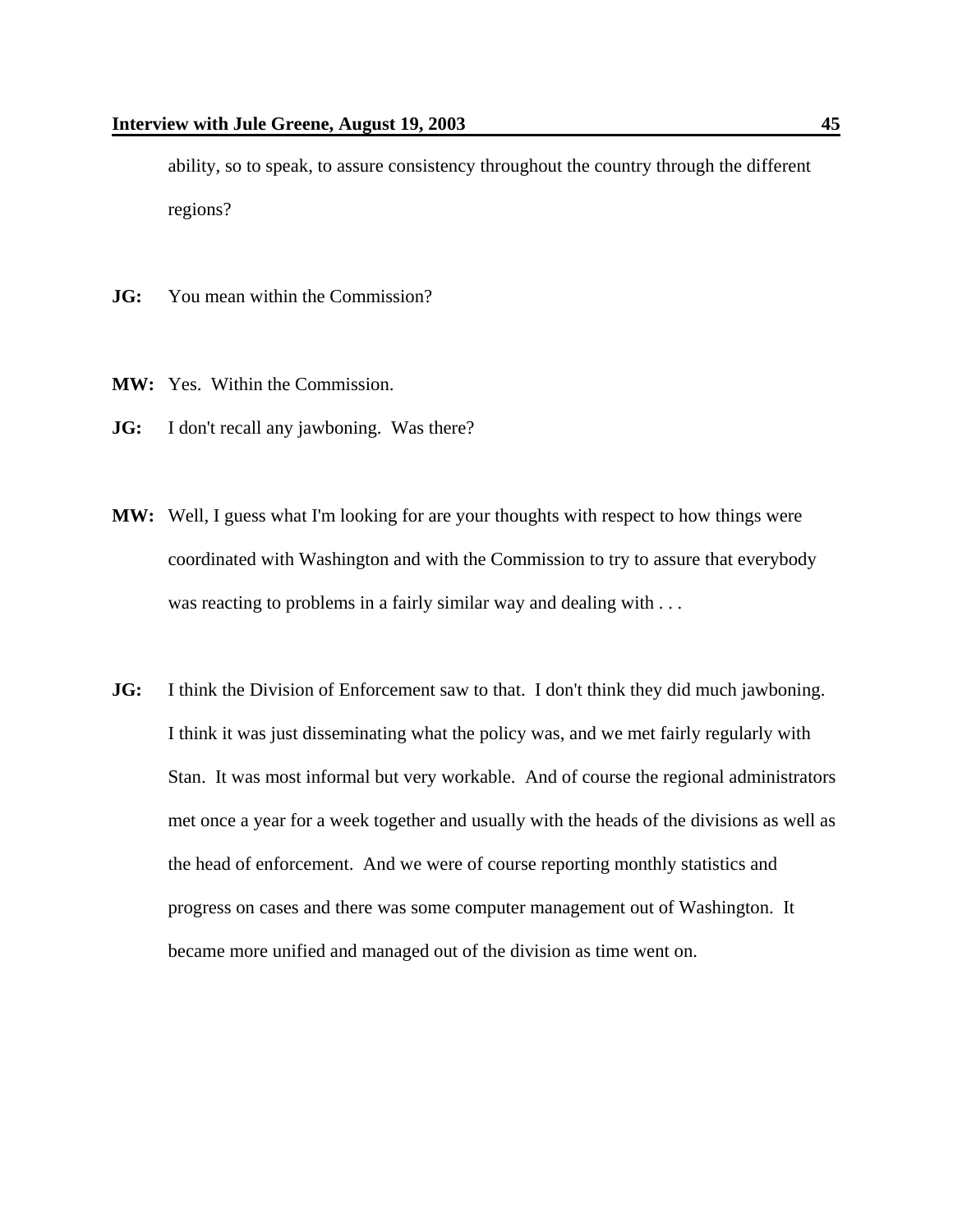- **MW:** Did you ever encounter any outside pressure from congressmen or state politicians, anything like that who were trying to perhaps help a constituent or someone that you felt was probably over-reaching a little bit? Did you ever see that?
- **JG:** I never did, but I know sometimes what was perceived to be pressure on behalf of some constituent within my region was made in Washington, but I never was directly approached by any of them.
- **MW:** Now while you were the regional administrator fairly early in your tenure, one of the major seismic events for the securities industry was what came to be known as the backroom crisis.
- **JG:** Oh boy.
- **MW:** How did you deal with that and react to that when it really appeared while you were the regional administrator?
- **JG:** Well, most of that backroom crisis were the big firms not headquartered in my region, but got lots and lots of complaints from customers. But the main offices of the firms against whom these complaints were filed by customers were located in New York and other big cities up east primarily. We only had one or two members of the New York Stock Exchange in my region, as I recall, back then. The mostly small firms didn't affect too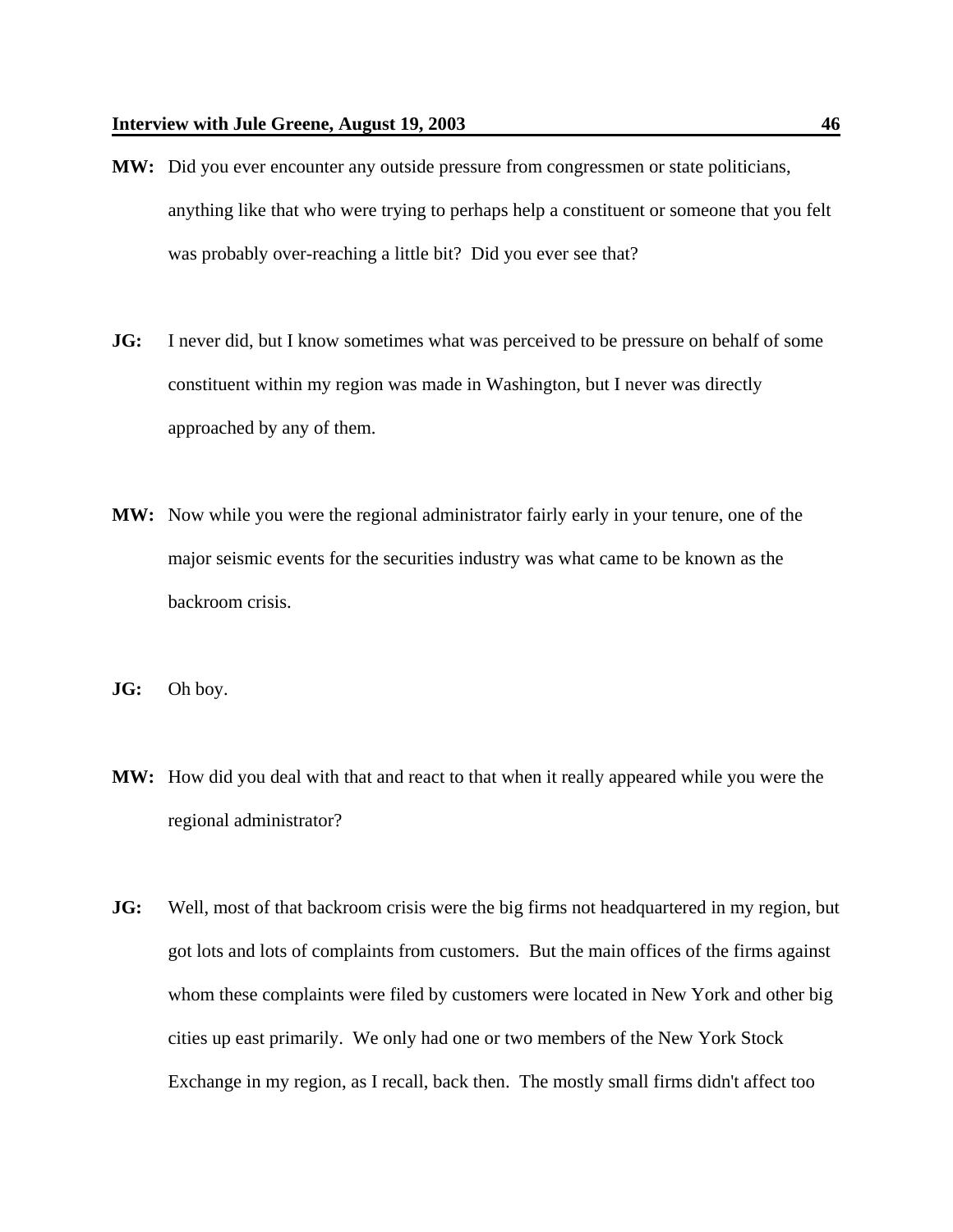much. I remember when it was considered impossible to have a \$25 million day. Impossible.

- **MW:** You mean a \$25 million share day?
- **JG:** Yes.
- **MW:** Now they have several hundred million shares regularly.
- **JG:** Yes.
- **MW:** Let me shift topics for a minute and ask you, how were decisions made when you were the regional administrator with respect to what cases would be brought by the agency and at what level were those decisions made?
- **JG:** Well, when I was in Miami, I made the decision. When I was in Atlanta, I made the decision.
- **MW:** Did the Commission ever turn you down?
- **JG:** No.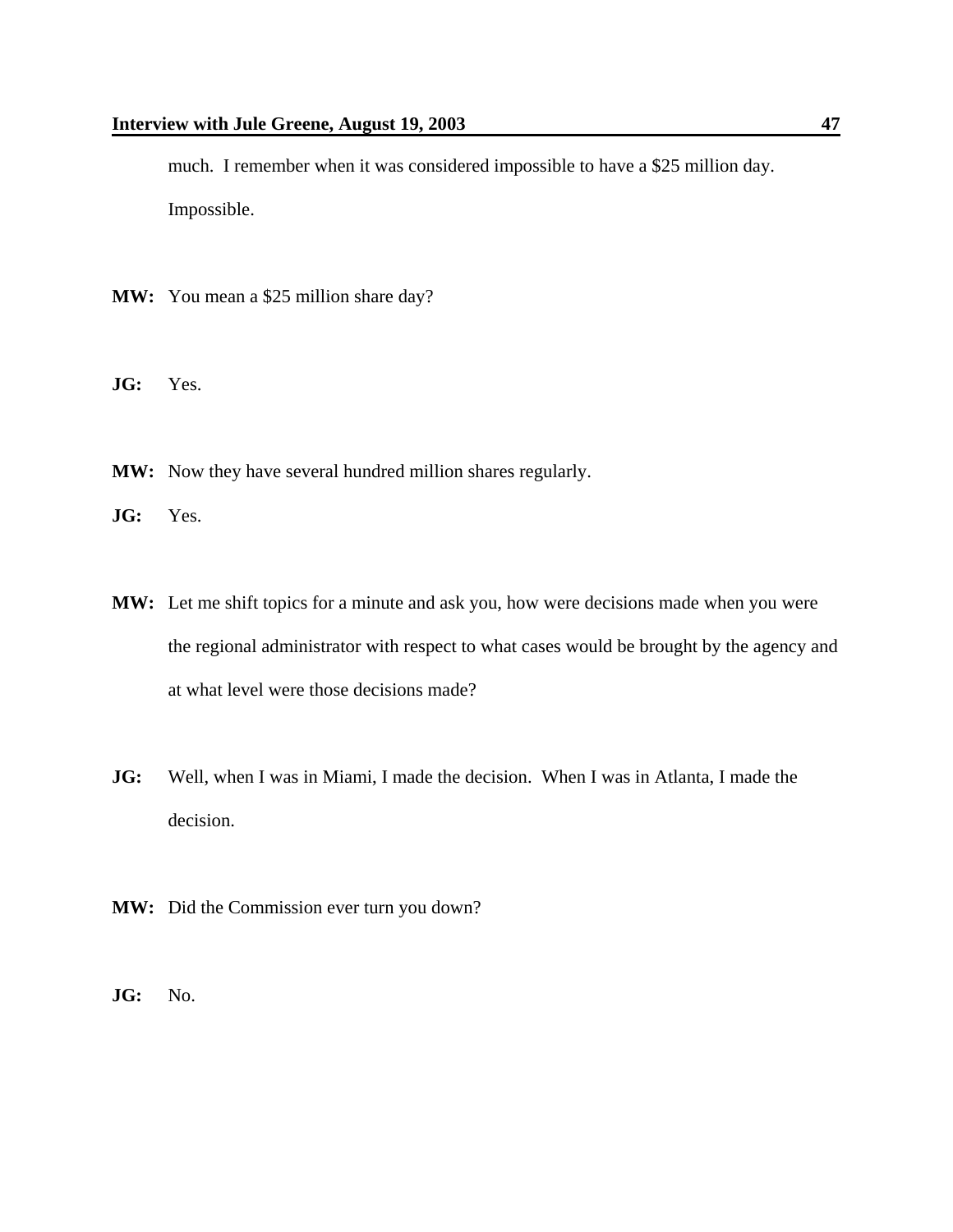- **MW:** Did anybody ever come to you and say, we think you should have brought this case that you didn't bring?
- **JG:** No. There was really no central management of what cases you brought and what cases you didn't bring. There was none of that, no.
- **MW:** Did that change over time?
- **JG:** It did, but I think it changed after I left the Commission. It really didn't change while I was with the Commission.
- **MW:** Well now one of the interesting things you spoke about was your original role with the Commission and then the way you really got noticed when you were in Washington had to do with examining registration statements or examining Reg A registrations, and I know some of those must have been very intriguing. How did you know what to look for when you were examining a registration statement or examining a Regulation A filing?
- **JG:** Well, when I was examining a Regulation A filingCI never examined a registration statementCbut when I was examining a Regulation A file, I was looking primarily for inconsistencies, unreasonable phrases, if I saw something that looked suspicious I had it checked out or checked it out myself. There wasn't a lot of guidance.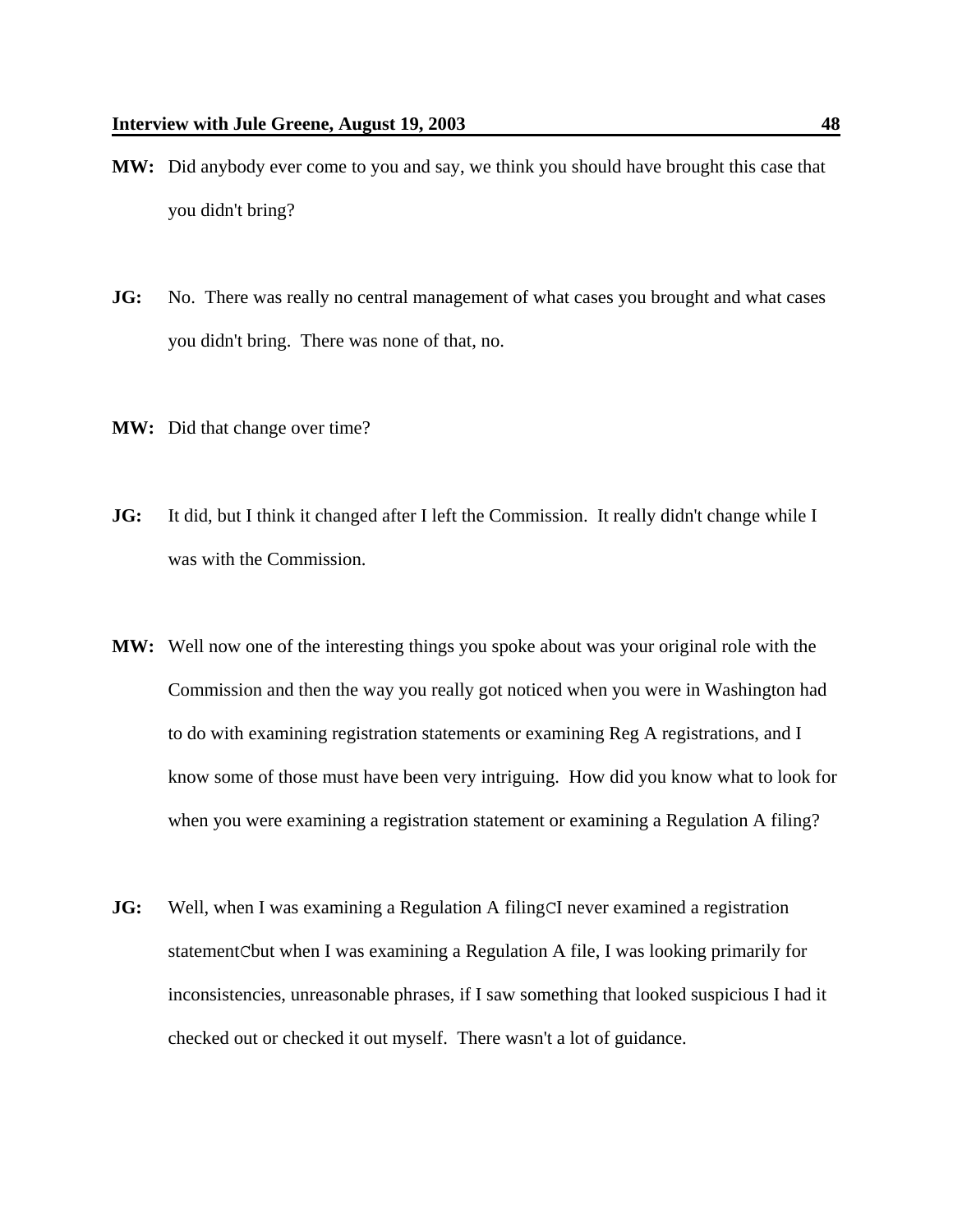See, when I first came with the Commission, there was no textbook, there was no handbook at all in existence. Nobody had ever written a book. We had what we called "the bible." Have you got "the bible?" It was mimeographed. And I think it was put together in Loss' office when he was general counsel. But I really never knew where it came from originally. But we had "the bible" in a big blue binder, and the first day I came to work I was brought "the bible" and that was my training, my orientation was to read "the bible." Of course it meant nothing to me at all because I didn't have any background for it. I never will forget when Loss' book came out and I bought my personal copy. I loved that book because it was the only thing I ever saw that helped me, you know? But things were pretty informal back when I first came with the Commission.

**MW:** What about technological changes . . .

[End Tape 1, Side B]

[Begin Tape 2, Side A]

**MW:** Jule, when the last tape finished, we were talking about the technological changes and you were saying when you started in Miami there were no electrical typewriters or anything. How did you manage to function and practice law?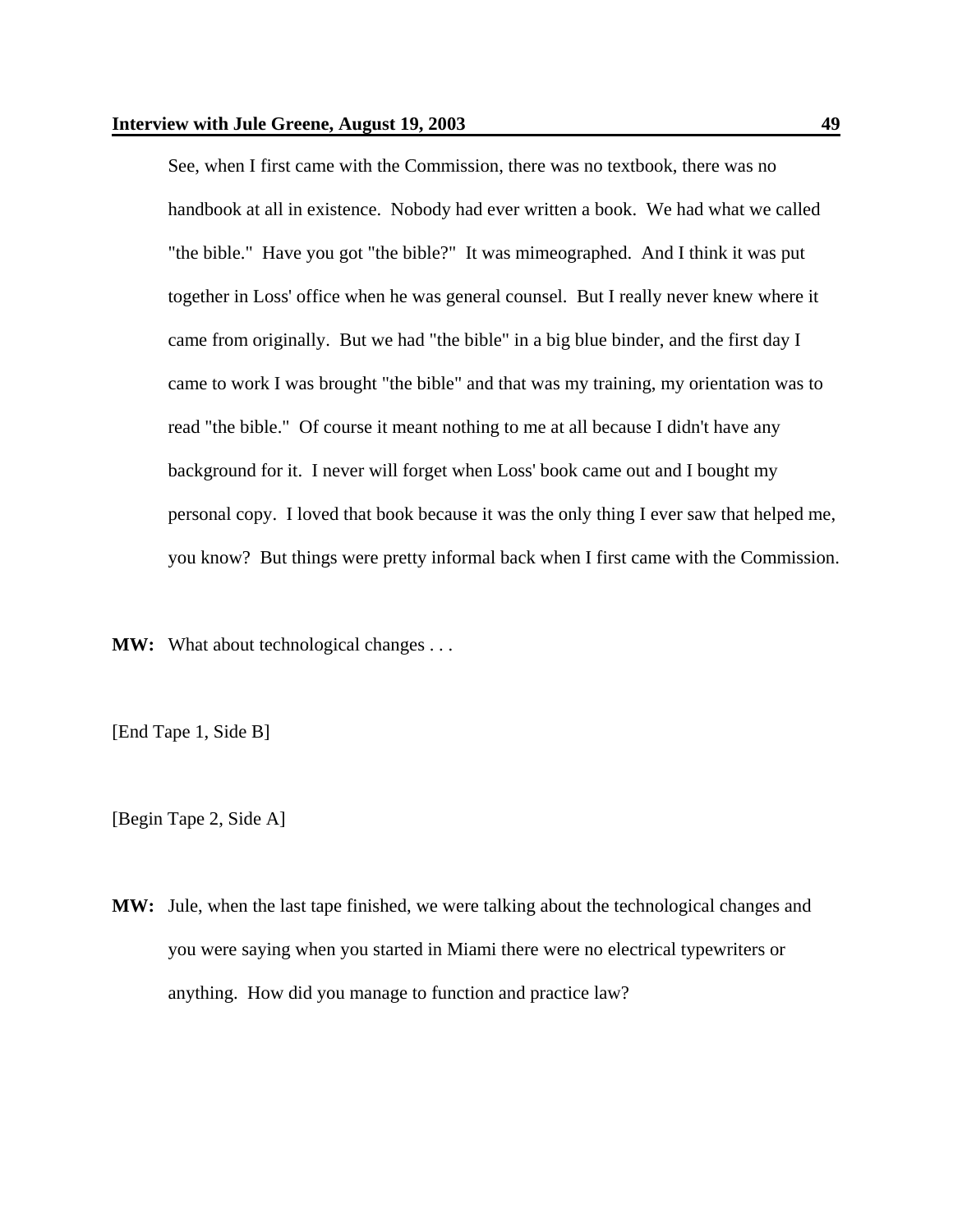**JG:** We had what was called a thermofax machine that used heat to make copies and very poor copies, and you couldn't make permanent copies. Over a period of time, and I mean not even a year, whatever was on them would fade.

We had carbon copies, typewritten copies. I haven't seen any carbon paper in years and years, thank God. But everything had to be typed. Eight copies and no electric typewriters. I mean those stenos really had to bear down on those keys so that the eighth copy would be legible. Sometimes it wasn't. I never knew who got the eighth copy, but I'm sure they couldn't read it. The thermofax machine was second-hand. I don't know where Bill Green got it, but it didn't work very well.

But while I'm on that subject, I've got to tell a story. We had an investigation and a case. It's one of the funniest things I ever got into. There was a cemetery here in Atlanta. These crooks in Miami somehow found out that the grantee of the deed to that cemetery never recorded his deed. Now his name was Morris Glance and he lived in Miami, and these crooks in Miami were preparing a balance sheet and they drew up a deed from Morris' grantor to their company of this Atlanta cemetery and recorded it in Fulton County. So if you look at the chain of title at the courthouse, it looks as though they bought this cemetery from Morris' grantee.

**MW:** Fulton County's Atlanta, of course.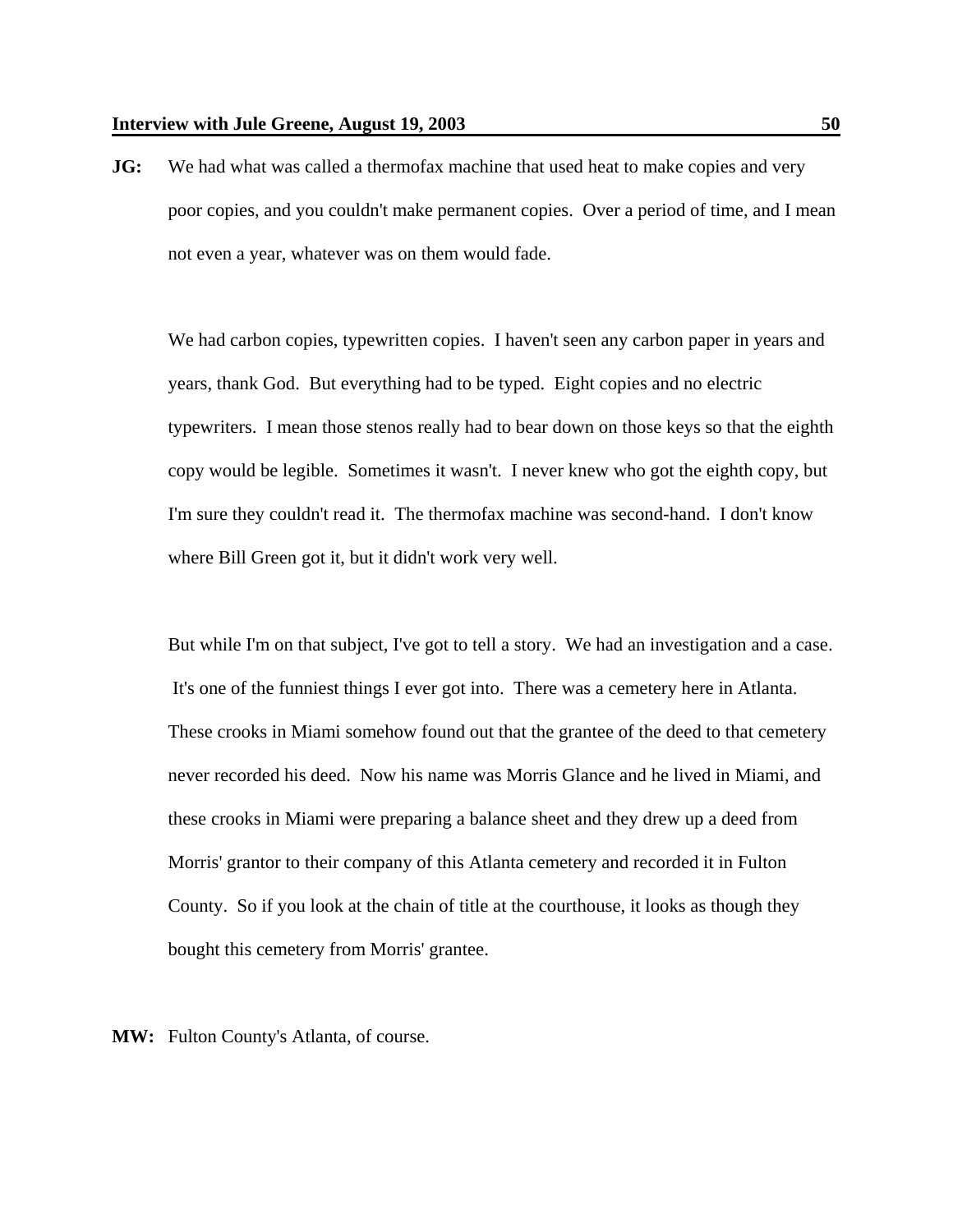**JG:** Atlanta, yes. I found out later when I got to know Morris, he was a member of the gang, but a nice member of the gang. He was a nice fellow. He didn't want to record that deed because he didn't want anybody to know he owned that cemetery, and his son was the sexton. Now I never knew this and I'm speculating, but I have an idea if anybody ever went digging in there they're going to find some double- and triple-decking and also solve some missing persons cases. But Morris cooperated with us and he liked us and we liked Morris, and he was our best witness, and we convicted them. But they were showing that cemetery . . . not only did they not own it, they showed it in a pro forma fashion on their balance sheet as if all the lots were sold and filled.

Well we convicted them, but in the process of it, we had to have Morris' deed, a copy of Morris' deed, for our criminal reference report and also to offer into evidence at the criminal trial and Morris would have the original. So I sent Leo Bluestein down to Morris' office to get a copyChe wouldn't bring it to us and let us make a copy, it had to be done in his office on his thermofax machine. So I sent Leo down there to make the copy. Morris is talking to Leo while he's running this unrecorded deed there into the thermofax machine and it didn't come out, and pretty soon smoke started coming out of the thermofax machine. And Morris and Leo tore up the machine to get the deed outCit was just scorched a littleCbut it frightened them to death. Morris had a heart condition as it was. He called me and he says, "I'll give you anything you want, but never send that man back to my office again." [Laughs]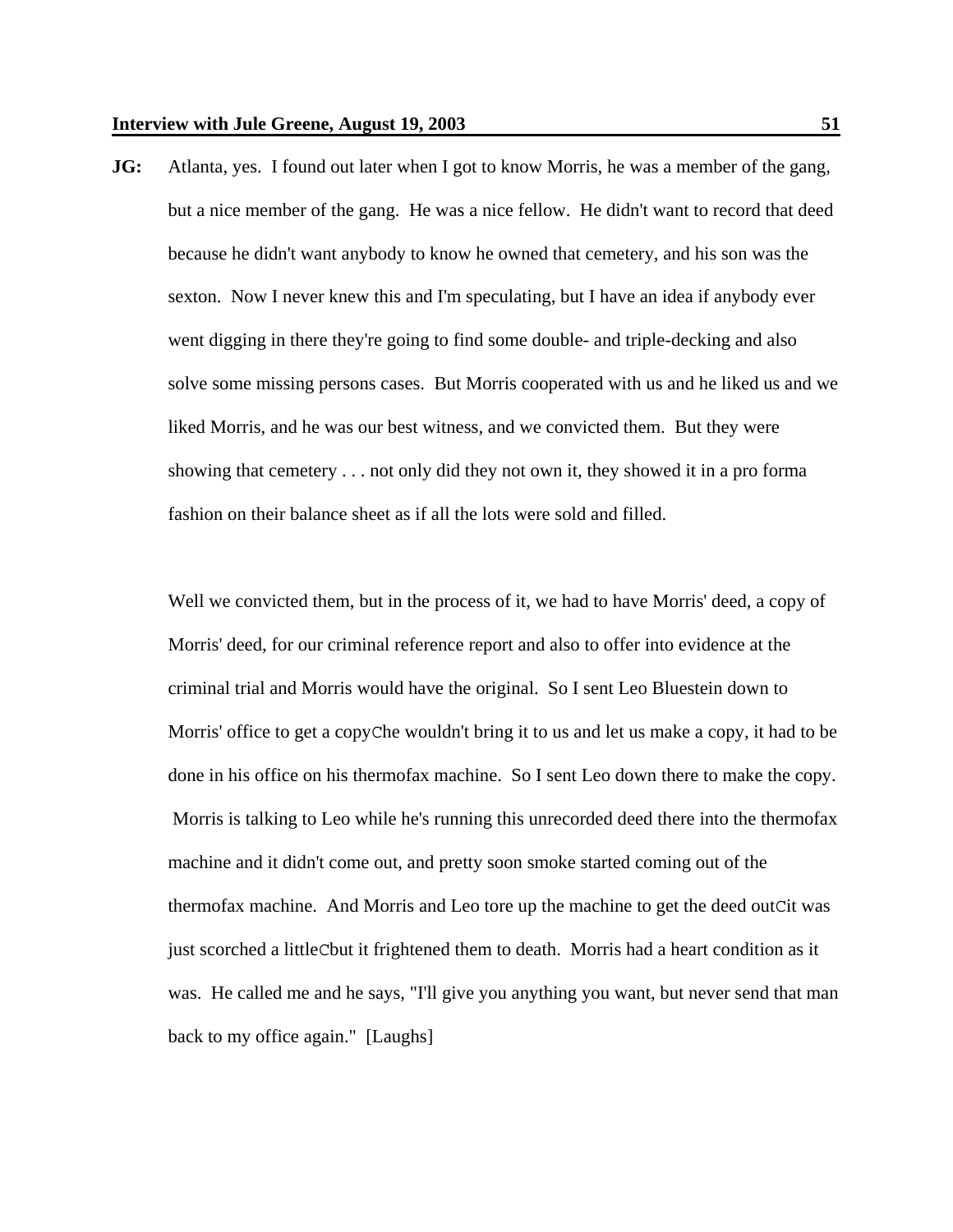- **MW:** Well, now we see cases where the Commission will sue twenty or thirty or forty people in one lawsuit. Back in those days, it took a lot of work to get more than five or six defendants because you had to retype everything. Is that right?
- **JG:** Well, everything had to be typed. And if you needed more than eight copies of anything, it had to be typed twice. There was just no way to do it otherwise.
- **MW:** How did the secretaries feel about that?
- **JG:** They didn't know any better, we didn't know any better, so everybody was happy.
- **MW:** Well now I'm sure as you were traveling up to Atlanta today from down in your hometown of Dublin, you probably were thinking about some things that you thought I might ask or some things you wanted to say. Is there anything that you think would be valuable to people listening to this oral history that we've not covered or anything you want to say that you think would be helpful to folks who are interested in the Commission during your tenure?
- **JG:** Well, one thing I'd like to say and that is thisCI don't believe we've covered itCand that is that Bill Green was Joe Kennedy's first legal assistant. And he also was appointed by Joe Kennedy to preside over the first administrative hearing that the Commission had, which I think is very interesting. Bill Green went directly to Washington when he went with the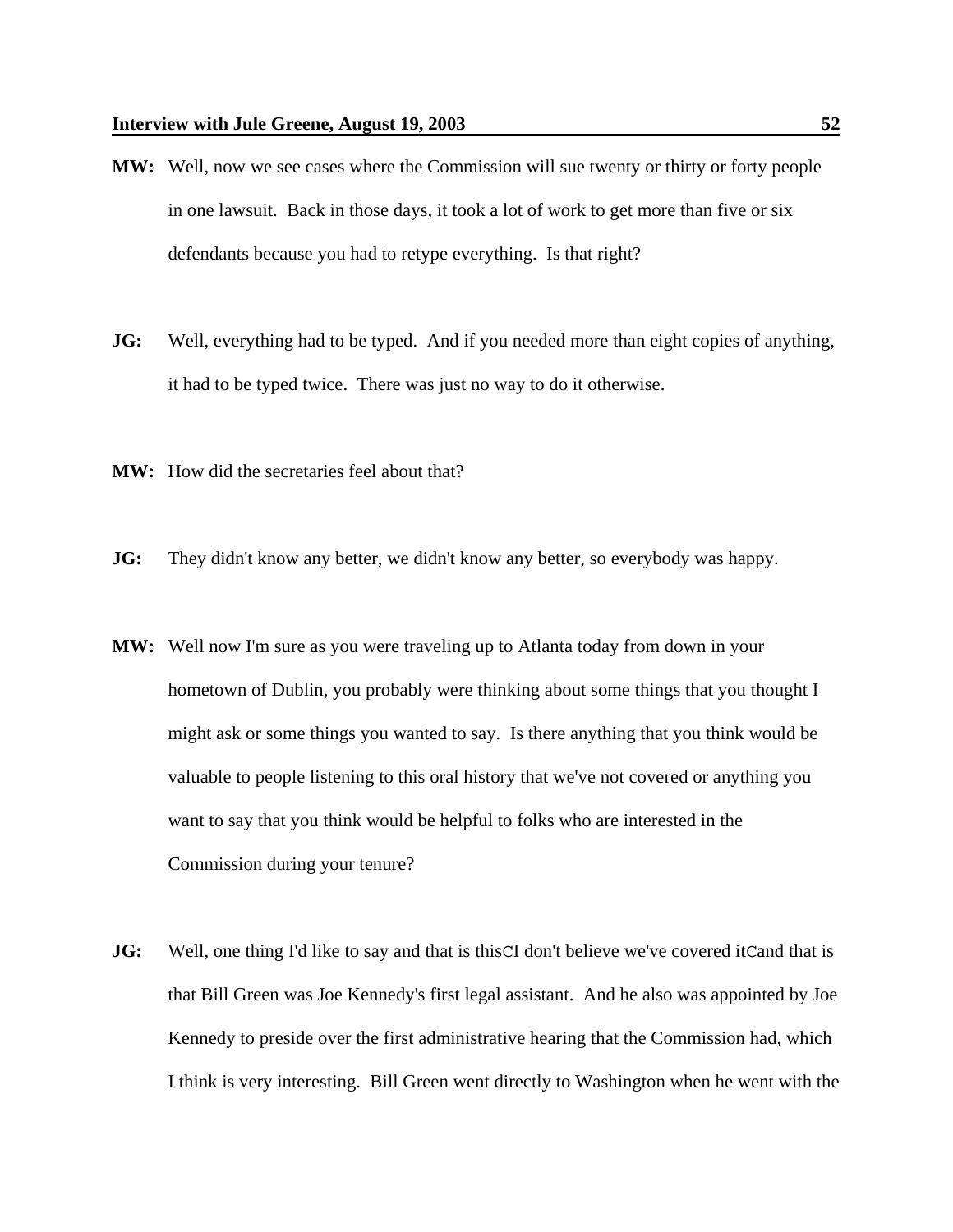Commission, and back in those days Justice Douglas was a Commissioner and there were really quite some famous people at the Commission at that time.

And of course Bill Green worked with Lou Loss back when he was General Counsel of the Commission, and Lou Loss couldn't understand a word Bill Green said, and so whenever he would have a conference with Lou Loss, he got Betsy Rogers, who was legal assistant to Commissioner Patterson, to act as an interpreter because while Betsy was from the South and understood Bill Green's language, she also went to Yale and understood Yankee language, so she was able to interpret from both sides.

- **MW:** One of the stories I've heard about Bill Green was that he was appointed not only Atlanta regional administrator but also the administrator of the Cleveland office.
- **JG:** That's true, and he commuted.
- **MW:** And he ran them both at the same time.
- **JG:** At the same time until the Cleveland office was closed. The Cleveland office originally was a regional office, and he ran them both at the same time. That's true. That's true.
- **MW:** Well Jule, this has been tremendously interesting. I appreciate very much you devoting your time to this, and I'm sure it will be valuable for those who want to know the history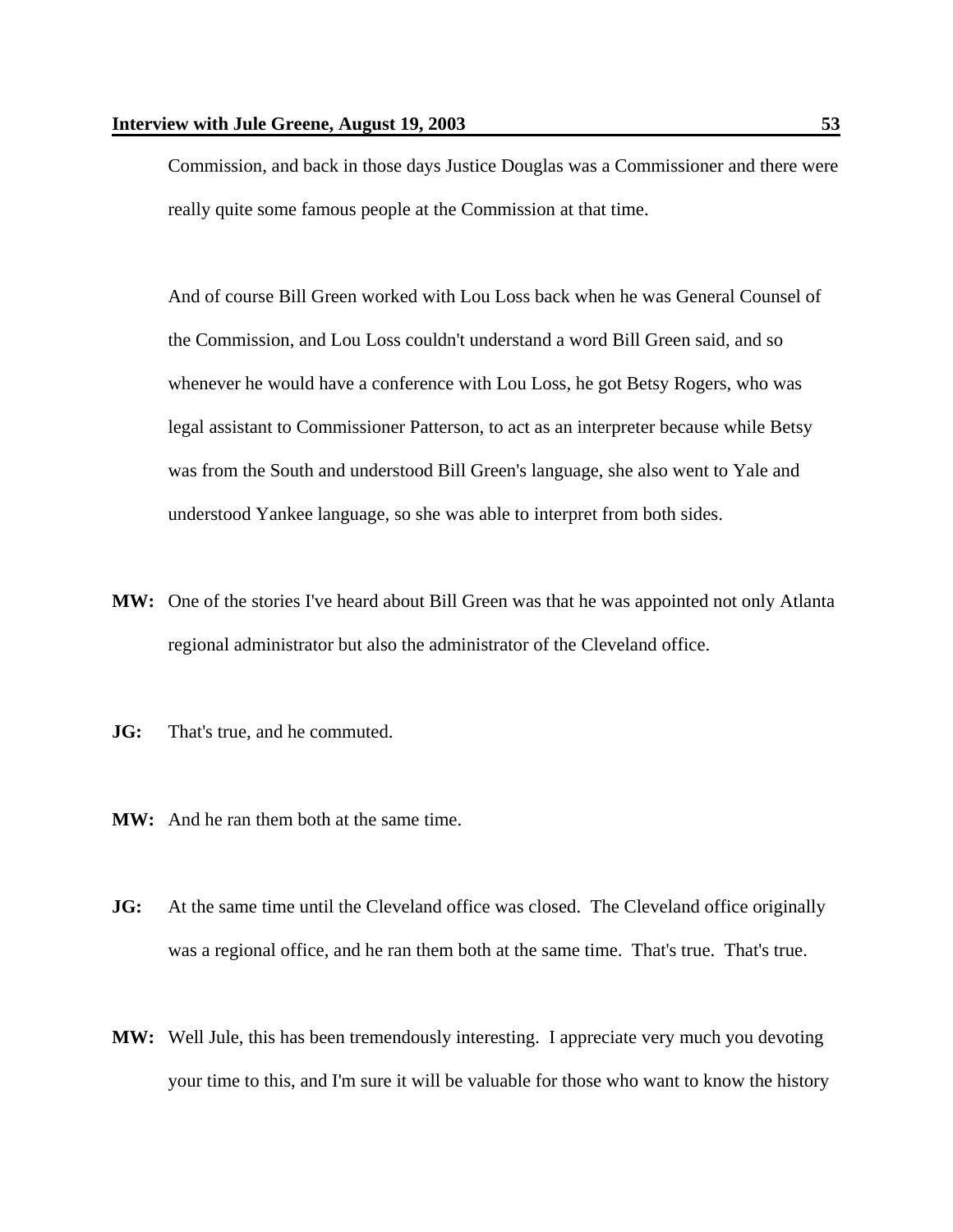of the SEC in the future. And I thank you very much on behalf of the Historical Society for your time and your interest in sitting through and providing such great insights for this interview. Thank you.

- **JG:** Thank you, Mike. It's been good being with you and Rich. It gave me a good excuse to visit with you all.
- **MW:** Well thank you.

[End of interview]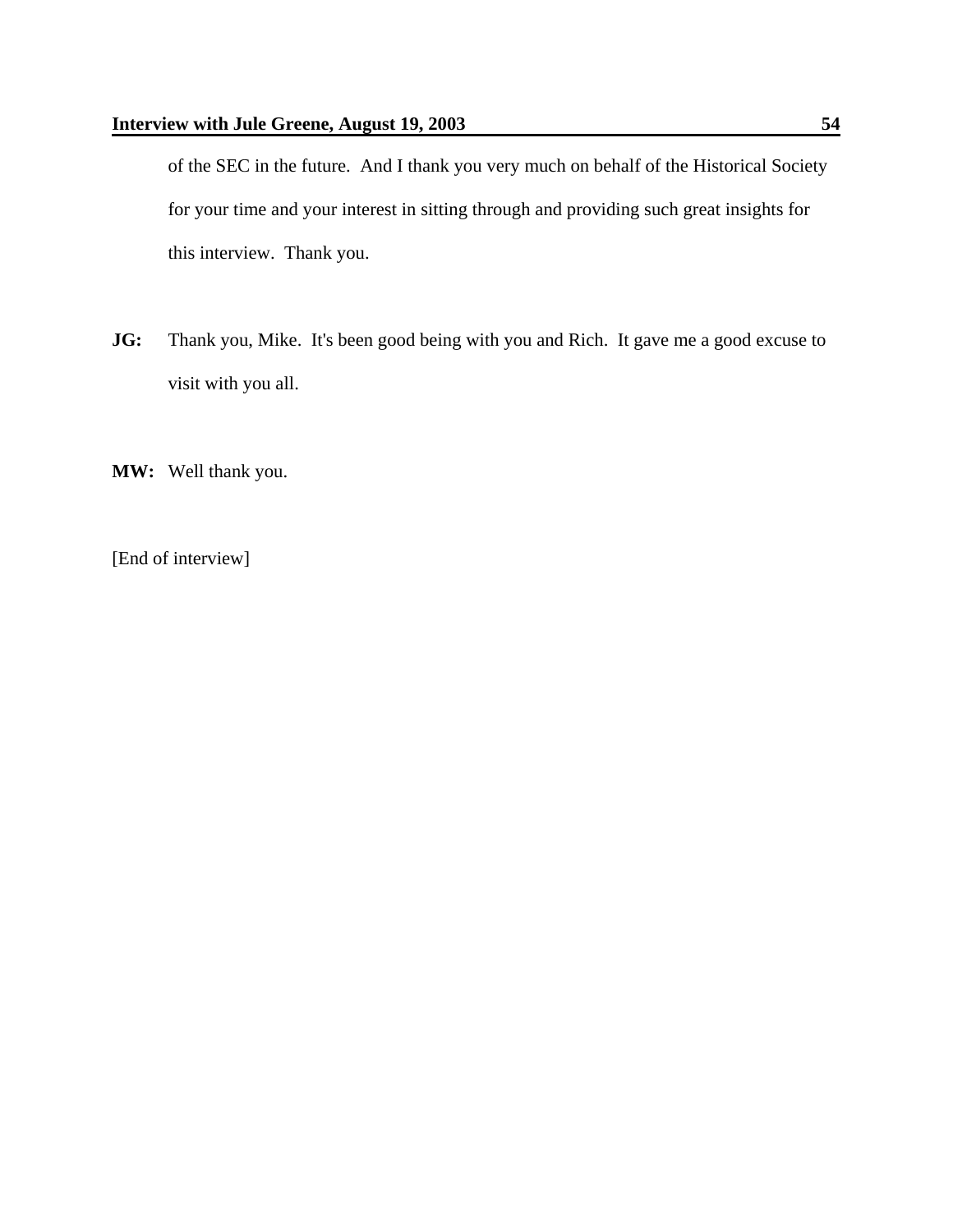**Index**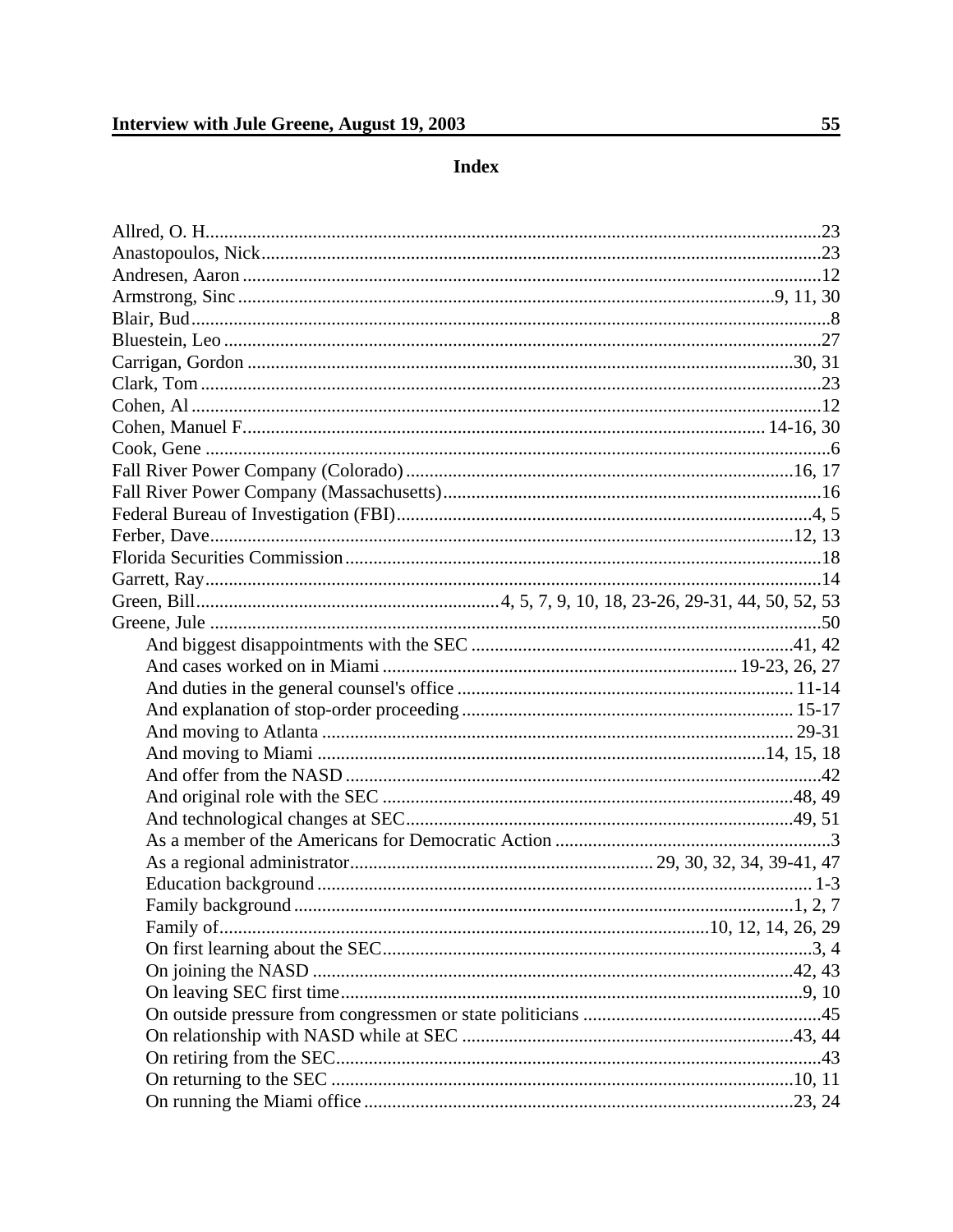## Interview with Jule Greene, August 19, 2003

| Securities and Exchange Commission (SEC) 1, 3-5, 8, 11, 13, 14, 25, 31, 33, 39, 42-44, 53 |  |
|-------------------------------------------------------------------------------------------|--|
|                                                                                           |  |
|                                                                                           |  |
|                                                                                           |  |
|                                                                                           |  |
|                                                                                           |  |
|                                                                                           |  |